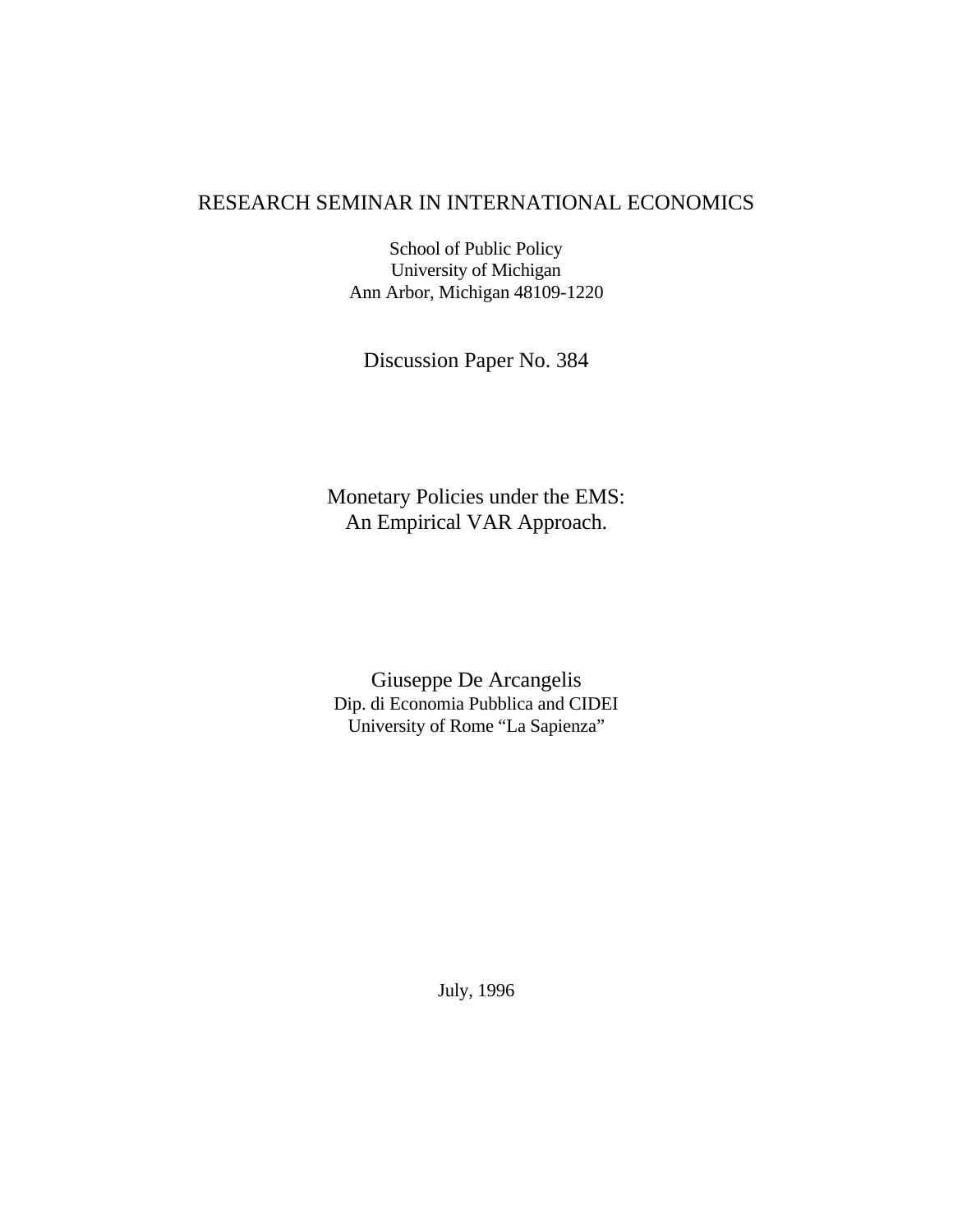# Monetary Policies under the EMS. An Empirical VAR Approach.

Giuseppe De Arcangelis Dip. di Economia Pubblica and CIDEI University of Rome "La Sapienza"

July 1996

### Abstract

This paper proposes an empirical framework to analyse monetary policies in a small open economy under fixed exchange rates. First, the analysis proposes a semi-restricted VAR model with the lowest number of restrictions to focus on the effects of the center-country and the Rest-of-the-World monetary policies. Next, we use a fully structural VAR approach where the identifying restrictions are imposed on the short-run behavior of the variables.

The model is applied to the EMS experience of France, Italy and the Netherlands by considering Germany as the center country and the US as the Rest of the World. The presence of imperfect capital mobility allows us to attribute partial monetary independence to the domestic monetary authorities. Innovations in the German monetary policy are found to be highly important for the Dutch monetary policy, but much less for France and especially for Italy. Instead, the US shock plays a particularly relevant role for the French monetary policymaking. There is also evidence of stronger recessionary impact of restrictive German monetary policies on France and Italy rather than the Netherlands. This may explain why the former two countries devalued so many times.

JEL Classification: F33, F41, F42.

Keywords: Fixed Exchange Rates, Monetary Policy, European Monetary System, Structural VAR.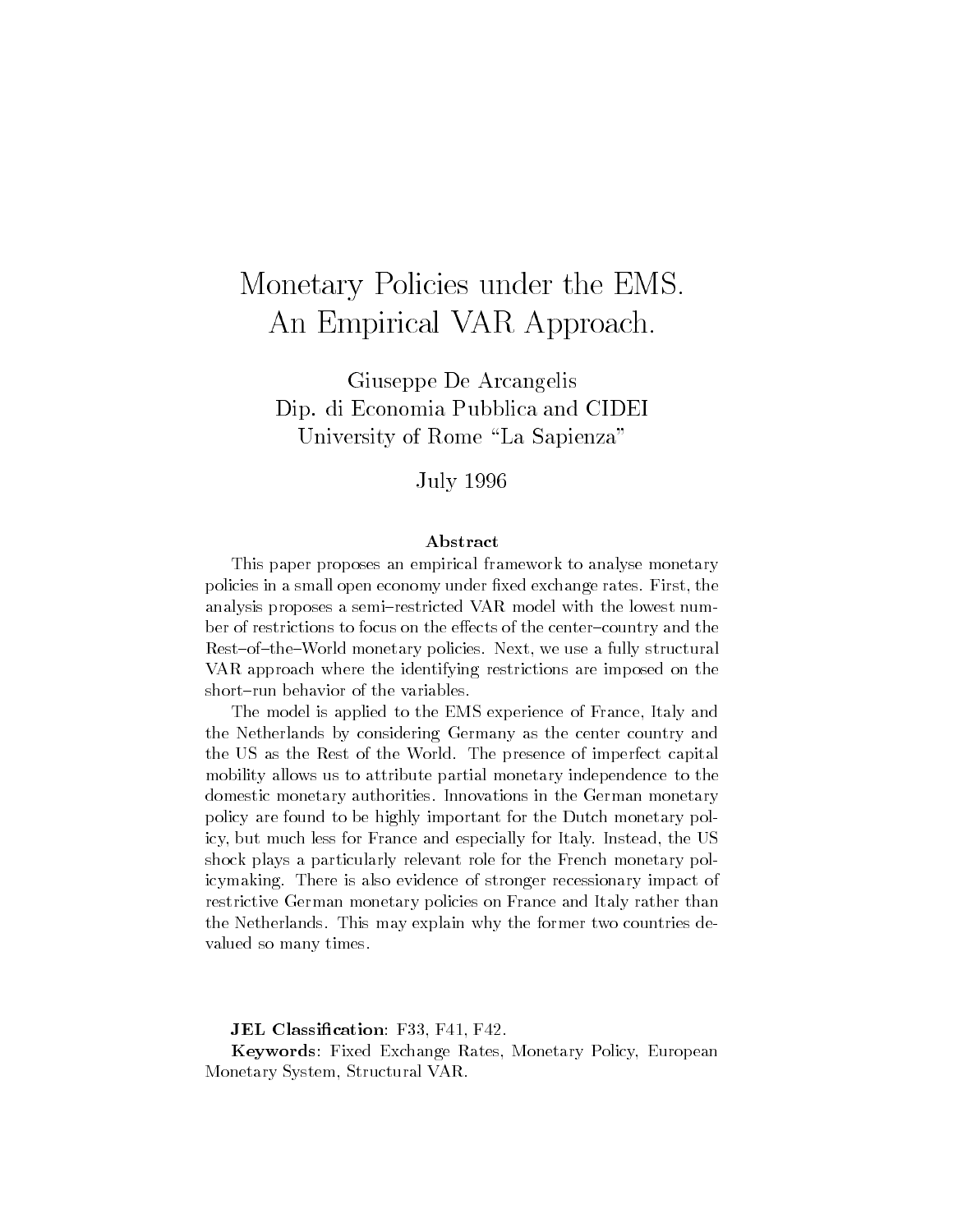# Monetary Policies under the EMS. An Empirical VAR Approach.<sup>1</sup>

Giuseppe De Arcangelis<sup>2</sup>

#### **Introduction**  $\mathbf{1}$

In this paper the main objective is to study empirically the relationship between fixed exchange-rates and monetary policy. In particular, given the recent European experience, the economies that are the objectives of this study are France, Italy and the Netherlands. These three countries joined the EMS since the beginning (in  $1979$ ), but their histories are quite different (see Table 1).

France started with a very independent economic policy, but after the realignments in 1982 and 1983 switched towards a more restrictive and antiin
ationary policy. Unlike the previous years, the stability of the exchange rate with the Deutsche Mark was one of the goals of its monetary policy (the so-called policy of the Franc Fort) in order to acquire anti-inflationary credibility from the Bundesbank.

Italy joined the ERM since its outset, but with a wider band than all the other members ( $\pm 6$  % instead of  $\pm 2.25$ %). Only in 1990 did the Italian Lira start to fluctuate within the common band, while beforehand it had frequently taken advantage of the possibility of changing the parity with the

Finally, the Netherlands represents probably the closest partner to Germany, which has been indicated as the center country of the EMS. The Dutch Guilder experienced only one realignment in 1983 and has been kept within even a narrower band  $(\pm 1\%)$  than established by the exchange-rate agreements for a quite long period of time before the crisis in 1992–93.

Capital controls were also an important feature of the regime. France and Italy were the last countries to abolish all kinds of currency regulations in 1990. Some authors actually attribute the success of the EMS and the

<sup>1</sup> I wish to thank Matthew D. Shapiro for the numerous and valuable discussions on the model and for his comments on previous versions of this work. In addition Alan Deardor and Phil Howrey provided me with useful suggestions. The responsability is entirely of the author. Usual disclaimers apply.

<sup>2</sup>Correspondence: Dipart. di Economia Pubblica, Via del Castro Laurenziano 9, I-00161 Rome (Italy), e-mail:gdearc@serifos.caspur.it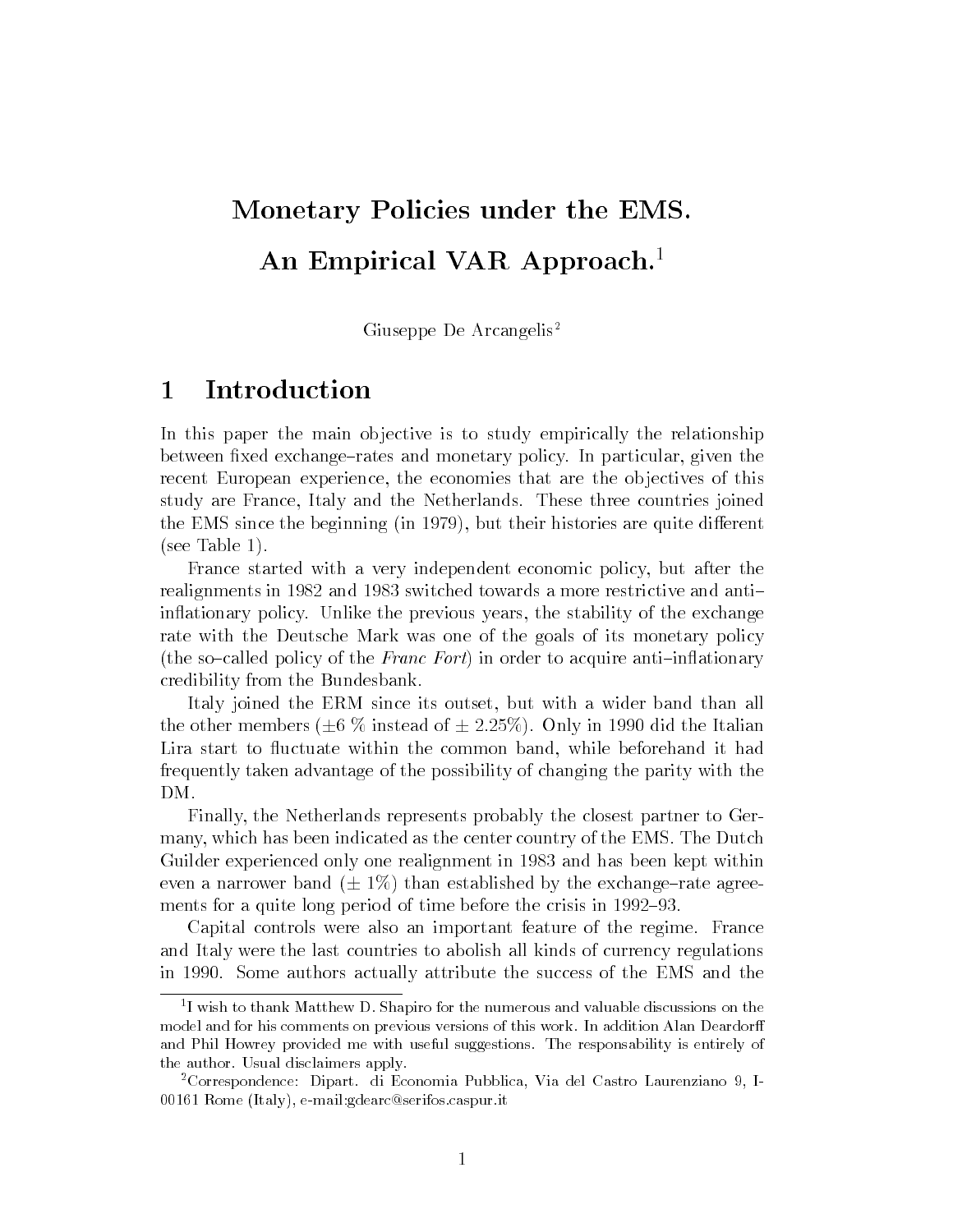| Country            | Realignment       | Devaluation |  |
|--------------------|-------------------|-------------|--|
|                    | $_{\text{Dates}}$ | with the DM |  |
| France             | October 5, 1981   | 5.5%        |  |
|                    | June 14, 1982     | $10\%$      |  |
|                    | March 21, 1983    | 8\%         |  |
|                    | April 6, 1986     | $6\%$       |  |
|                    | January 12, 1987  | $3\%$       |  |
| Italy              | March 23, 1981    | 6%          |  |
|                    | October 5, 1981   | 5.5%        |  |
|                    | June 14, 1982     | 7%          |  |
|                    | March 21, 1983    | 8%          |  |
|                    | April 6, 1986     | $3\%$       |  |
|                    | January 12, 1987  | $3\%$       |  |
|                    | January 8, 1990   | 3.7%        |  |
| <b>Netherlands</b> | March 21, 1983    | $2\%$       |  |

Table 1: Realignment Dates and Changes in the Parities with the German DM.

long-lasting period of stable exchange rates between 1987 and 1992 to the presence of capital controls.

In other words, both adjustments in the parities and obstacles to the free movement of financial funds assured the *possibility* of monetary-policy independence with respect to the center country, Germany.

The main task of this paper is then to evaluate to what extent each country has willingly taken advantage of this possibility offered by both imperfect capital mobility and the design of the EMS institutions.

More exactly, to what extent was the divergent behavior of France and Italy due to an explicit willingness to conduct their own independent monetary policies (i.e., differences in preferences across countries)? Or were the costs (in terms of \too much imported" recessionary policy from Germany) very different because of different economic structures?

For instance, when estimating the reaction functions of the three countries' monetary authorities, we could find different weights assigned to either domestic goals (i.e., full{emplyment output or price stability) and the center-country interest rate. In particular, a monetary policy that is highly consistent with the fixed exchange-rate agreement would change the domestic interest rate mainly because of variations in the foreign rate and would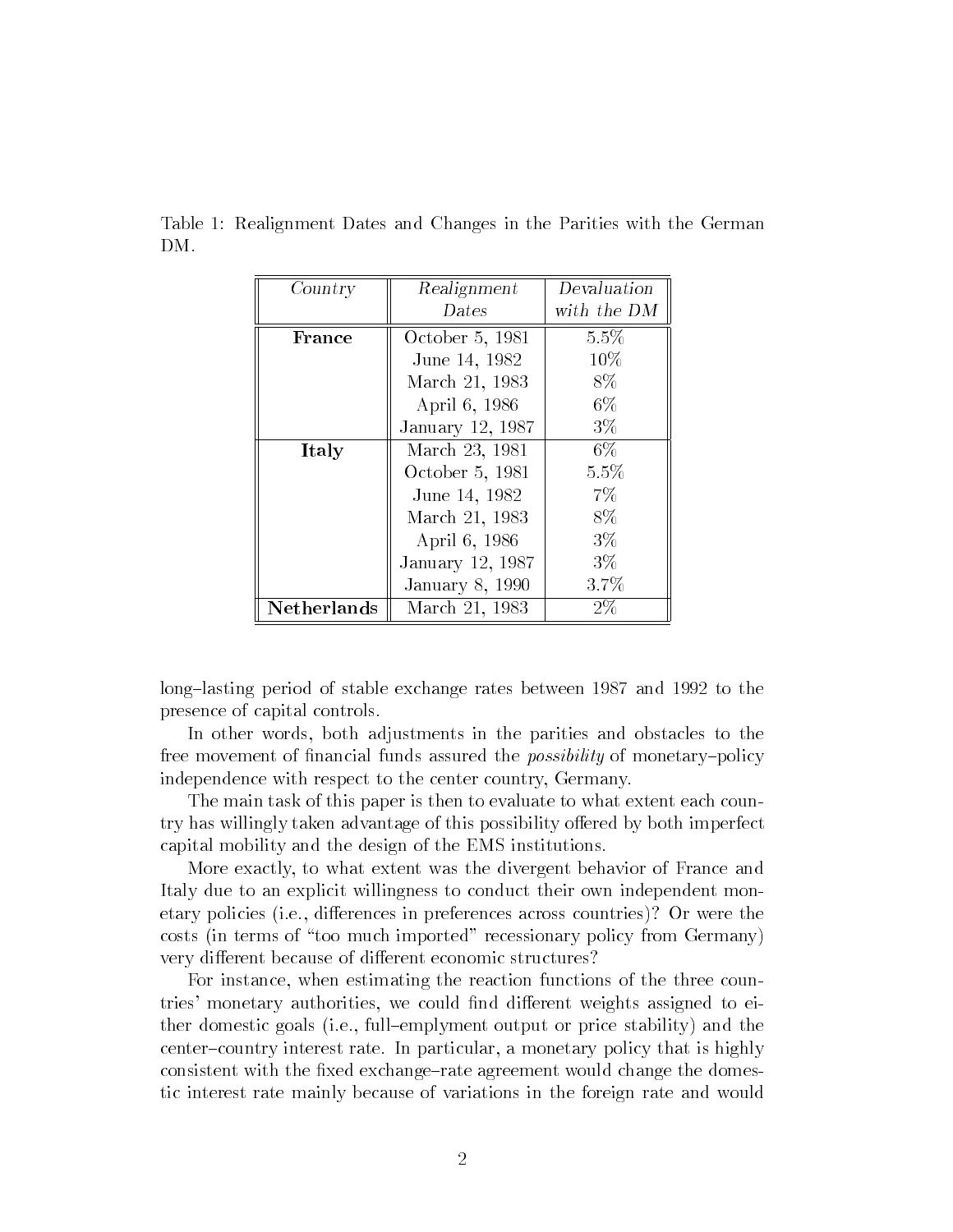disregard domestic goals. This is the pattern that we expect to find for the Netherlands, for instance.

However, the present paper tries to go beyond this expected evidence. Although monetary policies have been set out differently for the three countries under analysis, is there any indication in their economic structures of why they behaved so differently with respect to the nominal exchange-rate constraint? For instance, if real  $(IS-type)$  shocks are correlated with Germany, a restrictive monetary policy in the center country would simply help smooth output variations and keep inflation low. But if real shocks are not correlated, a deflationary policy in German would cause even a stronger recession in the periphery country. Our results seem to provide some indirect evidence of this phenomenon. Furthermore, when keeping the nominal exchange rate fixed, countries renounce to a policy instrument. What is the cost of keeping the domestic nominal rate fixed in terms of foregone devaluations with respect to the Deutsche Mark? Would a devaluation with the German currency bring about a strong increase in output? If this is true, then the domestic country is giving up a powerful instrument to fight recessions and it would be reluctant to keep the nominal exchange rate always fixed.

We focus our empirical analysis on the typical economic variables of business-cycle studies (i.e., the price level, output, money and the interest rate), to which we add the real exchange rate. Influences from abroad are represented by the interest rates of Germany and the US.

The choice of the interest rate to represent influences from abroad is due to two main reasons. First, we are especially interested in the influence that monetary policymaking abroad has on domestic monetary policymaking and on all the other relevant economic variables. Some recent empirical studies (see, for the US, Bernanke and Blinder, 1992, and for other industrialized countries, Batten et al., 1990) have shown that the "true" indicator of monetary policy in the short run is the (call{money) interest rate, which is the rate that central banks can control very closely.<sup>3</sup>

Second, if the interest rate is a policy variable and if policy is performed according to feedback rules (i.e., reaction functions) of the authorities, then the interest rate is the most "endogenous" variable.<sup>4</sup>

This paper proposes two empirical frameworks (based on VAR analysis) to study the monetary policies of the three mentioned countries in order to shed some light on why they have been different. Two econometric dynamic models are estimated and identified with very few contemporaneous

<sup>&</sup>lt;sup>3</sup>Kim and Roubini (1995) use a similar assumption when studying monetary policies of the major industrialized countries.

In the VAR analysis with a Unoleski decomposition, this is equivalent to the specifi-  $\,$ cation of the interest rate as the last variable of the VAR.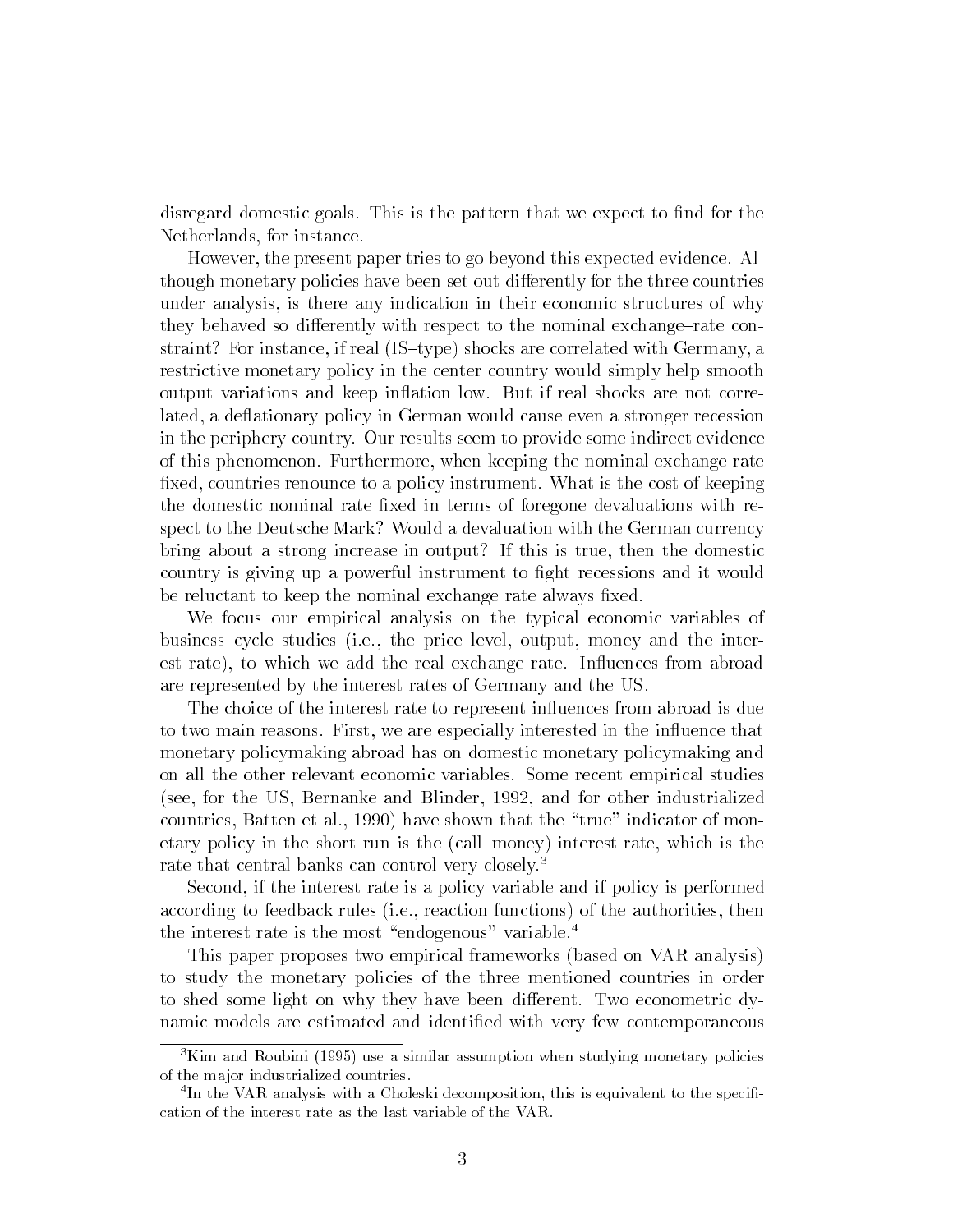In the first approach, we take a more agnostic stand and present a model with the lowest number of constraints in order to identify only the transmission of monetary policies (we name this "a semi-structural VAR", or SSVAR, approach). The focus is on the transmission of restrictive monetary-policy measures in Germany to the three "small" countries, but without imposing any economic structure to the domestic variables of the small economies.

Next, in order to study more in depth some relevant structural aspects of the three small countries, we also constrain the VAR with restrictions that hinge on a traditional theoretical macroeconomic model for a small open economy. We perform the common structural VAR (or SVAR) analysis and so we are able to analyse some aspects of the domestic economic structures by identifying economically meaningful shocks. In particular, this second approach is expected to give some evidence on the reasons why the three countries behaved differently with respect to the fixed exchange-rate constraint.

The rest of the paper is divided in six sections. The next one presents the SSVAR analysis.

# 2 A Semi-Structural Approach

In this section we propose a semi-restricted VAR analysis on the variables introduced in the Section 1 (a semi-structural VAR, SSVAR).

More exactly, we want to make both the US and the German interest rates as representative as possible of the monetary policymaking of these two countries. Moreover, the domestic interest rates should identify innovations in domestic monetary policy. On the other hand we do not want to attach any structural meaning to the innovations in the other domestic variables, but we are interested in the responses of these same variables to the three policy shocks that we claim to identify. In a next section instead we present a complete structural model in which the shocks arising in the other equations can be interpreted and analysed.

The structural form of the model that we estimate for the present section is the following for country  $c$ :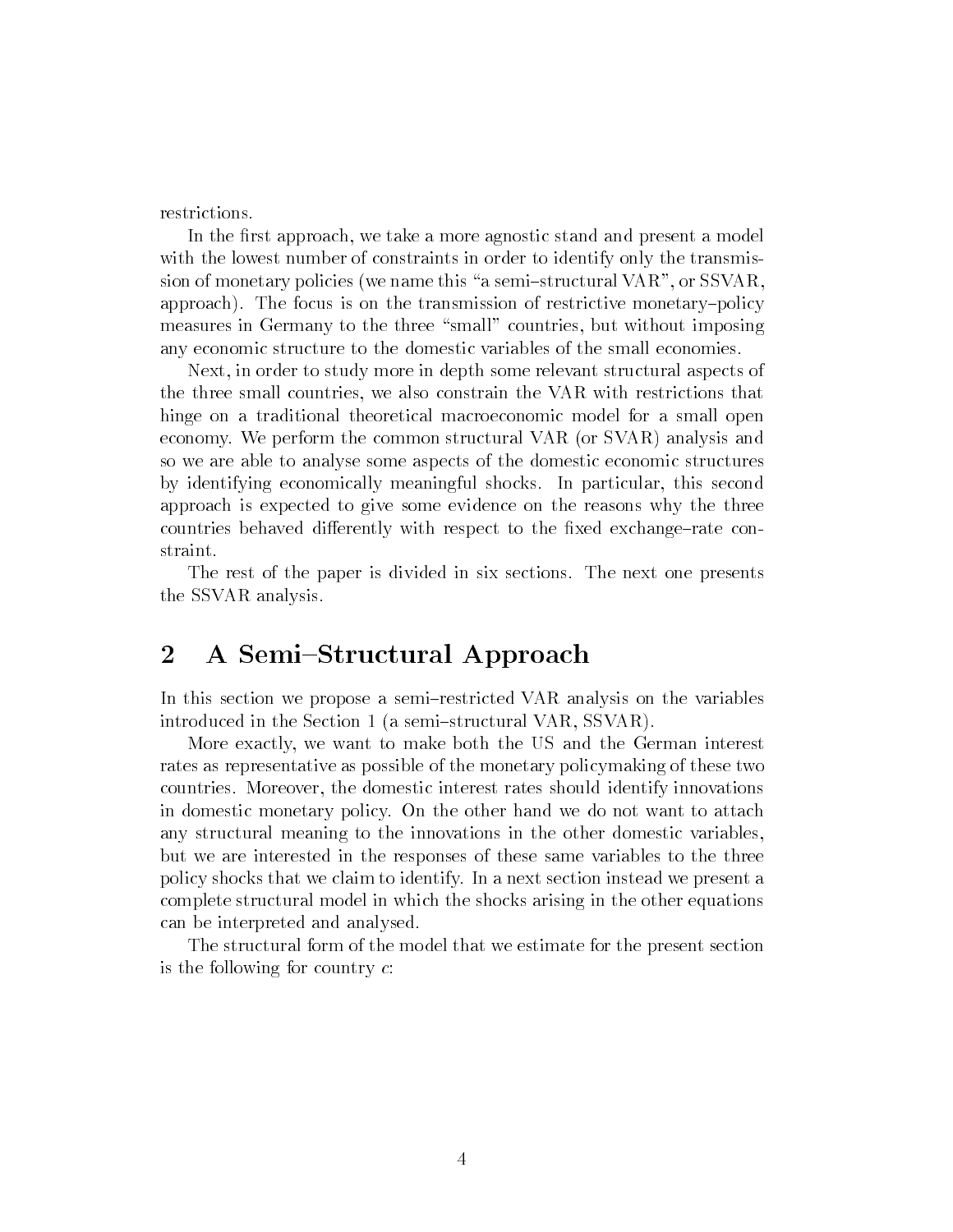| $i_{US,t}$<br>$i_{GER,t}$<br>$p_{c,t}$<br>$y_{c,t}$<br>$q_{c,t}$<br>$m_{c,t}$<br>$i_{c,t}$ |              | $= \mathbf{A}_c(L)$ |                  | $i_{US,t-1}$<br>$i_{GER, t-1}$<br>$p_{c,t-1}$<br>$y_{c,t-1}$<br>$q_{c,t-1}$<br>$m_{c,t-1}$<br>$i_{c,t-1}$ | $+$              | 0<br>0           |                  | ${\bf A}_{US,1}(L) = {\bf A}_{US,2}(L)$<br>$\mathbf{A}_{GER,1}(L)$ $\mathbf{A}_{GER,2}(L)$<br>0<br>0 |       |                    | $\mathbf{X}_{US,t} \ \mathbf{X}_{GER,t}$<br>$\vert +$ |
|--------------------------------------------------------------------------------------------|--------------|---------------------|------------------|-----------------------------------------------------------------------------------------------------------|------------------|------------------|------------------|------------------------------------------------------------------------------------------------------|-------|--------------------|-------------------------------------------------------|
|                                                                                            | $\theta$     | $\boldsymbol{0}$    | $\boldsymbol{0}$ | $\boldsymbol{0}$                                                                                          | $\boldsymbol{0}$ | $\boldsymbol{0}$ | $\bf{0}$         | $i_{US,t}$                                                                                           |       | $\epsilon_{W,t}$   |                                                       |
|                                                                                            | $a_{21}$     | $\overline{0}$      | $\boldsymbol{0}$ | $\boldsymbol{0}$                                                                                          | $\boldsymbol{0}$ | $\boldsymbol{0}$ | $\overline{0}$   | $i_{GER,t}$                                                                                          |       | $\epsilon_{GER,t}$ |                                                       |
|                                                                                            | $a_{31}$     | $a_{32}$            | $\boldsymbol{0}$ | $\boldsymbol{0}$                                                                                          | $\boldsymbol{0}$ | $\boldsymbol{0}$ | $\overline{0}$   | $p_{c,t}$                                                                                            |       | $e_{p,t}$          |                                                       |
|                                                                                            | $a_{41}$     | $a_{\,42}$          | $\boldsymbol{0}$ | $\boldsymbol{0}$                                                                                          | $\boldsymbol{0}$ | $\boldsymbol{0}$ | $\overline{0}$   | $y_{c,t}$                                                                                            | $\pm$ | $e_{y,t}$          |                                                       |
|                                                                                            | $a_{51}$     | $a_{52}$            | $\boldsymbol{0}$ | $\boldsymbol{0}$                                                                                          | $\boldsymbol{0}$ | $\boldsymbol{0}$ | $\overline{0}$   | $q_{c,t}$                                                                                            |       | $e_{q,t}$          |                                                       |
|                                                                                            | $a_{61}$     | $a_{62}$            | $\boldsymbol{0}$ | $\boldsymbol{0}$                                                                                          | $\boldsymbol{0}$ | $\boldsymbol{0}$ | $\overline{0}$   | $m_{c,t}$                                                                                            |       | $e_{m,t}$          |                                                       |
|                                                                                            | $a_{\,7\,1}$ | $a_{\,72}$          | $a_{73}$         | $a_{74}$                                                                                                  | $a_{\,75}$       | $a_{\rm 76}$     | $\boldsymbol{0}$ | $i_{c,t}$                                                                                            |       | $\epsilon_{MS,t}$  |                                                       |

where  $\mathbf{A}(L)$  is a full matrix of polynomials in the lag operator L,  $i_x$  is the short-term interest rate of country x, p is the (log of the) price level, y is (the log of) output, m is the (log of the) money supply and q is the (log of the) real exchange rate between country  $c$  and Germany.<sup>5</sup> Moreover

$$
\mathbf{X}_{US,t} \equiv [\n\mathbf{p}_{US,t} \mathbf{y}_{US,t} \mathbf{m}_{US,t}]'
$$
\n
$$
\mathbf{X}_{GER,t} \equiv [\n\mathbf{p}_{GER,t} \mathbf{y}_{GER,t} \mathbf{m}_{GER,t}]'
$$
\n
$$
\mathbf{A}_{US,i}(L) \equiv [\n\mathbf{a}_{US,3(i-1)+1}(L) \mathbf{a}_{US,3(i-1)+2}(L) \mathbf{a}_{US,3(i-1)+3}(L) ]
$$
\n
$$
\mathbf{A}_{GER,i}(L) \equiv [\n\mathbf{a}_{GER,3(i-1)+1}(L) \mathbf{a}_{GER,3(i-1)+2}(L) \mathbf{a}_{GER,3(i-1)+3}(L) ]
$$
\n
$$
\mathbf{a}_{ij}(L) \equiv \mathbf{a}_{ij0} + \mathbf{a}_{ij1}L + \mathbf{a}_{ij2}L^2 + \cdots + \mathbf{a}_{ijk}L^k
$$

where  $a_{ii0} = 1$  for normalization. The shocks  $e_p$ ,  $e_y$  and  $e_q$  are all correlated among each other, but are orthogonal to all the others;  $\epsilon_{US}, \ \epsilon_{GER}$  and  $\epsilon_{MS}$ are all orthogonal with one another. All shocks are assumed to be normally distributed. All the variables are included in the levels.<sup>6</sup>

The real exchange rate is defined as the relative price of foreign goods with respect to domestic goods. When <sup>q</sup> rises there is a domestic real depreciation and domestic goods become cheaper.

Th this paper we neglect the issue of unit roots and focus on the variables in the levels. The revels in the levels Basically we rely on the prior of stationarity of all the variables also recalling the very low power of the traditional unit-root tests (see also Campbell and Perron, 1991, for a related discussion). In other words we follow the first strategy that Hamilton  $(1994, p.$ 651-2) suggests and our work is close to the approach taken by Bernanke and Blinder (1992) and, more recently, by Kim and Roubini (1995) or Zha (1995) in an international context. Future work would consider other dynamic structures, like structural vector error-correction models by including cointegration constraints.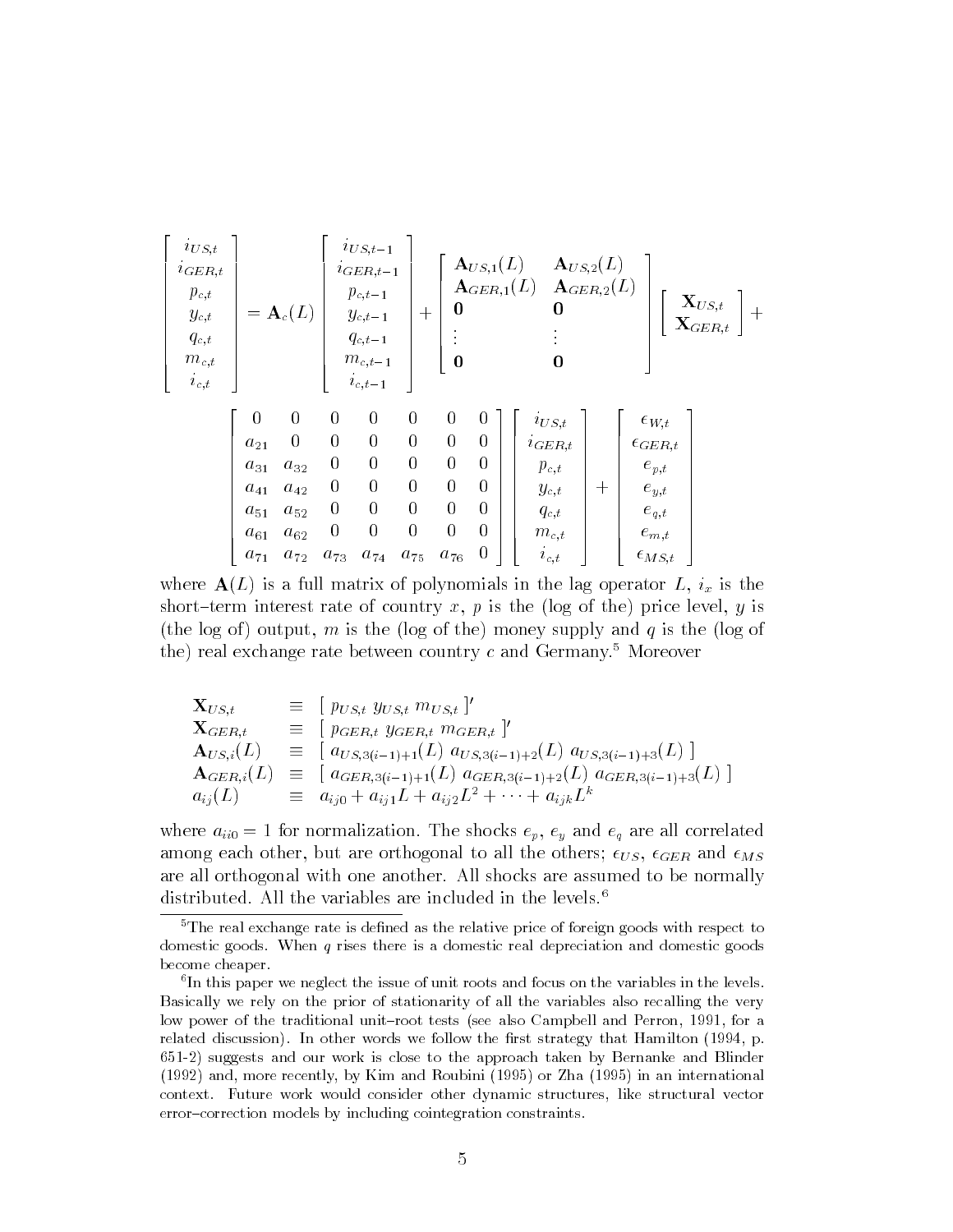The model can be re-written in a more compact form as follows:

$$
\mathbf{X}_{c,t} = \mathbf{A}(L) \mathbf{X}_{c,t-1} + \mathbf{C}(L) \mathbf{X}_{f,t} + \tilde{\mathbf{A}} \mathbf{X}_{c,t} + \nu_t
$$

or

$$
\mathbf{AX}_{c,t} = \mathbf{A}(L) \mathbf{X}_{c,t-1} + \mathbf{C}(L) \mathbf{X}_{f,t} + \nu_t
$$

where  $\mathbf{A} \equiv \mathbf{I}-\mathbf{A}$ , the  $\mathbf{\Lambda}_{c,t}$  and  $\mathbf{\Lambda}_{f,t}$  vectors contain respectively the seven lefthand-side endogenous variables and the predetermined (US and German) variables; the  $\nu_t$  vector includes all the error terms.

The proposed structure then satisfies the following assumptions. First, the US and the German interest rates identify the foreign influences to the small open economy. These interest rates are unrestrictedly affected also by the domestic variables of the small open economy (i.e., the matrix  $A(L)$ is a full matrix), but in the structural form their equations also include current and lagged domestic US and German variables (price level, output, money) that are deemed relevant for monetary policy in both the US and Germany. Once the US and the German rates have been conditioned to these domestic variables, their equations are assumed to identify structural monetary-policy shocks (i.e., innovations orthogonal to all the other shocks of the system) in the US ( $\epsilon_W$ ) and in Germany ( $\epsilon_{GER}$ ). The only difference between the German-rate and US-rate equation is that the German rate is contemporaneously affected by the US rate (and not vice–versa), therefore indicating that the US rate is not Granger-caused by the German rate.

Next, in the domestic country the variables  $p, y, q$  and m are unconstrained: they depend contemporaneously on the US and German rate (i.e., the US and the German rate are not Granger-caused by these variables), but their innovations  $(e_i)$  are correlated and have no structural economic meaning.

Finally, the last equation considers the domestic interest rate as the policy variable; in fact, all the other variables in the model are not Granger-caused by the domestic rate and the domestic rate is the \most endogenous" variable of the system. Its innnovation  $(\epsilon_{MS})$  represents the domestic monetarypolicy innovation and is orthogonal to all the other shocks.

### 2.1 The Estimation Technique

The direct estimation of the structural model above cannot provide unbiased and consistent estimates of the contemporaneous coefficients isolated in the A matrix. Hence, we have to resort to the estimation of the reduced form: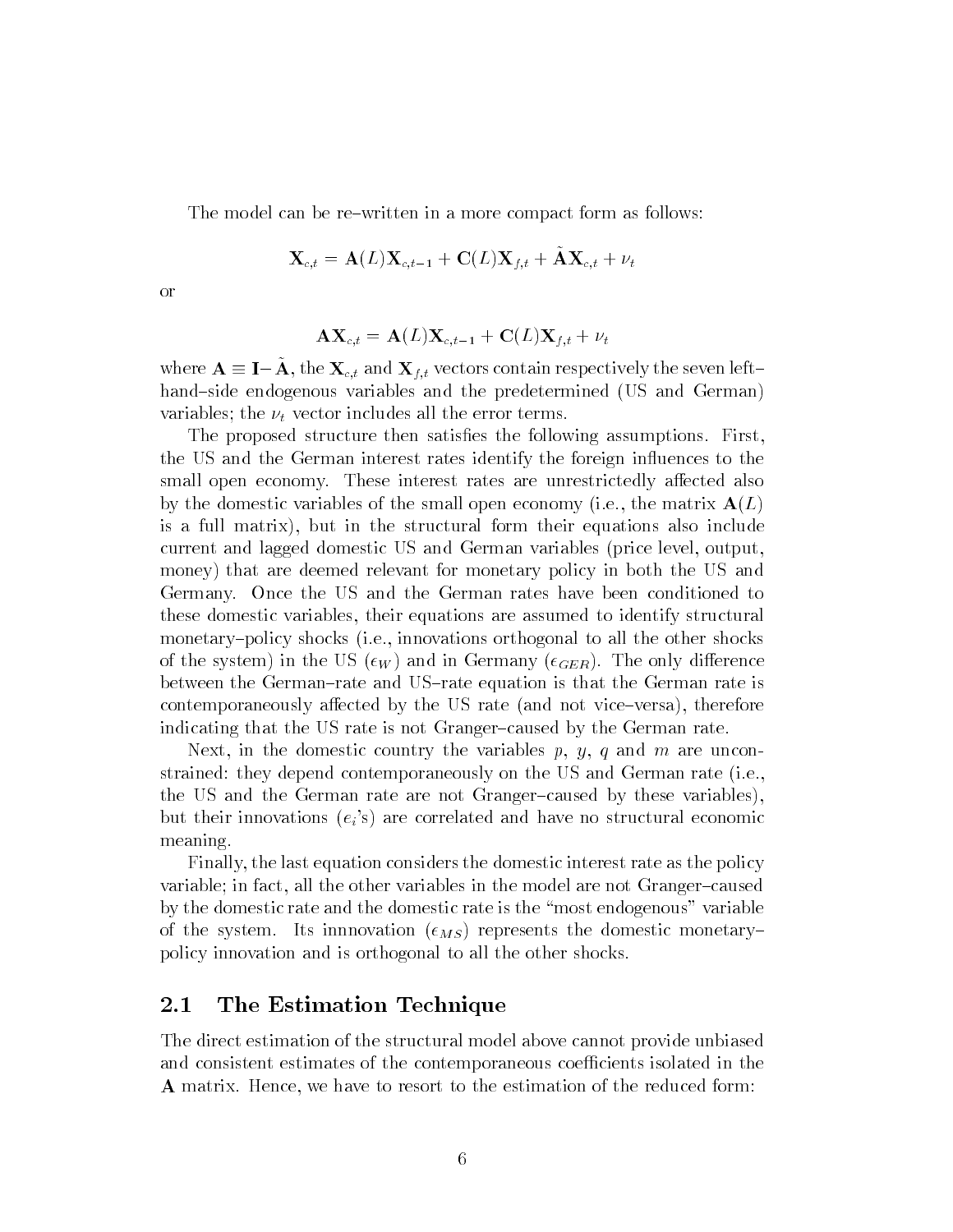$$
\mathbf{X}_{c,t} = \mathbf{H}(L)\mathbf{X}_{c,t-1} + \mathbf{D}(L)\mathbf{X}_{f,t} + \mathbf{e}_t
$$

$$
\begin{array}{rcl}\n\mathbf{H}(L) & \equiv & \mathbf{A}^{-1}\mathbf{A}(L) \\
\mathbf{D}(L) & \equiv & \mathbf{A}^{-1}\mathbf{C}(L) \\
\mathbf{e}_t & \equiv & \mathbf{A}^{-1}\nu_t\n\end{array}
$$

Besides the coefficients of the polynomials that are present in the unrestricted  $H(L)$  matrix, the estimation of the reduced form will give also the variance-covariance matrix for the residuals.<sup>7</sup> This latter one can be substituted in the log-likelihood function of the model, which can be maximized with respect to the unknown parameters of matrix **A** and the variance and covariances of the structural shocks.<sup>8</sup> The outcome will be FIML estimates of the unknown parameters, whose (asymptotic) variance-covariance matrix coincides with the inverse of the information matrix. Moreover, we also obtained the impulse response functions (IRF) and the forecast error variance decompositions (FEVD) at different steps ahead with relative standard errors.<sup>9</sup>

In the next section, we discuss the results obtained from the estimation of this model.

#### $2.2$ The Empirical Results of the SSVAR Model

The variables included in the VAR are: the US Federal Funds rate  $(i_{US})$ , the German call-money rate  $(i_{GER})$ , the consumer price index  $(p)$ , the industrial production index  $(y)$ , the real exchange rate (obtained by considering the nominal exchange rate and adjusting with the relative consumer price indexes of the two countries; q), M1 (m) and the domestic call-money rate (i). All variables (except for the interest rates) are considered in logarithmic terms  $\,$  . All data are monthly. The estimation period is 1979:3-1993:7 for France and the Netherlands (i.e., the period of "small" target zones in the EMS before the widening to  $\pm 15\%$ ) and 1979:3-1992:9 for Italy (i.e., the whole EMS period for this country).

<sup>&</sup>lt;sup>7</sup>Note that  $H(L)$  is a full matrix with nonzero terms. Hence, the SUR problem will not arise in this context.

<sup>8</sup>For further details, see the next section on the SVAR methodology.

<sup>&</sup>lt;sup>9</sup>See Giannini (1992).

 $10$  Besides taking the log, M1 has also been transformed into an index by normalizing the value for January 1980 to 100.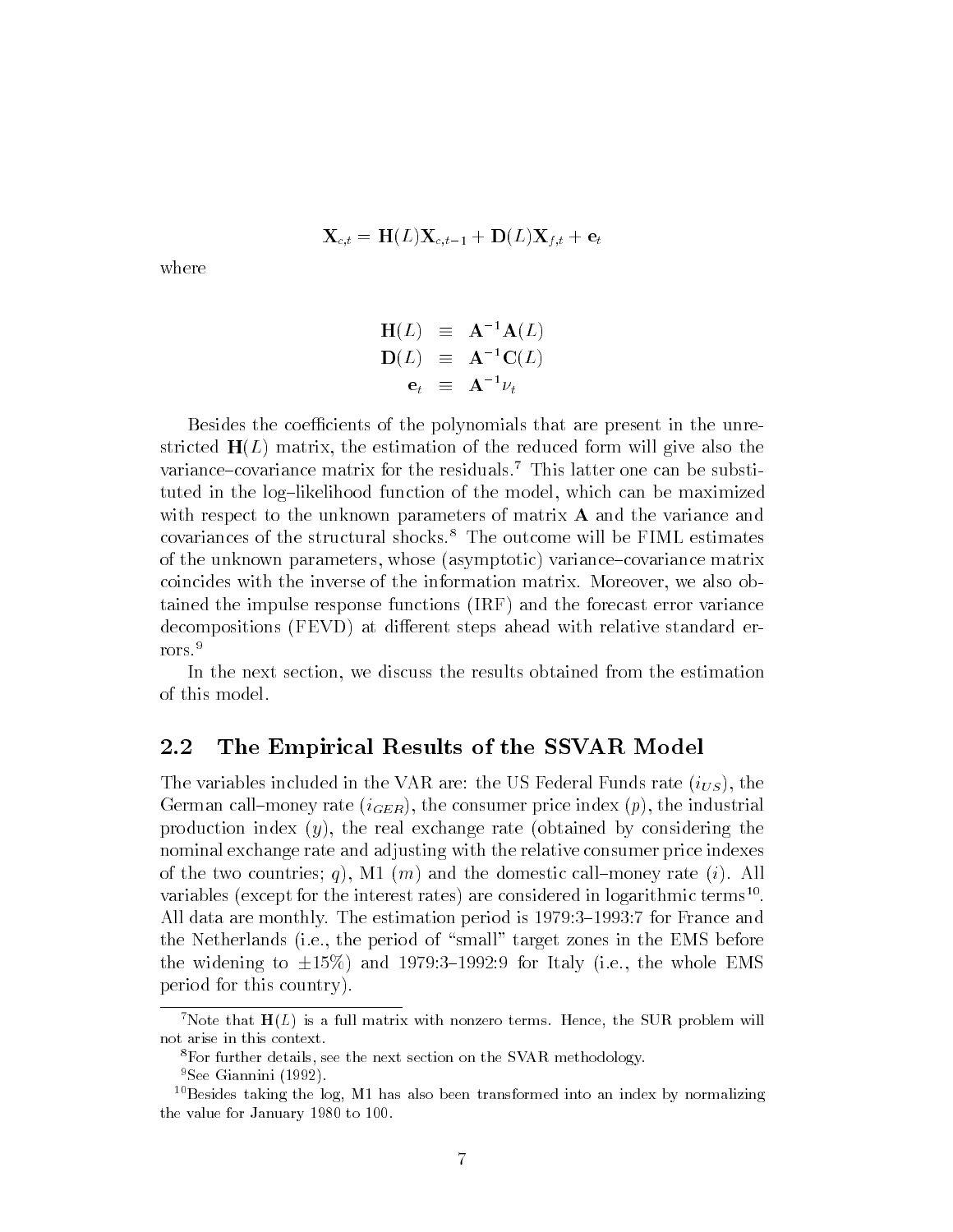| $\operatorname{Coefficient}$ | Variable $\parallel$ | France   | Italy    | Netherlands |
|------------------------------|----------------------|----------|----------|-------------|
| $a_{71}$                     | $i_{US,t}$           | $-0.049$ | $-0.030$ | $-0.148$    |
|                              |                      | (0.009)  | (0.004)  | (0.005)     |
| $a_{72}$                     | $i_{GER,t}$          | 0.270    | 0.240    | 0.482       |
|                              |                      | (0.021)  | (0.009)  | (0.012)     |

Table 2: SSVAR Model: Estimated Short-Run Coefficients for the Interest-Rate Equation. (Standard errors in parenthesis)

A first assessment of the weight that is assigned to the foreign interest rates in the domestic monetary policy-making can be given by the relative estimated contemporaneous coefficients of the interest-rate equation (see Table  $2$ ).<sup>11</sup> They reveal that all domestic rates follow the German rate, but the contemporaneous response in the Dutch rate (0.482) is almost double the response in the other countries. Also, changes in the US rate have a significant but lower impact.12 The Netherlands is the country with the highest weights in both foreign interest rate, therefore underlying that its monetary policy is the one that is conditioned the most from abroad: this is consistent with the fact that the Netherlands is the smallest and the most open of the three economies.

 $11$ All the other coefficients in the interest-rate equation are not reported since they are sensitive to the ordering of the other four domestic variables and, therefore, lack structural interpretation.

 $12$ Any time that the significance level is not explicitily indicated, it is intended as the common 95%.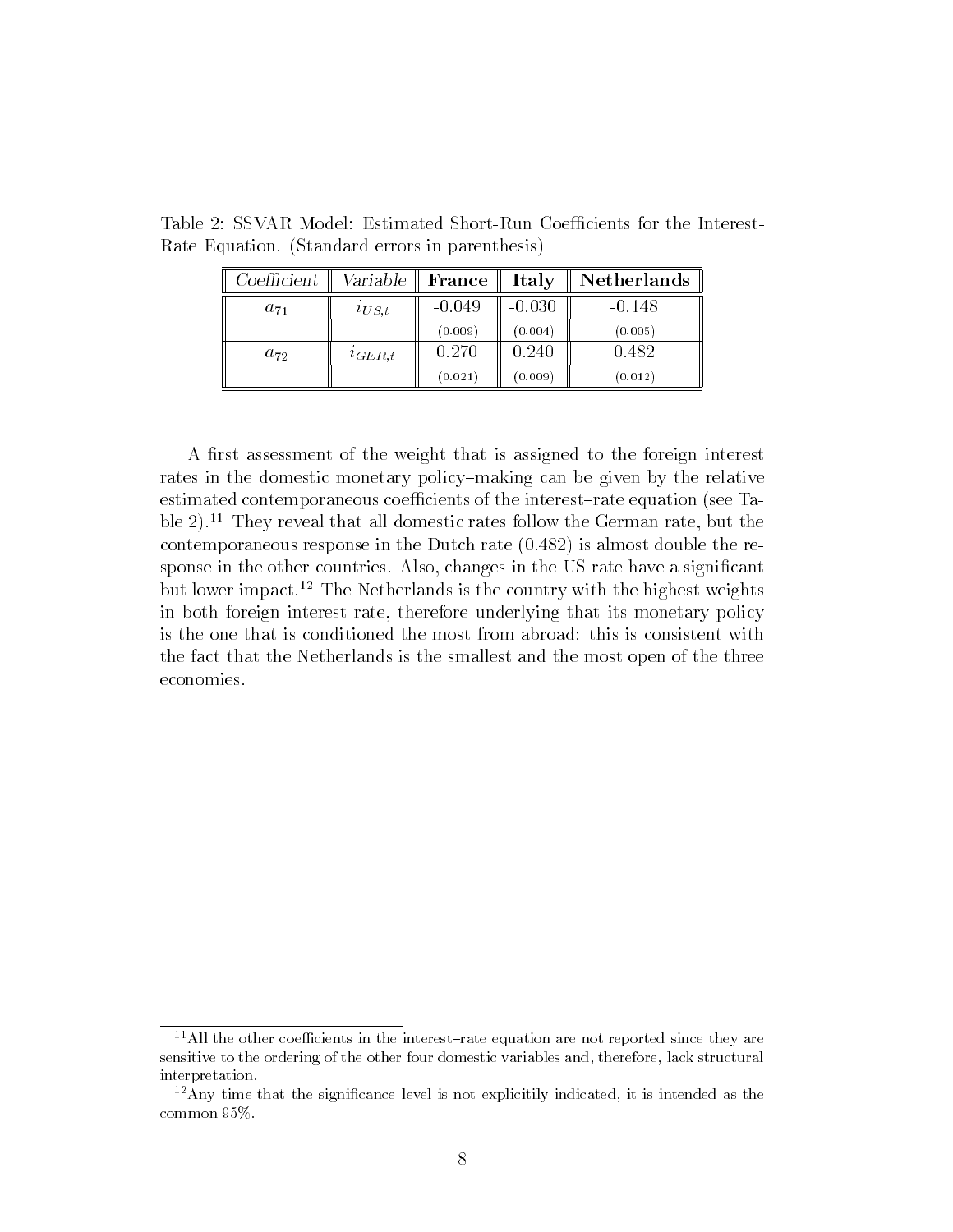

Figure 1: SSVAR Model: Impulse Response Functions for France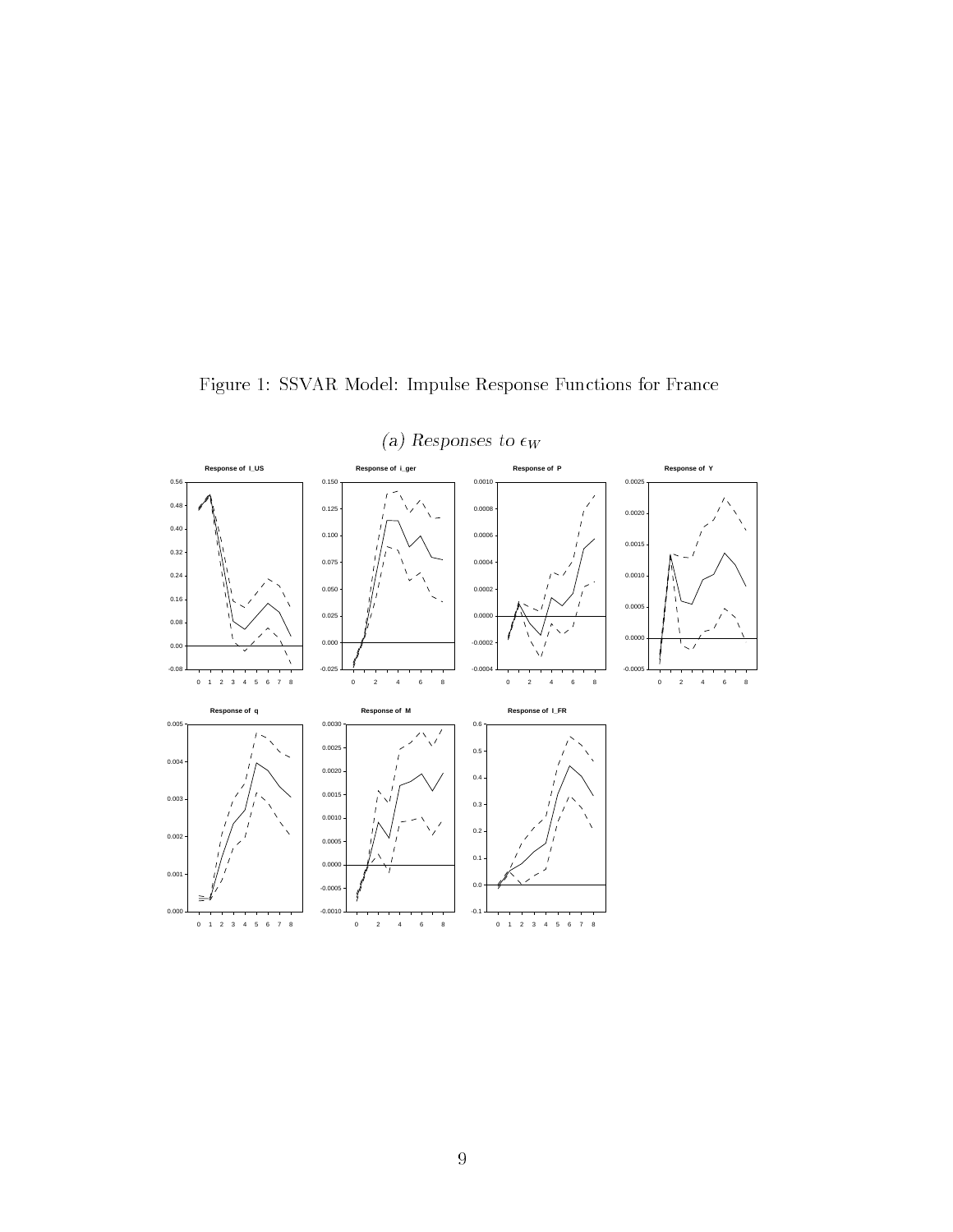

SSVAR Model: Impulse Response Functions for France (continued)

(b) Responses to  $\epsilon_{GER}$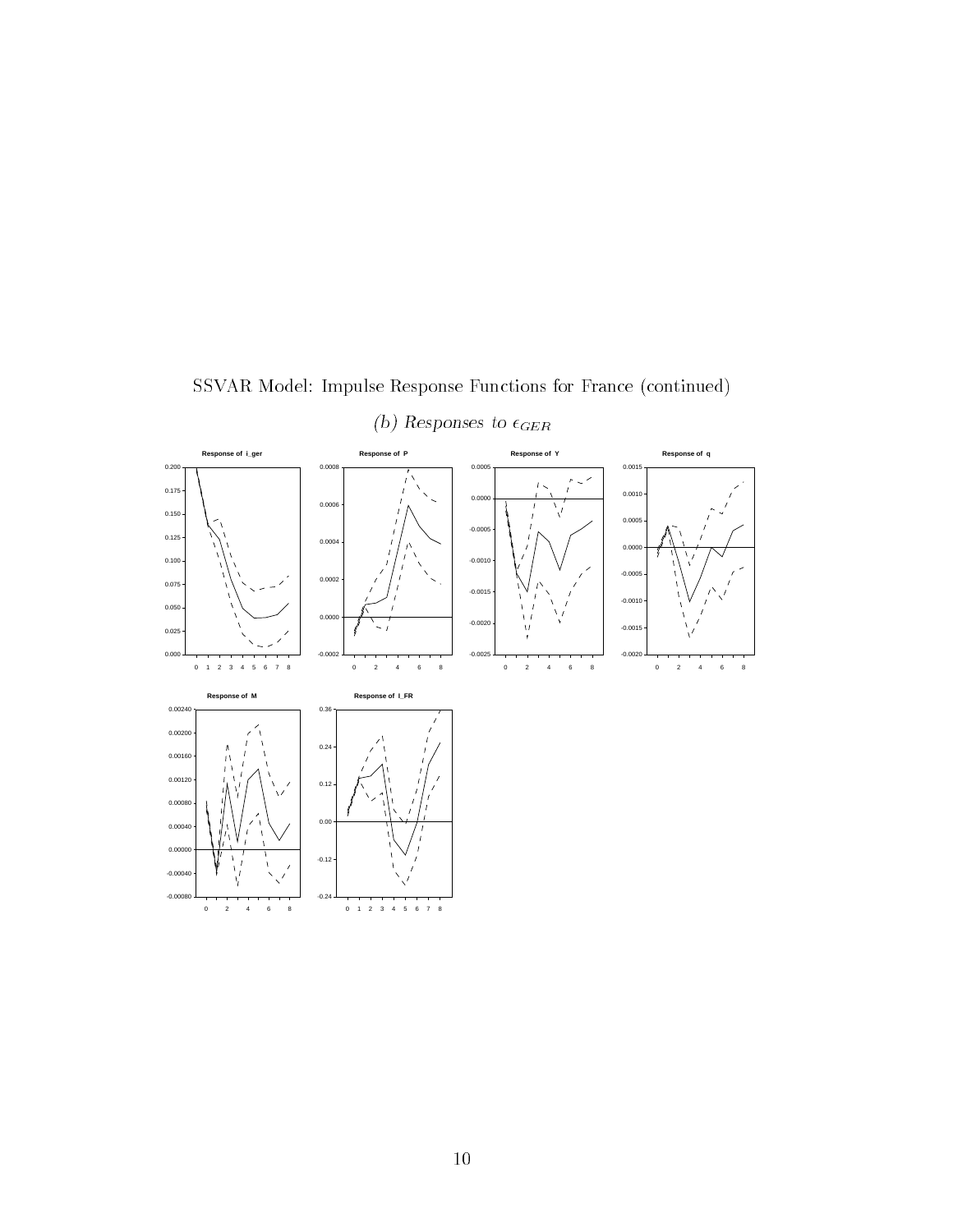

SSVAR Model: Impulse Response Functions for France (continued)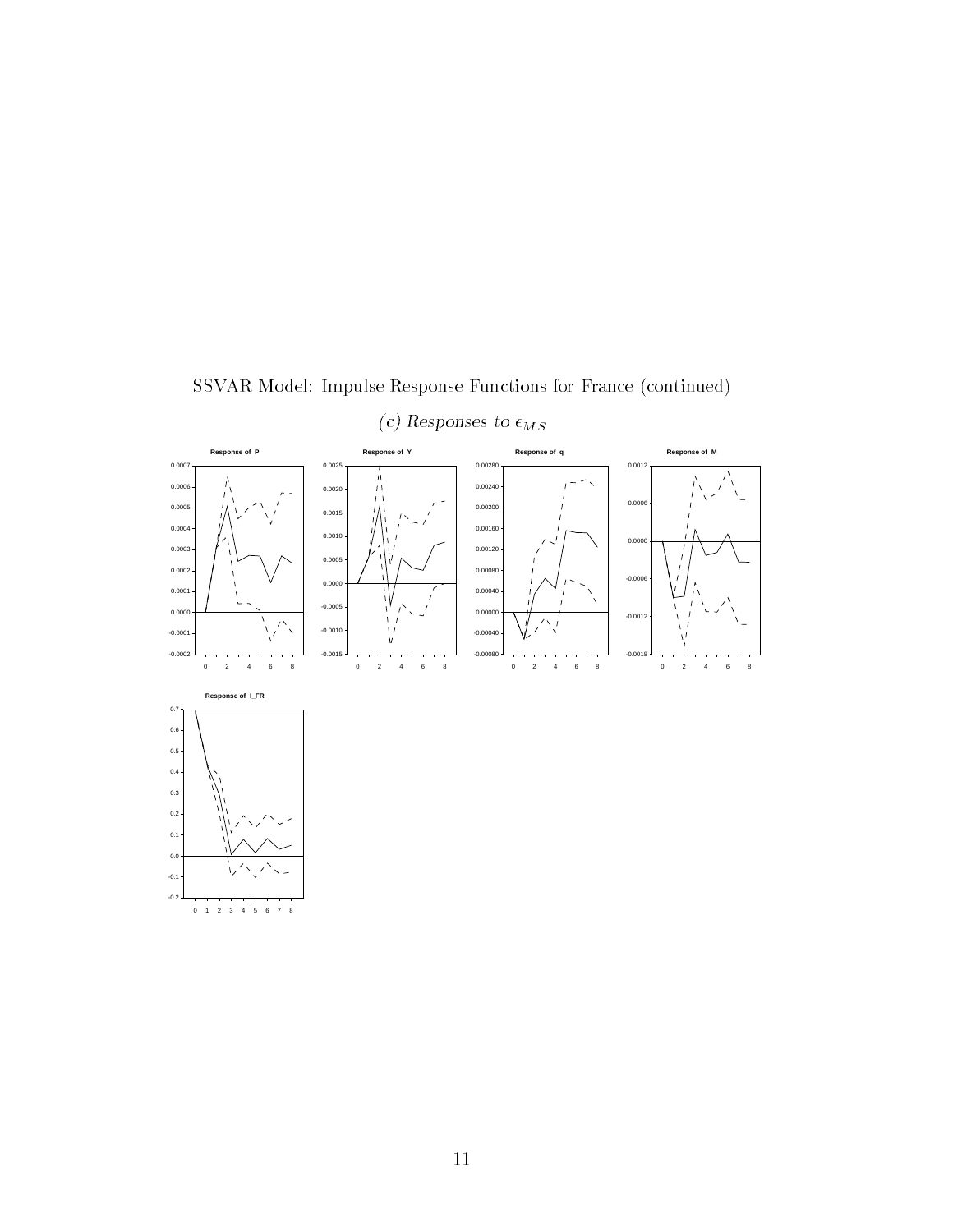

Figure 2: SSVAR Model: Impulse Response Functions for Italy

Besides the weights of the contemporaneous innovations, we show the impulse response functions  $(IRF)$  in Fig. 1-3 for a more thorough dynamic analysis.13

In the parts  $(c)$ 's of the Figures we show the effects of domestic monetarypolicy innovations on the domestic variables of each country. In all cases the domestic interest rate increases and the money stock decreases, therefore indicating that the monetary-policy innovation represents a restrictive monetary measure.

Although the interest rate and the money stock behave consistently, in all countries output initially increases instead of decreasing, and the price level

<sup>&</sup>lt;sup>13</sup>The responses are relative to a 1% increase in the shocks and are shown for 8 periods with the 95% confidence bounds.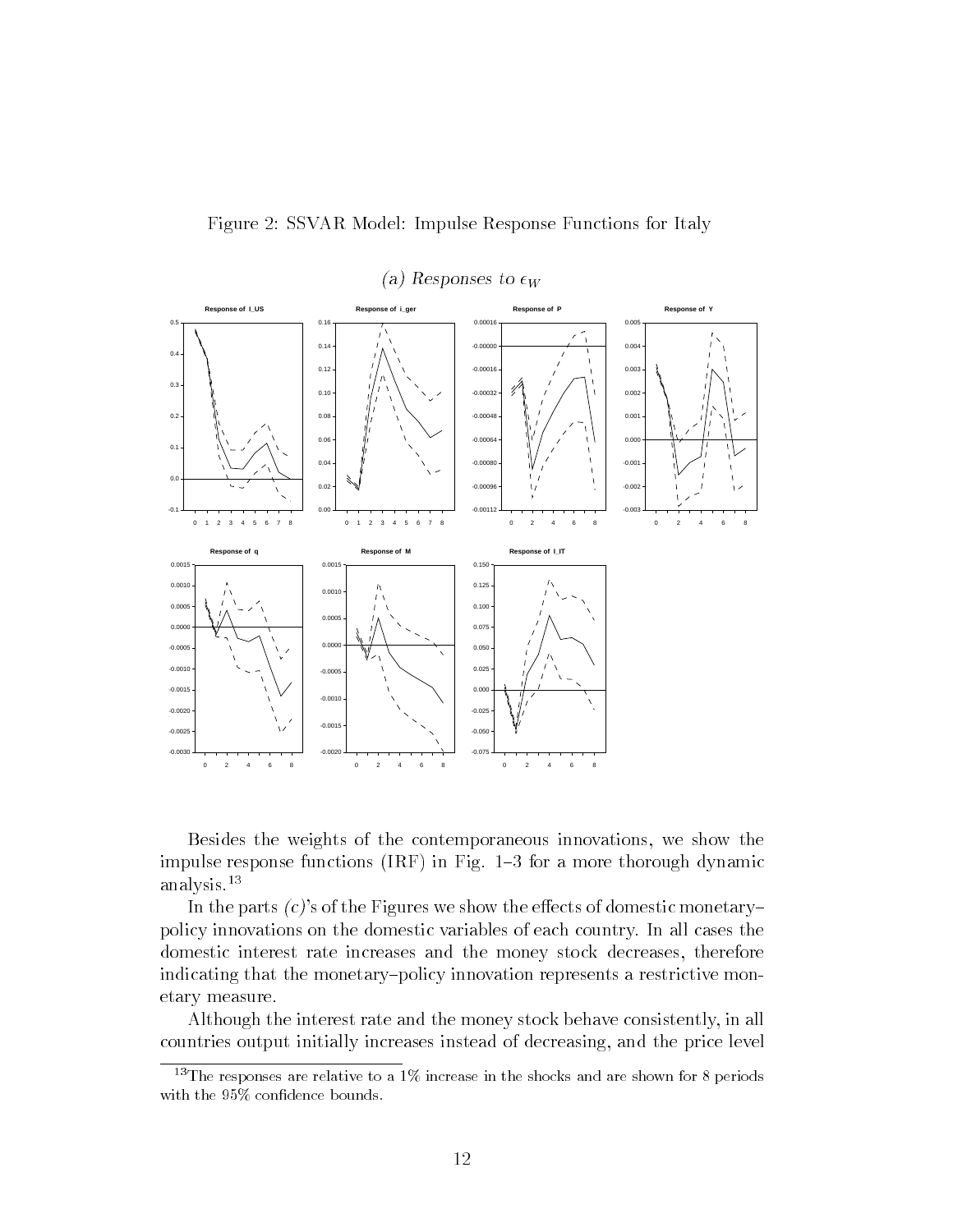

SSVAR Model: Impulse Response Functions for Italy (continued)

13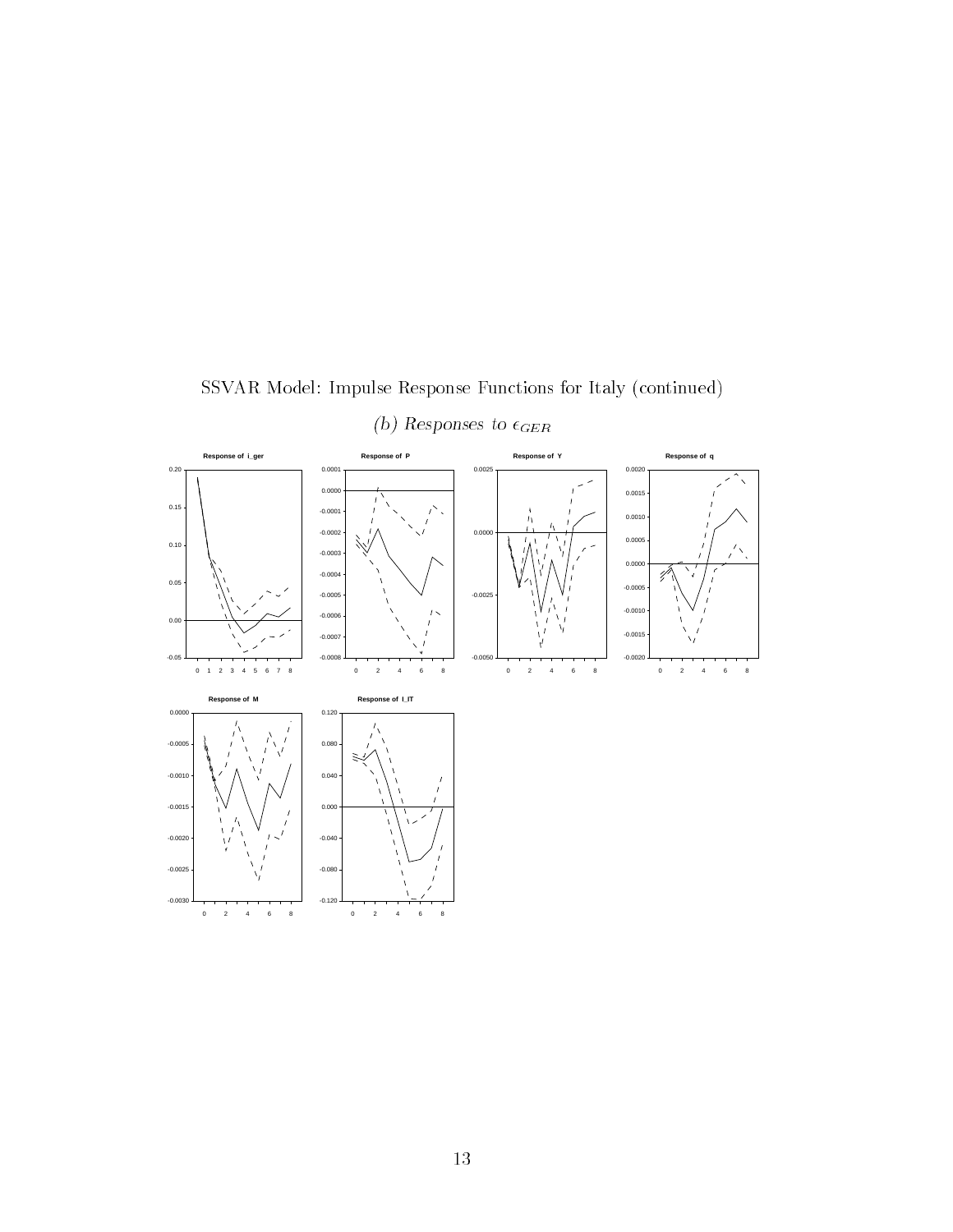

SSVAR Model: Impulse Response Functions for Italy (continued)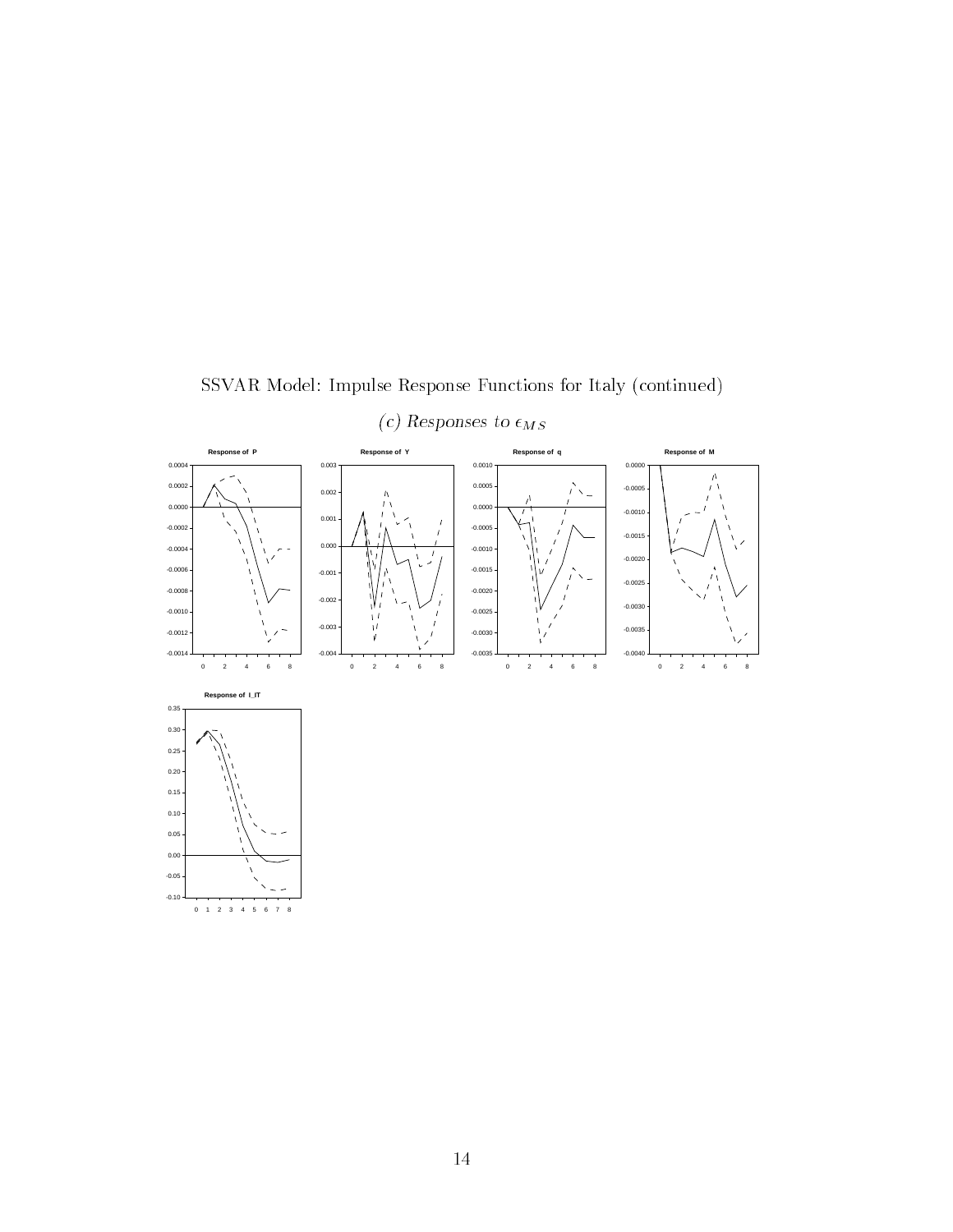Figure 3: SSVAR Model: Impulse Response Functions for the Netherlands



(a) Responses to  $\epsilon_W$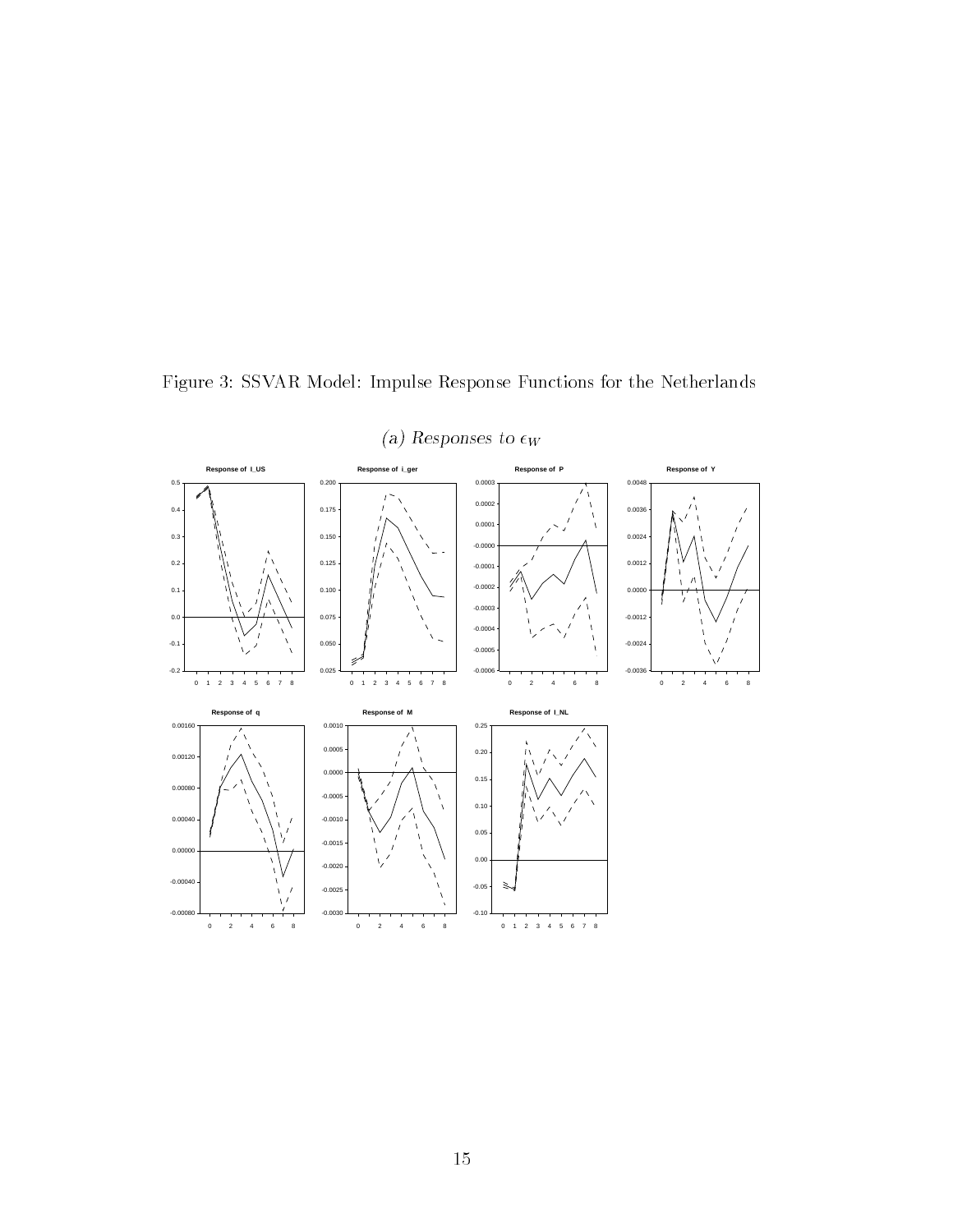SSVAR Model: Impulse Response Functions for the Netherlands (continued)



(b) Responses to  $\epsilon_{GER}$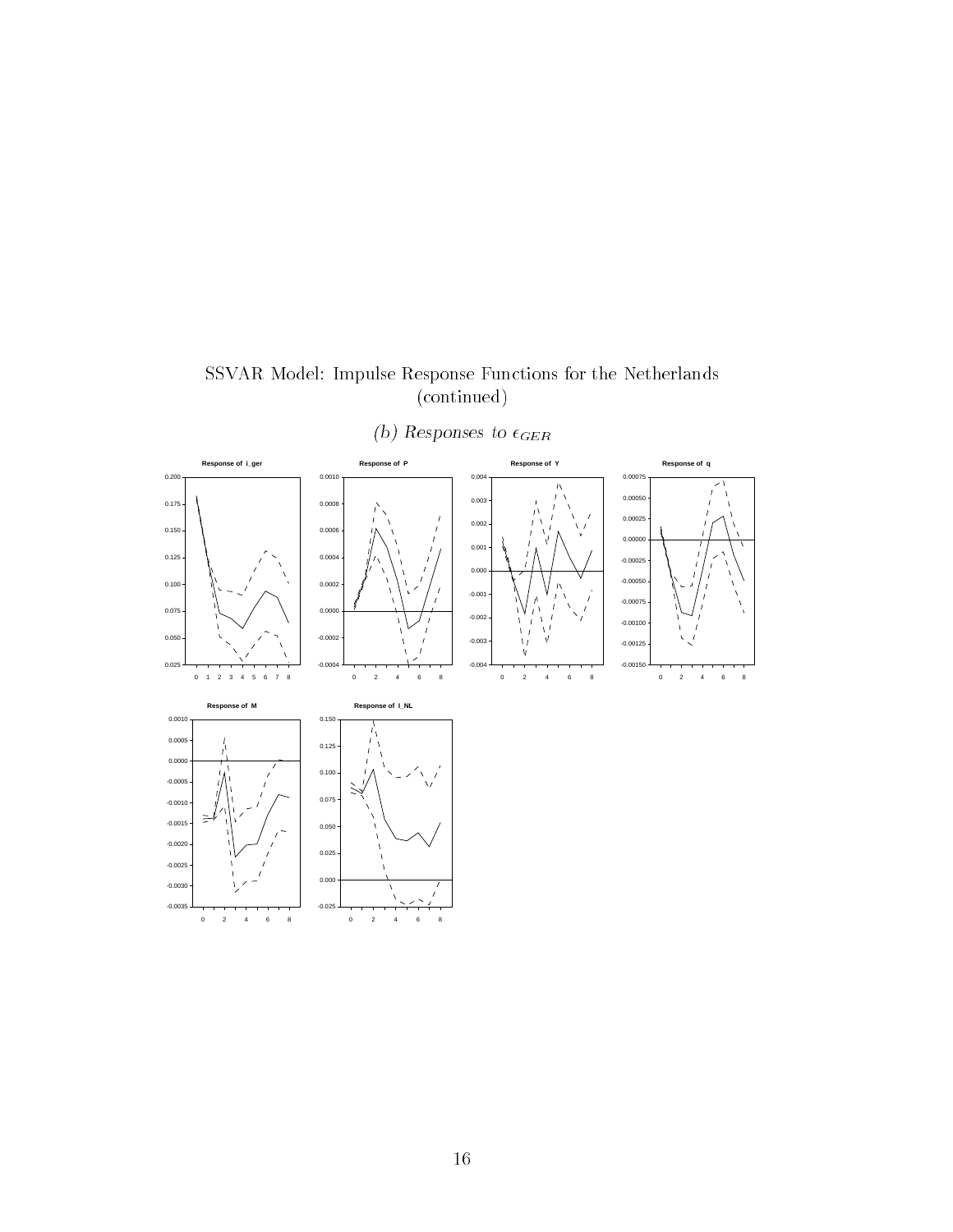



(c) Responses to  $\epsilon_{MS}$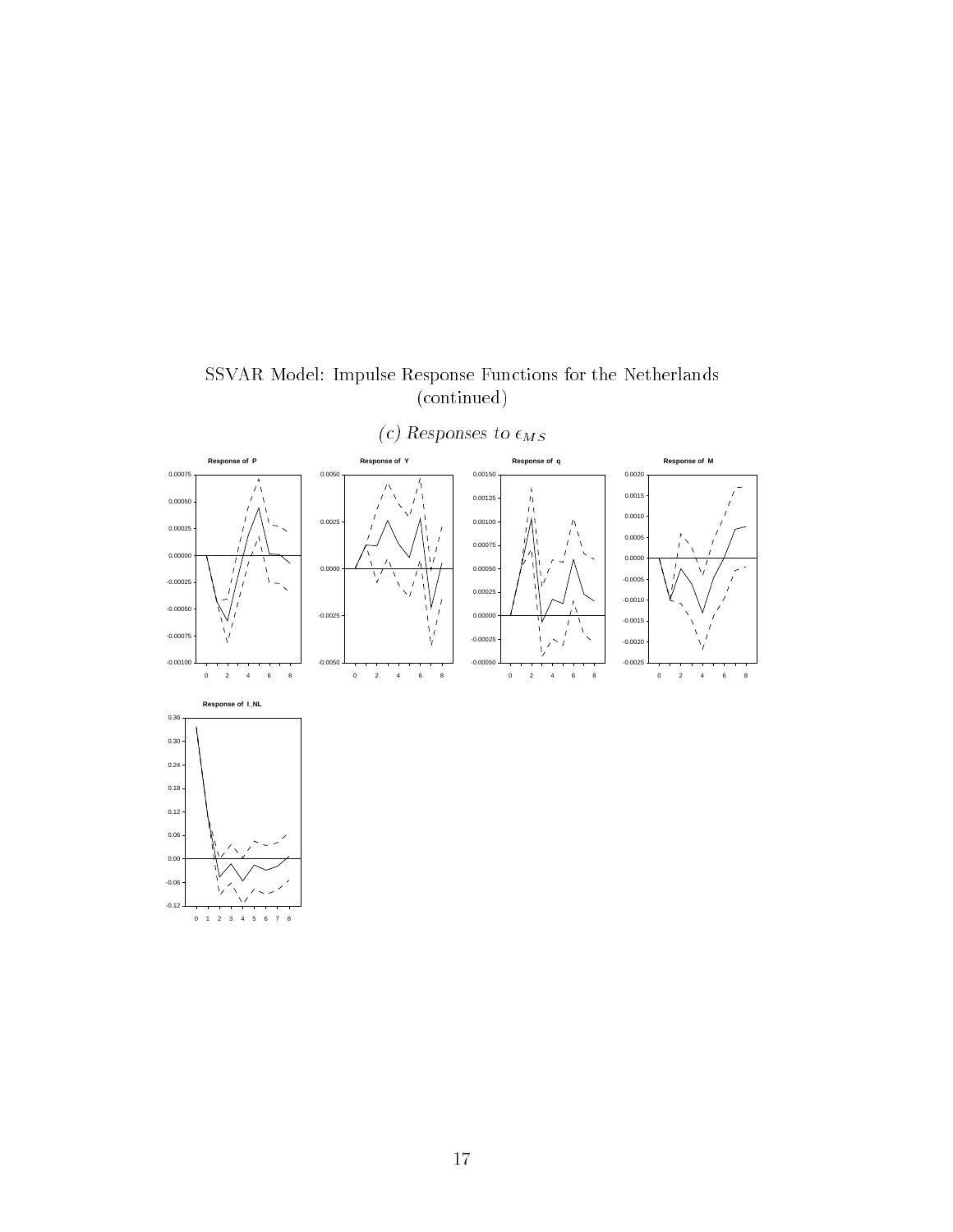also increases (except for the Netherlands). This result may suggest that the information set we are considering (i.e., all the variables included in this model) may be smaller than the information set of the monetary authorities, who raise the interest rate since they want to anticipate the increase in output and prices.<sup>14</sup> Output and the price level tend to decrease only after a few months.

The real exchange rate with respect to Germany correctly appreciates in France and Italy, instead depreciates in the Netherlands. This latter result may show that if the restrictive monetary measure in the Netherlands is not independent and is linked to an increase in the German rate, which has occured beforehand, then correctly the real exchange rate depreciates.

When considering next the responses of the domestic variables to a monetary policy innovations in Germany, we find some important differences. The monetary policy in Germany can be qualified as a restrictive monetary measure since the German rate increases. According to the responses in the domestic rates, all countries follows the center country, but with some differences.

First, the highest impact is found for the Dutch interest rate and its response remains positive for all following eight months, although signicant only for the first three months. Both in France and Italy the response in the domestic rate becomes rapidly negative.

Next, we found important differences in the impact of the restrictive monetary policy on the other domestic (non-policy) variables of the three countries. In Italy both the price level and output decreases. In France output goes down and the response in the price level shows a decrease, at least at impact. On the contrary, in the Netherlands the price level has a positive and signicant response for almost four months, whereas output increases at impact and then the response becomes insignificant.

Therefore, an increase in the interest rate in Germany has different effects on the domestic variables of the three countries. In particular, it does not seem to have a dumping effect on the aggregate demand in the Netherlands as it does in Italy.

One explanation may be found in the initial depreciation of the Dutch real exchange rate with Germany; however, there is only an impact depreciation, which does not last over time and becomes immediately a real appreciation.

Another possible reason of this pattern may be related with the results that we have found for the responses of the domestic variables to a restrictionary monetary-policy measure. We have seen above that the model may not capture the whole information set of the monetary authorities and the

 $14$ See Sims $(1992)$ .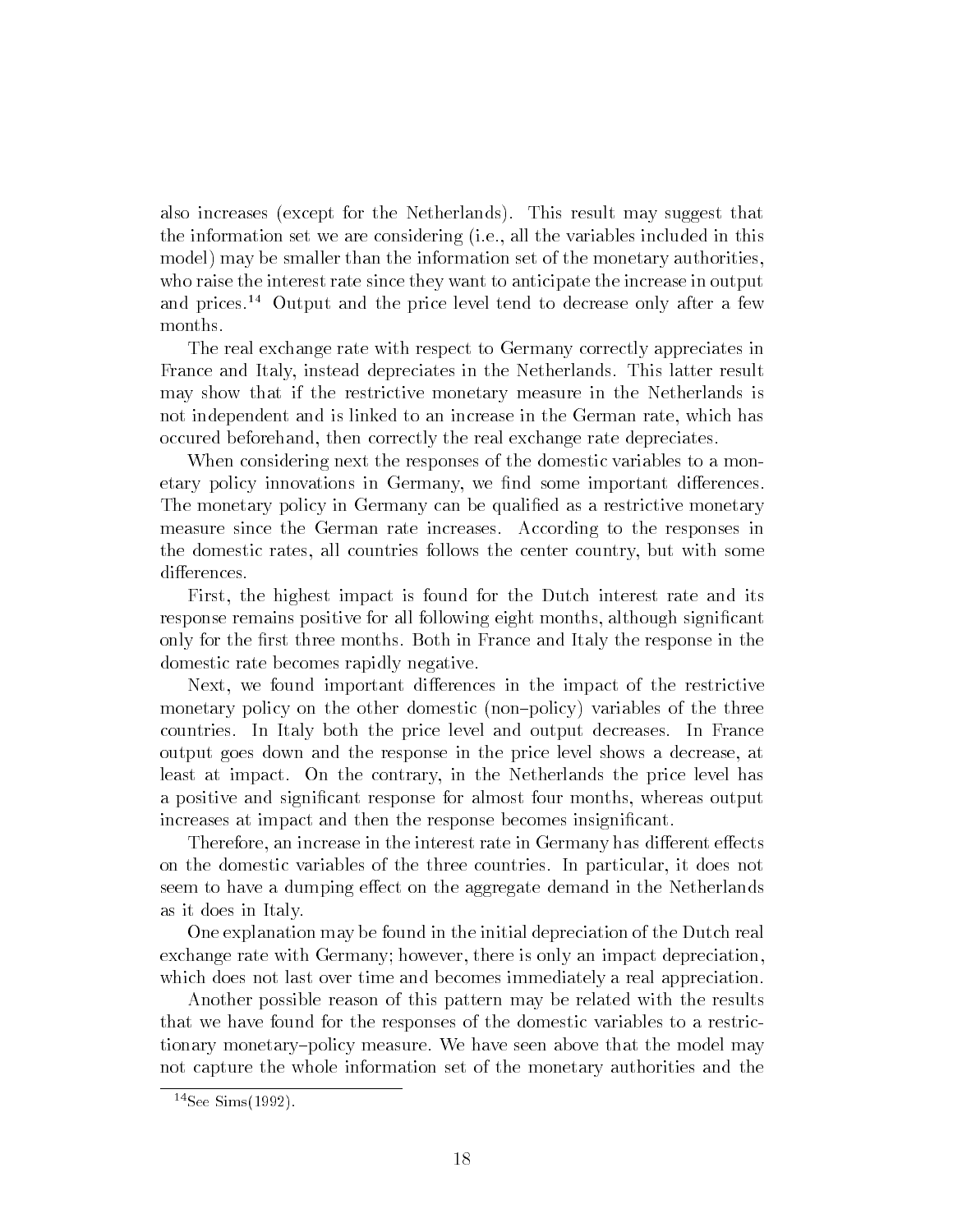| Shock            | <i>Steps</i> | France     | Italy   | Netherlands |
|------------------|--------------|------------|---------|-------------|
| $\epsilon_W$     | 1            | 0.004      | 0.012   | 0.030       |
|                  |              | $(3.7e-4)$ | (0.001) | (0.002)     |
|                  | 6            | 0.236      | 0.045   | 0.296       |
|                  |              | (0.042)    | (0.022) | (0.029)     |
|                  | 12           | 0.409      | 0.050   | 0.343       |
|                  |              | (0.053)    | (0.025) | (0.031)     |
|                  | 24           | 0.527      | 0.073   | 0.331       |
|                  |              | (0.068)    | (0.026) | (0.034)     |
| $\epsilon_{GER}$ | $\mathbf{1}$ | 0.024      | 0.039   | 0.080       |
|                  |              | (0.001)    | (0.002) | (0.003)     |
|                  | 6            | 0.059      | 0.053   | 0.087       |
|                  |              | (0.017)    | (0.017) | (0.014)     |
|                  | 12           | 0.112      | 0.078   | 0.098       |
|                  |              | (0.026)    | (0.027) | (0.019)     |
|                  | 24           | 0.123      | 0.079   | 0.109       |
|                  |              | (0.025)    | (0.018) | (0.026)     |

Table 3: SSVAR: Forecast Error Variance Decomposition for the domestic interest rate.(Standard Errors in parenthesis)

increase in the interest rate may actually be caused by the future, expected increase in the price level and output. If we assume that the initial increase in the German interest rate is actually due to a future inflationary shock in Germany (for instance, as an outward shift in the German IS), then we could conclude that inflationary shocks in Germany are highly correlated with inationary shocks in the Netherlands, but certainly not with the shocks in Italy and doubtfully with the one in France. As a consequence, following the German monetary policy is more costly for Italy and France, than for the Netherlands.

Furthermore, we provide the responses of the domestic variables when there is also a (restrictive) monetary measure in the US (part  $(a)$ 's of the Fig. 1{3). The responses in the domestic rates are all qualitatively very similar to the response of the German rate, therefore conrming that generally all three countries tends to follow the center country. Moreover, the responses in domestic output and the price level are different among countries, but not very high. However, France is the only country that shows an increase both in the price level and output after at least six months.

The IRF provide a qualitative analysis, but if we want to obtain the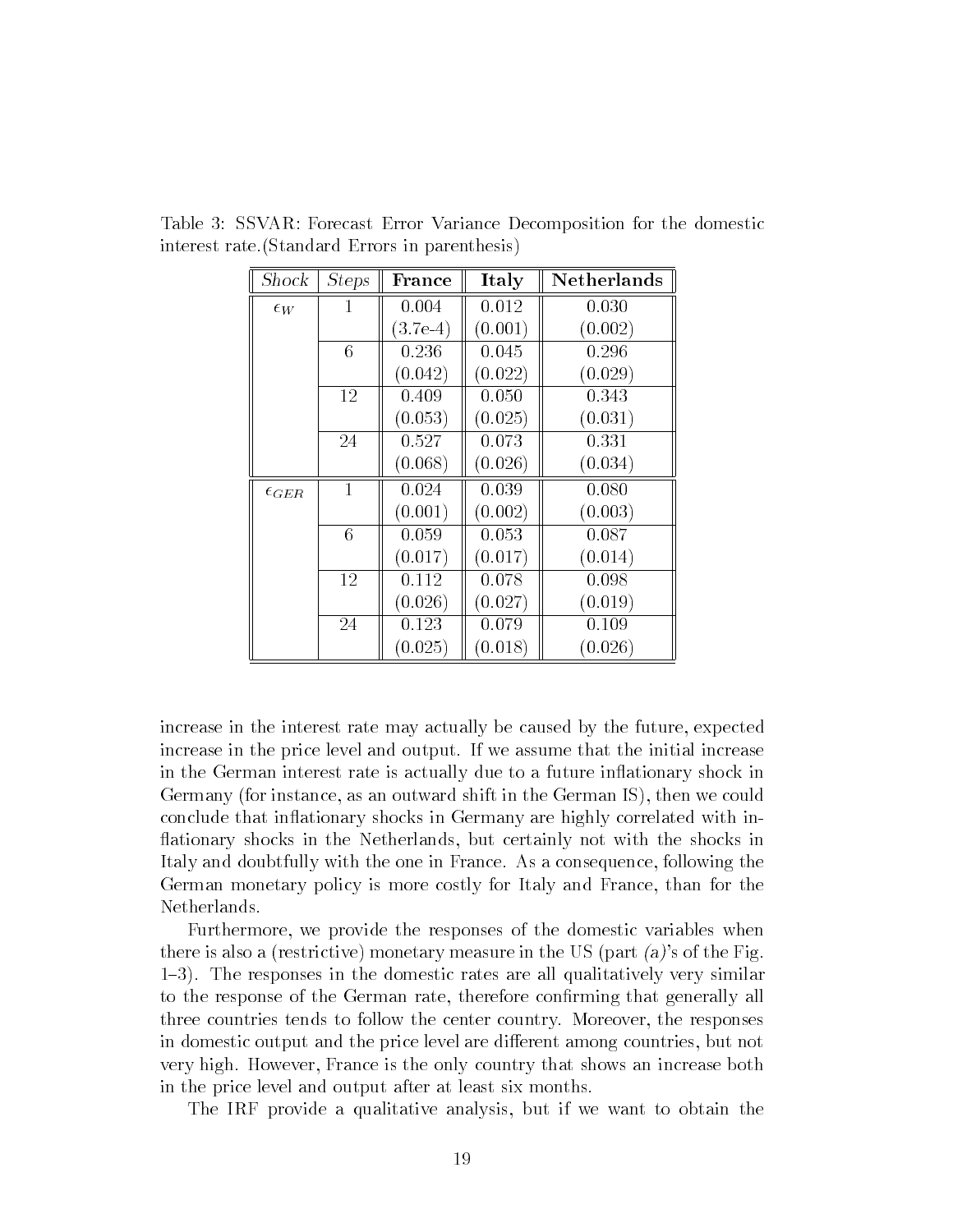| Shock           | <i>Steps</i> | France   | Italy   | Netherlands |
|-----------------|--------------|----------|---------|-------------|
| $\epsilon_{MS}$ | 1            | 0.796    | 0.814   | 0.710       |
|                 |              | (0.004)  | (0.004) | (0.004)     |
|                 | 6            | 0.497    | 0.596   | 0.346       |
|                 |              | (0.038)  | (0.042) | (0.021)     |
|                 | 12           | 0.289    | 0.524   | 0.256       |
|                 |              | (0.042)  | (0.041) | (0.025)     |
|                 | 24           | 0.145    | 0.359   | 0.244       |
|                 |              | (0.048)  | (0.041) | (0.026)     |
| other           | $\mathbf{1}$ | 0.176    | 0.135   | 0.180       |
| domestic        |              | $n.a.$ ) | n.a.    | (n.a.)      |
| shocks          | 6            | 0.208    | 0.305   | 0.270       |
|                 |              | n.a.     | n.a.    | (n.a.)      |
|                 | 12           | 0.191    | 0.348   | 0.303       |
|                 |              | n.a.     | n.a.    | n.a.        |
|                 | 24           | 0.205    | 0.489   | 0.315       |
|                 |              | (n.a.)   | n.a.    | n.a.        |

SSVAR: Forecast Error Variance Decomposition for the domestic interest rate.(Standard Errors in parenthesis) (Continued)

explanatory power of each structural shock with respect to the variability of each endogenous variable, we need to turn to the forecast error variance decomposition (FEVD). In particular, this is shown for the domestic interest rates of all three countries in Table 3.

The German monetary-policy innovation  $(\epsilon_{GER})$  confirms its important role for the Netherlands where it explains over 10% of the variability of the Dutch interest rate at the 2-step-ahead horizon (not shown in the Table). For France the percentage is even higher than 10%, but only in the longer horizon, whereas the percentage is never higher than  $8\%$  for Italy, which is not surprising given the effects of increases in the German rate on Italian output and prices.

Instead, the Italian rate is highly characterized by its own innovation  $(\epsilon_{MS})$ , therefore giving evidence of a much higher independence in the way of setting the domestic rate (at least not explained by any of the variables included in the analysis). The contribution of the  $\epsilon_{MS}$  shock is important also for the other two countries, but it decreases more rapidly.

Also, it ought to be noticed the high contribution of the US shock  $(\epsilon_W)$ for the Netherlands and especially for France, where it reaches over 50% after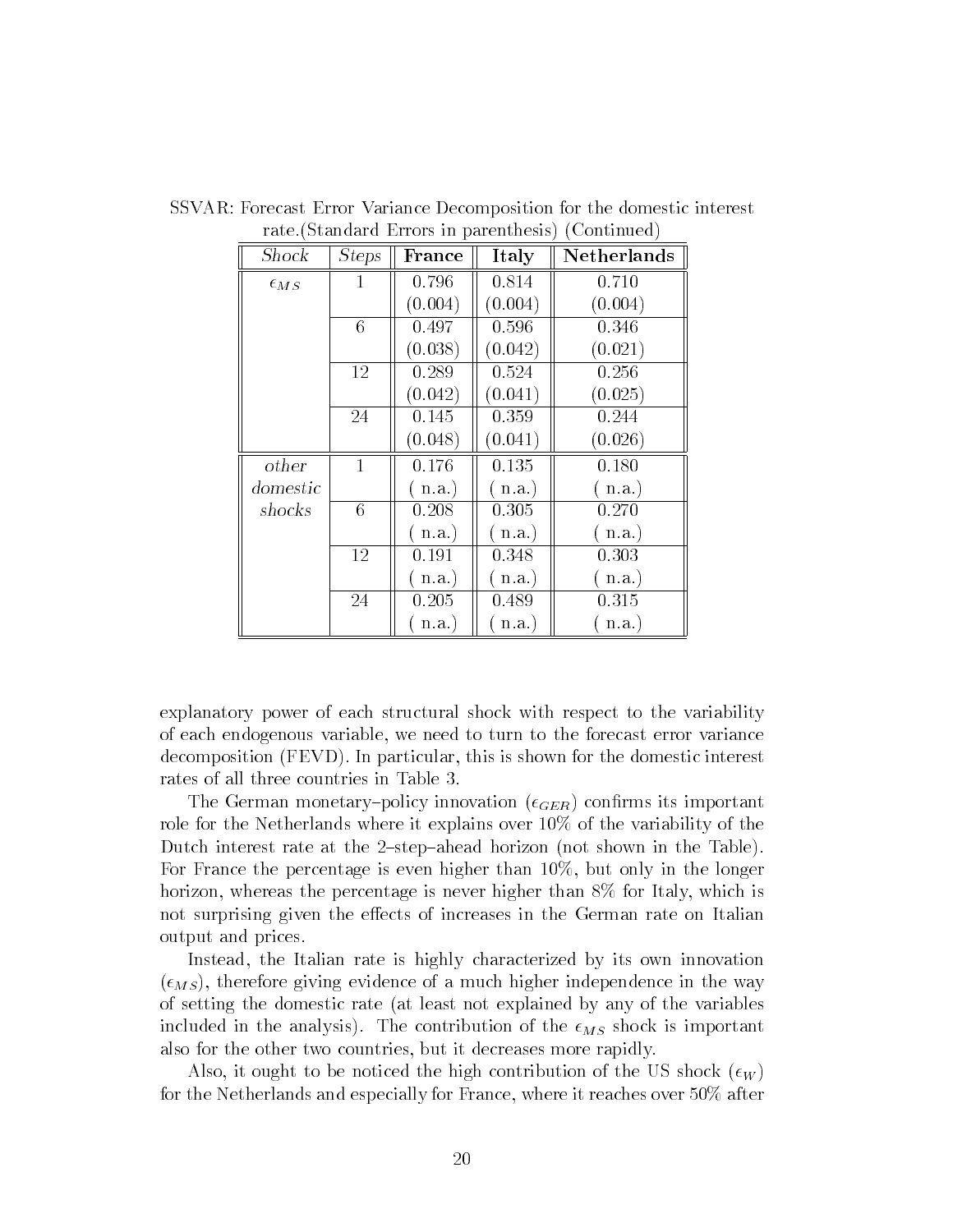In conclusion, the monetary policy of the Netherlands seems the most consistent with the fixed exchange-rate regime joined by that country: innovations in the monetary policy of the center country strongly affect domestic monetary policy in the short run. In the other two countries, the innovation in the US monetary policy (for France) and the own innovation in monetary policy (for Italy) play a very significant role. However, their difficulties may be explained by the higher cost (in terms of imported recession) of following Germany as closely as the Netherlands.

In the next section we propose a structural model that could characterize not only the monetary-policy shocks, but also other structural shocks for the small economies. The aim of the analysis is then to check for other characteristics of these economies, with particular regards to the effects that devaluations could have on both the price level and output.

#### 3 A Theoretical Framework for Structural VAR

In this section we present the economic models for both the small open economy and the center country (i. e., Germany).

In particular, the aim of this section is to provide a theoretical framework that could help identify other structural (domestic) shocks in addition to the foreign monetary-policy shocks introduced in the previous section.

As it will become clearer later, the main scope is to study the effect of devaluations on the three economies, but it is necessary to specify a model for the whole economy in order to correctly identify the dynamic effects of real exchange-rate innovations.

### The Structural Model for the Small Open Econ- $3.1$ omy

All the high-frequency components of the variables are indicated by a  $*$ . They represent each variable's unforcastable innovations within the period, 1.e.,  $x^{\scriptscriptstyle +} \equiv x_t - E_{t-1}|x_t|$  for a generic variable  $x_t$ . The driving forces of the system (i.e., the unobservable, normally-distributed, structural shocks, whose effects we want to identify) are indicated by  $\epsilon$ 's with different subscripts.

The agents' information set within the observation period is the following: all the financial variables are directly observable during the period, whereas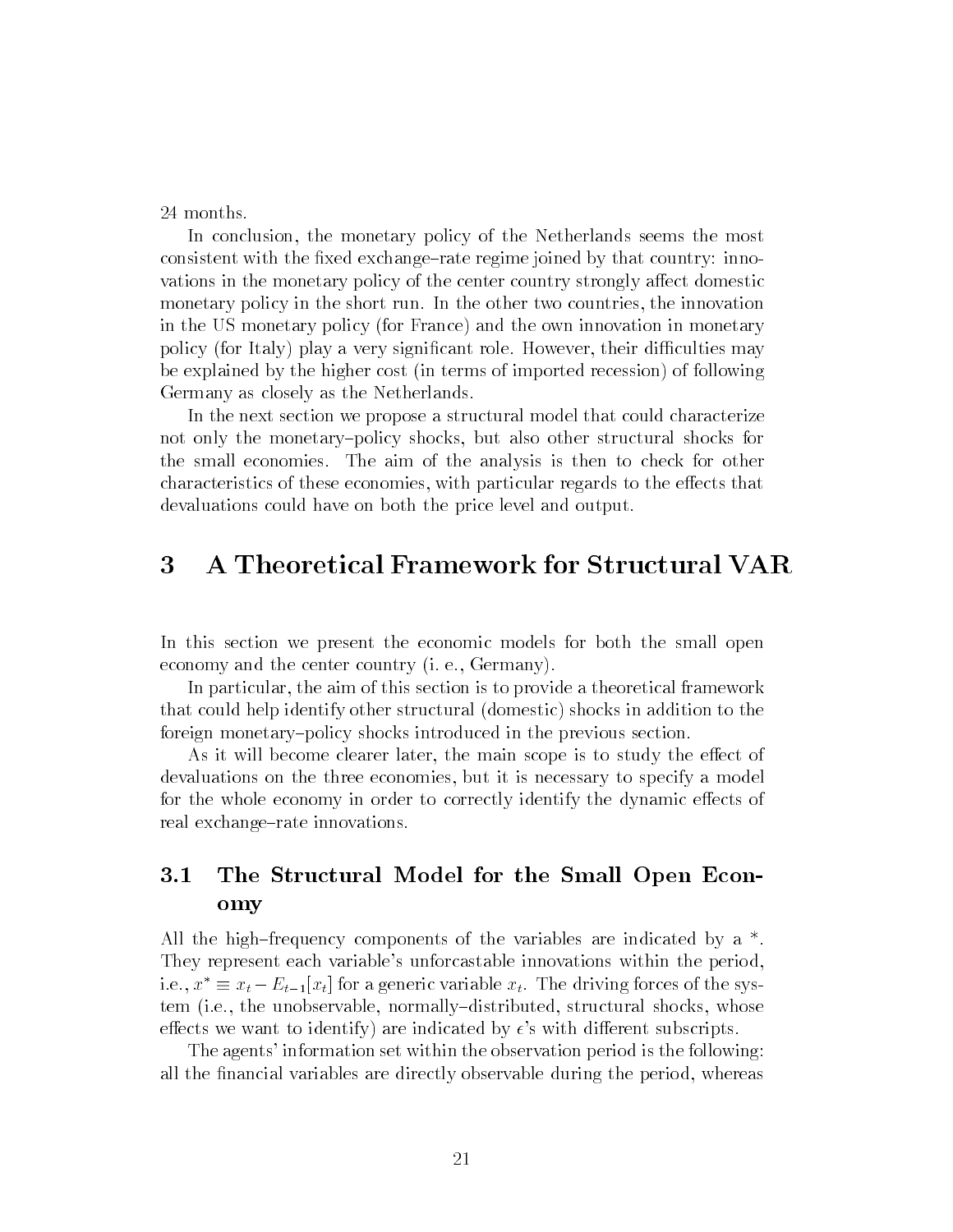the current price level and current production are known only at the end.<sup>15</sup>

The first variables that we consider are two foreign, short-term nominal interest rates:

$$
i_{US}^* = \epsilon_W \tag{1}
$$

$$
i_{GER}^* + a_{21}i_{US}^* = \epsilon_{GER} \tag{2}
$$

Innovations in the short-term interest rates of both the US and Germany are assumed to identify respectively a world shock  $(\epsilon_W)$  and the shock  $\epsilon_{GER}$ originating in the center country of the regional exchange-rate system  $(i, e,$ Germany for the ERM) in which our small open economy participates.

Once again, we use interest rates to represent "endogenous" shocks coming from abroad by following the same reasoning as in the SSVAR approach.

Next, let us consider the supply side of the domestic economy. A standard Lucas supply curve implies the following relationship between current output  $(y_t, \text{ in log terms})$ , full-employment output  $(\bar{y})$ , the current price level  $(p_t, \text{ in }$ log terms) and the expectation of the current (time  $t$ ) price level formed at time  $t = 1$  ( $p_{t-1}$ ), plus an aggregate-supply (AS) shock ( $\epsilon_{AS}$ ):

$$
y_t = \bar{y} + \alpha (p_t - p_{t-1}^e) - \epsilon_{AS}'
$$

The term in parentheses represents the unforecastable innovation in the domestic price level  $(p^*)$ . If the  $t-1$  expectation of current output is equal to the full-employment level  $(i, e, y_{t-1} = y)$ , then the current innovation in output  $(y^*)$  corresponds to the output gap.<sup>16</sup>

Hence, we have the following relationship between innovations in output and prices:

$$
p^* - a_{34}y^* = \epsilon_{AS} \tag{3}
$$

where  $\epsilon_{AS} = (1/\alpha)\epsilon_{AS}$ .

Next, according to national accounting, domestic saving net of domestic investment and government dissaving  $(S(\cdot))$  must be equal to net exports  $(XX(\cdot))$ :

<sup>&</sup>lt;sup>15</sup>This assumption corresponds to the actual availability of data: interest rates and exchange rates, for instance, are available on a daily basis, whereas data on the price level and production are known at the end of the month. See also Sims (1992), Kim and Roubini (1995), Bernanke and Mihov (1995) and Clarida-Gertler (1996).

<sup>&</sup>lt;sup>16</sup>If we assume that full-employment output is the *long-run* expectation on output (which does not necessarily equal the short-run conditional expectation,  $y_{t-1}^e$ , as assumed in the text), then the shock  $\epsilon_{AS}$  also includes this possible difference between long-run and short-run expectation.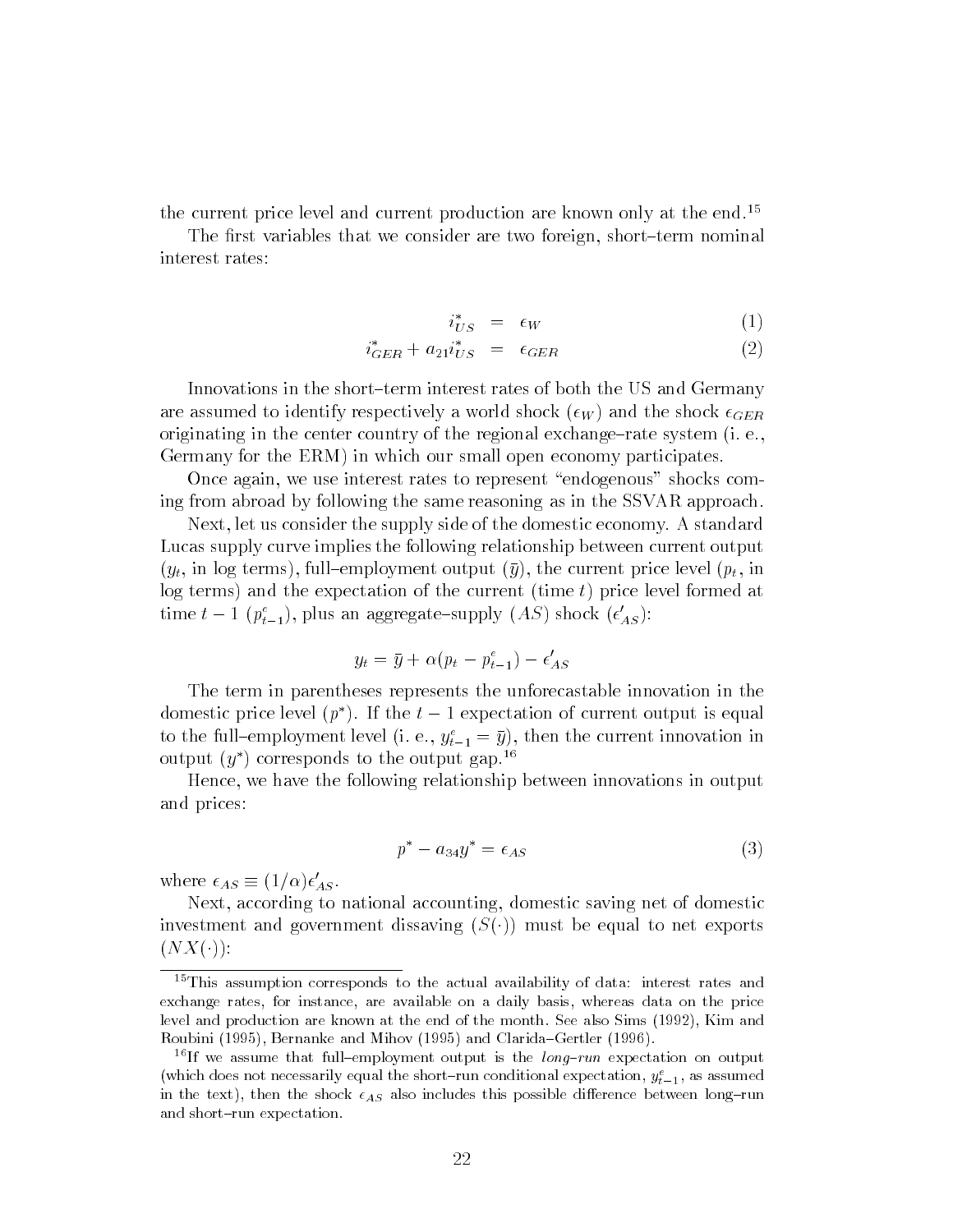$$
S(y^*, \epsilon_{IS}) = N X(y^*, q^*)
$$

where excess total domestic saving  $S$  depends on the innovation in output and on a goods-market shock  $(\epsilon_{IS})$ .

Usually the real interest rate is a determinant variable to explain domestic investment and therefore to affect  $S$  in this framework. Here, the real interest rate is assumed to affect the goods market at least with one-period lag and therefore its current innovation does not enter the goods-market equation. Finally, net exports are a function of the innovations in both current income and the real exchange rate (q ).

Then, when linearizing the above national-accounting relationship and normalizing with respect to output, we obtain:

$$
y^* - a_{45}q^* = \epsilon_{IS} \tag{4}
$$

Moreover, we consider the balance of payments:

$$
NX(y^*, q^*) + NFI(i^* - i_{GER}^* - (s^{e,*} - s^*), \Delta IR^*) + \nu = 0
$$

NFI represents the balance in capital account. In particular, NFI includes both private capital flows, which depend on the (innovation in the) interest-rate differential with the center country  $(i^* - i_{GER}^*)$  adjusted for the expected rate of depreciation of the domestic currency<sup>11</sup> (s<sup>2)</sup>  $-s$  ), and central-bank interventions  $(\Delta IR)$ .

Although the small economy has a direct relationship also with the other big country (i. e., the US), we assume that capital flows are particularly reactive within the period only to the adjusted interest-rate differential with the center country. The influence of the interest-rate differential with the US can still play a role in the model, but only with one or more lags.

Next, the innovation in expected depreciation is assumed to be zero. In other words, if both regime exits and realignments are unforecastable, under fixed exchange rates expected depreciation is always equal to zero according to the econometrician's information set. However, market devaluation expectations are not always zero. Then, we assume that the equation shock  $(\nu)$ would capture it, i.e., it becomes a source of fluctuations in the model.

More exactly, the shock  $\nu$  represents a general balance-of-payments shock. whose increase causes a depreciation of the real exchange rate (since we will normalize the above equation with respect to  $q$ ). However, in the short run

<sup>&</sup>lt;sup>17</sup>The variable s represents the nominal exchange between the domestic currency and the center country and is expressed in units of domestic currency per one Deutsche Mark  $(DM)$ .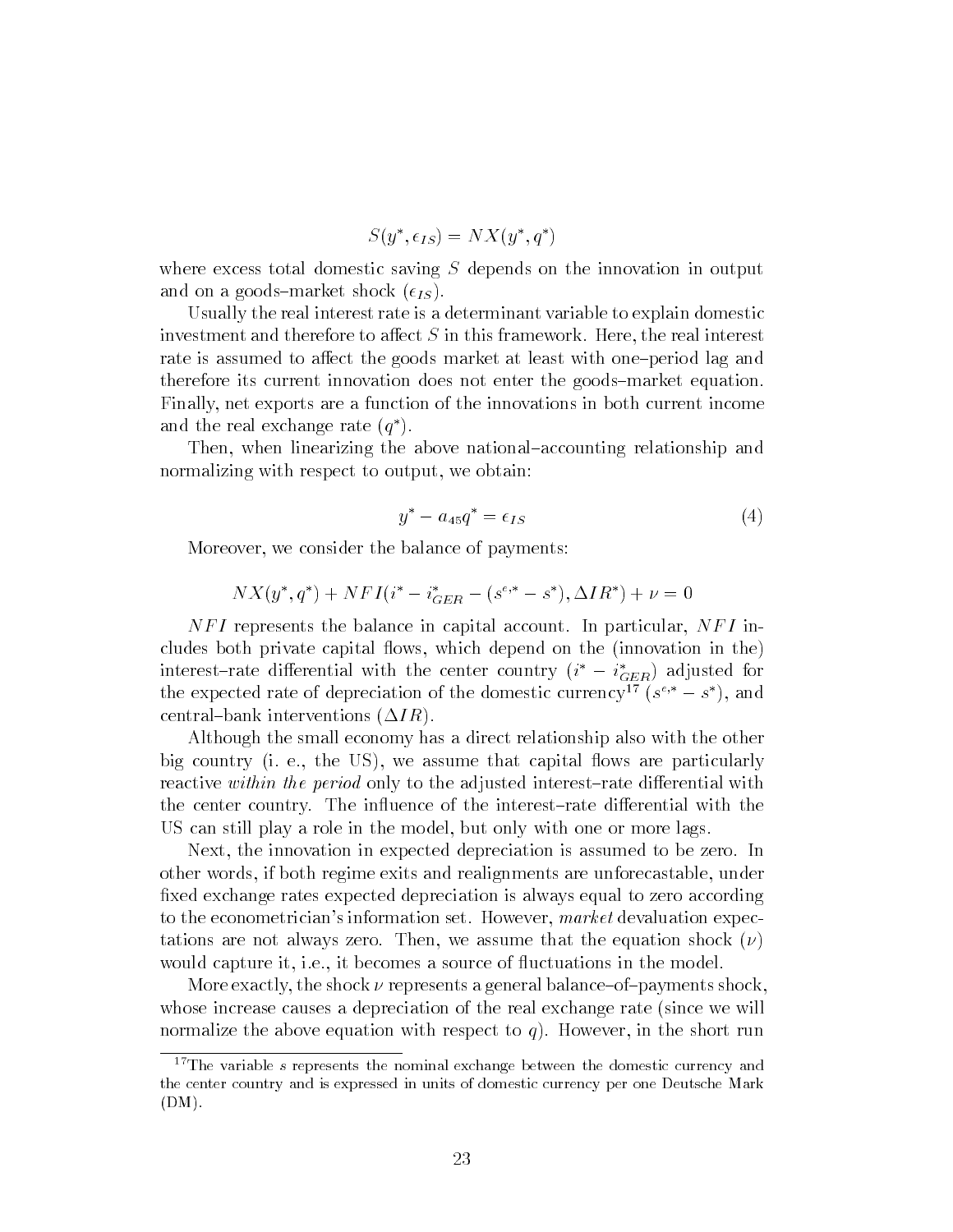rapid depreciations of the real exchange rate are due to sudden movements in the nominal rate (i.e., realignments). The shock  $\nu$  then represents the effect of those sudden changes whose cause could be the realignment expectations that arise in the foreign exchange market and are sometimes responsible for speculative attacks.

As such,  $\nu$  is correlated with the structural shock arising in the goods market. In fact, successive positive shocks in the domestic goods market (say, due to a continuously expansionary fiscal policy) will increase both the domestic interest rate and income; the shift in aggregate demand also increases the domestic price level. As a result, the economy will run an increasing deficit in the current account compensated by capital inflows. Competitiveness will worsen, mainly because of increasing domestic prices. Then, devaluation expectations arise since a change in the nominal exchange rate become very likely in order to correct for the misalignment of the real exchange rate.

Moreover, the innovation  $\nu$  is correlated also with the idiosyncratic innovations on the money supply  $(\epsilon_{MS})$  due to the independent behavior of the domestic monetary authorities with respect to the center country.

In conclusion, we could express the shock  $\nu$  as the following:

$$
\nu \equiv \epsilon_s + \phi_1 \epsilon_{IS} - \phi_2 \epsilon_{MS}
$$

where  $\epsilon_s$  is the component of  $\nu$  that is orthogonal to both  $\epsilon_{IS}$  and  $\epsilon_{MS}$  and where  $\phi_1$  and  $\phi_2$  are directly related to the covariances between  $\nu$  and the other two shocks. In other words,  $\epsilon_s$  could be considered as the "pure" shock arising from the equation of the balance of payments.

The final component in the capital account is the (innovation in the) intervention by the domestic monetary authorities (i. e.,  $\Delta IR^*$ ). In a traditional fixed exchange-rate regime this is an endogenous component of the monetary base. However, in the case of the ERM both the presence of capital controls and the realignment option (exercised quite often in the first eight years of the system) have given a substantial degree of monetary independence to the European countries. Moreover, the rules of the system prescribe mandatory interventions only when the exchange rate has reached the edge of the band.18 As a result, when the domestic currency is not at the margin, intervention in the foreign exchange market with international reserves is truly a choice of the domestic monetary authorities. Therefore, we assume that innovations in the interventions are a general function  $g(\cdot)$ 

 $18$ The original EMS Treaty prescribes also that *both* central banks should cooperatively intervene when one exchange rate reaches the edge of the band. More effectively, it designed financing facilities to alleviate the short-run constraint of reserve depletion for currencies under attack.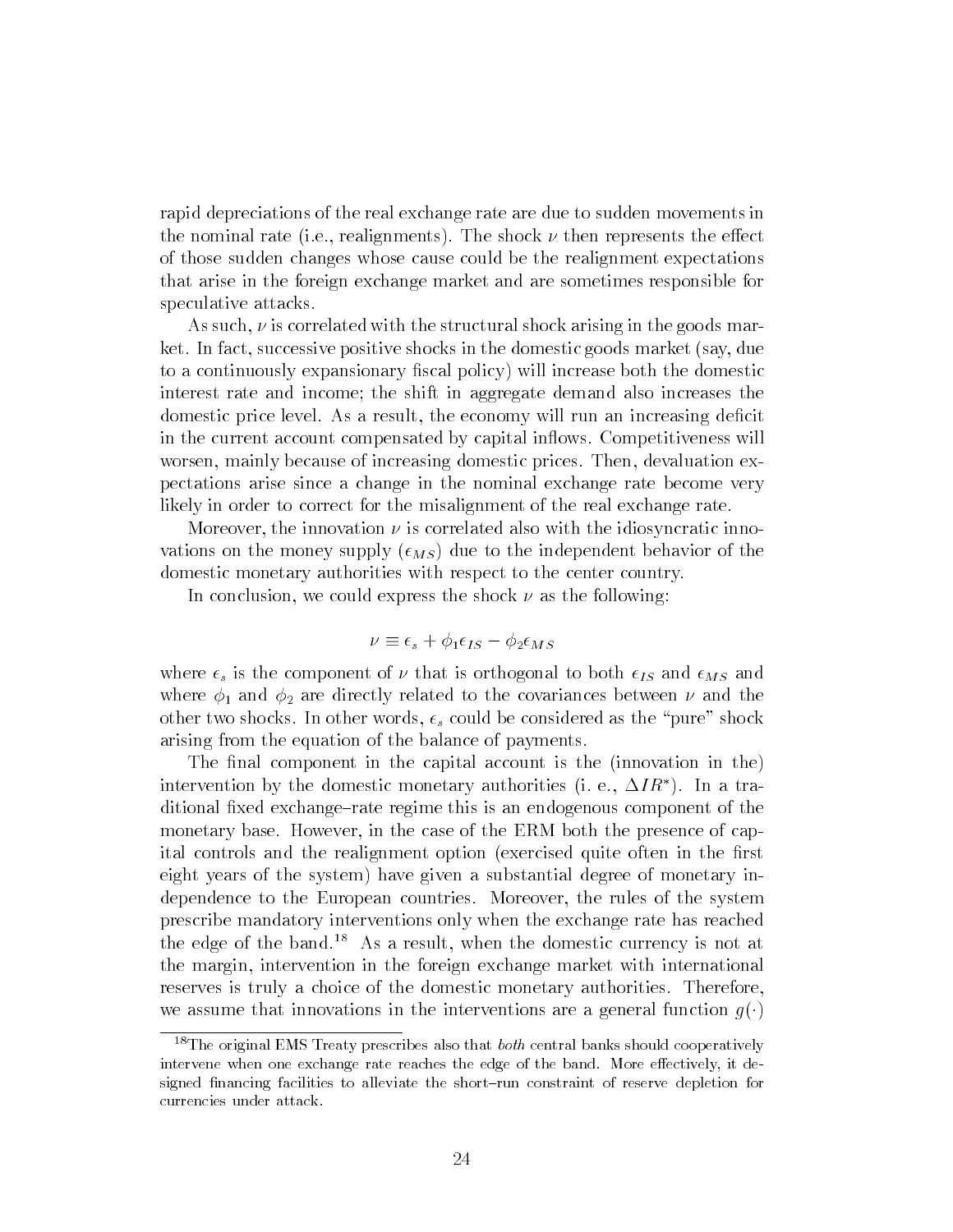of the policy (money-supply) innovations  $\epsilon_{MS}$ :

$$
\Delta IR^* = g(\epsilon_{MS})
$$

By plugging the latter two assumptions back in the balance-of-payments equation and linearizing, we obtain the following relationship (normalized to the real exchange rate):

$$
q^* - a_{54}y^* + a_{57}i^* - a_{52}i_{GER}^* = \epsilon_s + b_{54}\epsilon_{IS} - b_{57}\epsilon_{MS}
$$

In addition, we set  $a_{54} = 0$  to satisfy the rank condition for identification:

$$
q^* + a_{57}i^* - a_{52}i_{GER}^* = \epsilon_s + b_{54}\epsilon_{IS} - b_{57}\epsilon_{MS}
$$
 (5)

In economic terms, this additional assumption means that *contempora*neously innovations in output do not affect the real exchange rate. However, the effect can arise over time.

Next, we consider the money market. On the demand side, we assume a traditional money-demand equation for the innovations in the different variables:

$$
m^* - p^* - a_{64}y^* + a_{67}i^* = \epsilon_{MD} \tag{6}
$$

where  $m$  is the innovation in the domestic nominal money stock and  $\epsilon_{MD}$  is the shock to money demand.

Finally, the money supply is controlled by the monetary authorities that are assumed to target the interest rate *within the period*. In the same fashion as Bernanke and Blinder  $(1992)$ , money-supply shocks are assumed to be captured by the innovations in the domestic call-money rate. Therefore, innovations in the call money-rate depend on the reaction function of the domestic monetary authorities, which takes the following form:

$$
i^* - a_{71}i_{US}^* - a_{72}i_{GER}^* - a_{76}m^* = \epsilon_{MS}
$$
 (7)

The domestic monetary authorities are assumed to intervene in the money market in order to change the domestic call money-rate when there are variations in the relevant foreign interest rates and in order to monitor the money supply within the period. The absence of prices, output and the real exchange rate is due to the fact that the authorities can observe them only at the end of the period. As made explicit in the initial assumptions, the price level and output are not in the information set at the beginning of the period for all agents, including monetary-policy authorities.<sup>19</sup>

 $19$ See Sims (1992). For an international setup under flexible exchange rates see Kim and Roubini (1995) and Zha (1995).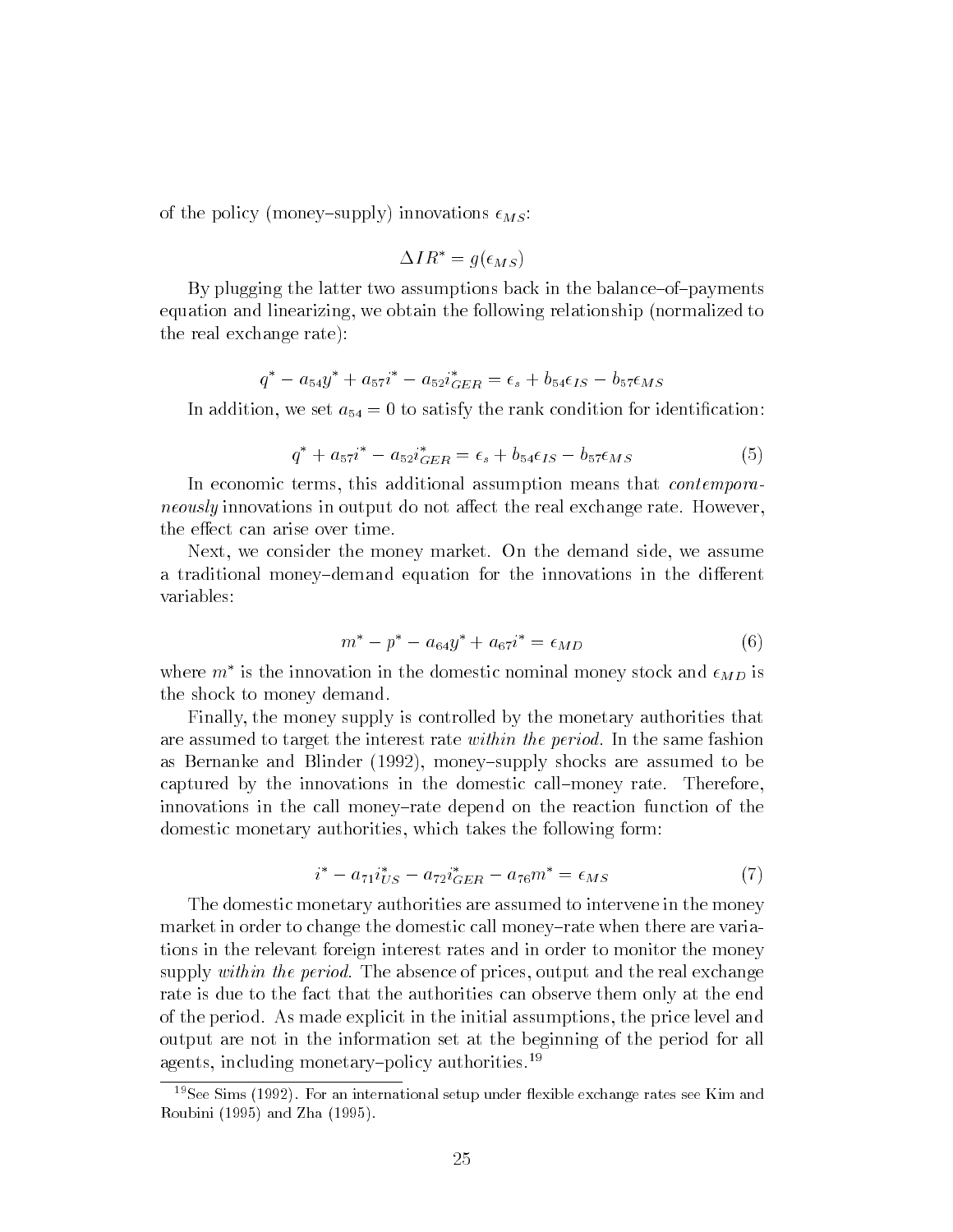Then, the length of the observation period is particularly relevant. For instance, the assumption on the information set of the authorities would be unlikely to hold if the data frequency were quarterly since within three months the authorities have enough information on output and prices. Thus, within the quarter authorities would determine the interest rate also according to contemporaneous innovations in output and the price level.

As a final remark, although the foreign interest rate that the domestic authorities are likely to consider contemporaneously is the German rate, we also include the US rate. We expect this coefficient not to be significant for all the European countries if their main concern is the European exchange-rate regime.

All the equations  $(1)-(7)$  can be rearranged in a matrix form as follows:

$$
\begin{bmatrix}\n1 & 0 & 0 & 0 & 0 & 0 & 0 \\
a_{21} & 1 & 0 & 0 & 0 & 0 & 0 \\
0 & 0 & 1 & -a_{34} & 0 & 0 & 0 \\
0 & 0 & 0 & 1 & -a_{45} & 0 & 0 \\
0 & -a_{52} & 0 & 0 & 1 & 0 & a_{57} \\
-a_{71} & -a_{72} & 0 & 0 & 0 & -a_{76} & 1\n\end{bmatrix}\n\begin{bmatrix}\ni_{US}^* \\
i_{GER}^* \\
p^* \\
p^* \\
q^* \\
q^* \\
m^*\n\end{bmatrix} = \n\begin{bmatrix}\nb_{11} & 0 & 0 & 0 & 0 & 0 & 0 \\
0 & b_{22} & 0 & 0 & 0 & 0 & 0 \\
0 & 0 & b_{33} & 0 & 0 & 0 & 0 \\
0 & 0 & 0 & b_{44} & 0 & 0 & 0 \\
0 & 0 & 0 & 0 & 0 & 0 & 0 \\
0 & 0 & 0 & 0 & 0 & 0 & 0 \\
0 & 0 & 0 & 0 & 0 & 0 & b_{57}\n\end{bmatrix}\n\begin{bmatrix}\n\epsilon_W \\
\epsilon_{0} \\
\epsilon_{0} \\
\epsilon_{1} \\
\epsilon_{1} \\
\epsilon_{2} \\
\epsilon_{3} \\
\epsilon_{3} \\
\epsilon_{4} \\
\epsilon_{5} \\
\epsilon_{5} \\
\epsilon_{6} \\
\epsilon_{7} \\
\epsilon_{8} \\
\epsilon_{9} \\
\epsilon_{9} \\
\epsilon_{1} \\
\epsilon_{1} \\
\epsilon_{2} \\
\epsilon_{3} \\
\epsilon_{3} \\
\epsilon_{4} \\
\epsilon_{4} \\
\epsilon_{5} \\
\epsilon_{5} \\
\epsilon_{6} \\
\epsilon_{6} \\
\epsilon_{7} \\
\epsilon_{8} \\
\epsilon_{9} \\
\epsilon_{9} \\
\epsilon_{1} \\
\epsilon_{1} \\
\epsilon_{2} \\
\epsilon_{3} \\
\epsilon_{3} \\
\epsilon_{4} \\
\epsilon_{5} \\
\epsilon_{6} \\
\epsilon_{7} \\
\epsilon_{8} \\
\epsilon_{9} \\
\epsilon_{1} \\
\epsilon_{1} \\
\epsilon_{2} \\
\epsilon_{3} \\
\epsilon_{3} \\
\epsilon_{4} \\
\epsilon_{5} \\
\epsilon_{6} \\
\epsilon_{7} \\
\epsilon_{8} \\
\epsilon_{8} \\
\epsilon_{9} \\
\epsilon_{1} \\
\epsilon_{1} \\
\epsilon_{2} \\
\epsilon_{3} \\
\epsilon_{3} \\
\epsilon_{4} \\
\epsilon_{5} \\
\epsilon_{6}
$$

where  $\epsilon = |\epsilon_W, \epsilon_{GER}, \epsilon_{AS}, \epsilon_{IS}, \epsilon_s, \epsilon_{MD}, \epsilon_{MS}| \sim N(U, I).$ 

The system above describes the impact of all the structural shocks on the endogenous variables within one period. In particular, it includes among the endogenous variables also the real exchange rate. Then, by adding the relationship between the real and the nominal exchange rate (i. e.,  $s$   $\,$   $=$   $\,$  $q^+ + p^- - p_{GER}$ ), the nominal rate also becomes an endogenous variable.

A potential problem may then arise by considering the traditional approach to fixed versus flexible exchange rates.

Theoretically, in a pure fixed exchange–rate regime s is kept constant at the declared parity by endogenizing the money supply. In the present model this means that the policy shock  $\epsilon_{MS}$  should be a linear combination of all the other shocks.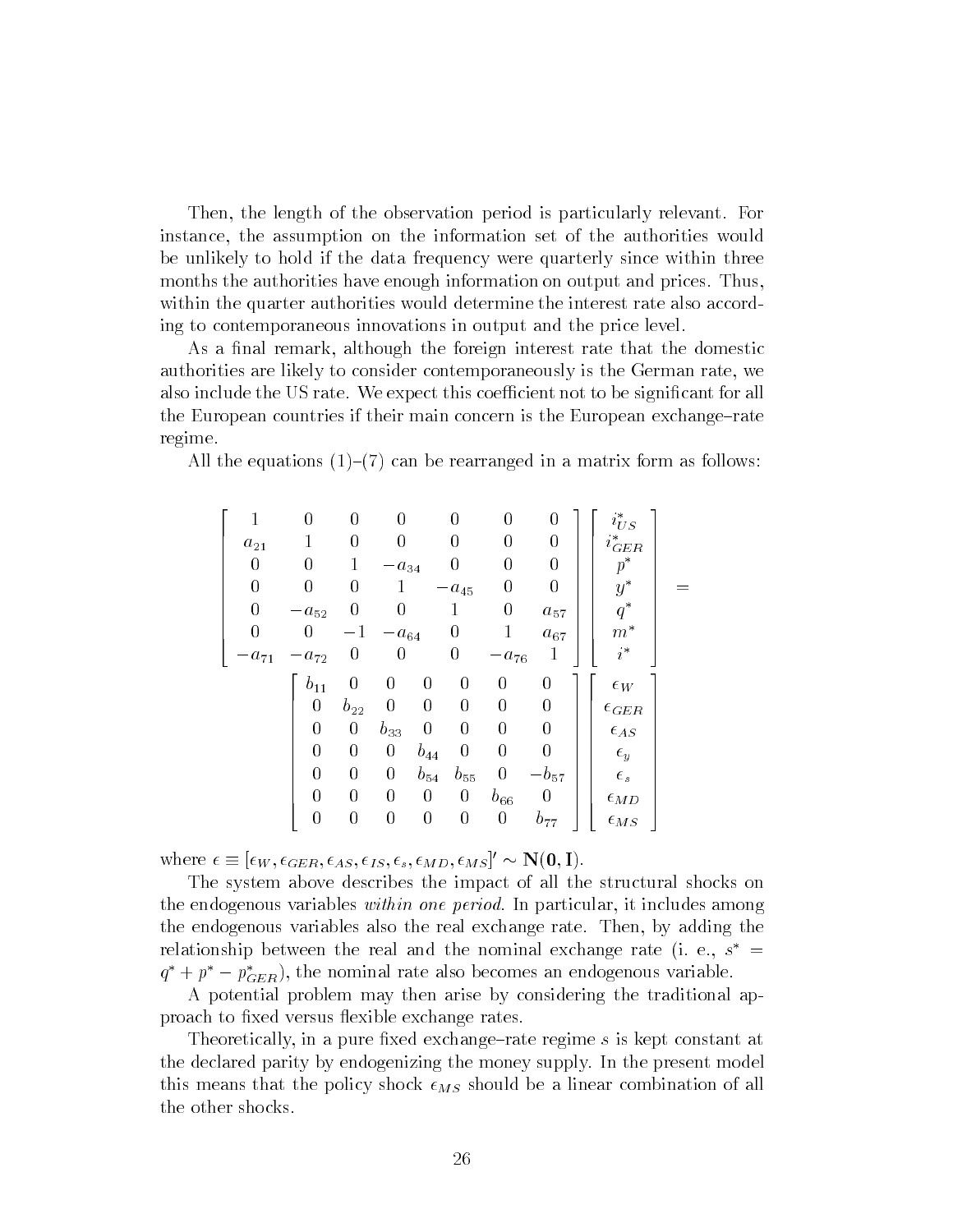However, in reality the EMS is a target-zone regime and movements (even if only small) in the nominal exchange rates are still possible. Therefore, the requirement of collinearity among the shocks does not necessarily have to hold. Second, within one period the authorities may use sterilized interventions, which cannot be fully captured in this model. Third, realignments are possible.

#### $3.2$ The Structural Model for the Center Country

A very similar model is designed in this section for Germany as the center country. It will then be possible to compare both the structure and the policy preferences of the small open economies and their center country.

The variables in the VAR identify one major world shock, structural shocks from the real sector (i. e., AS, goods–market and balance–of–payments shocks) and from the money market. However, since Germany is the center country there are a few differences to point out.

First, the world shock is now identied uniquely by innovations in the US Federal Funds rate.

Next, in the capital account the relevant interest-rate differential is with the US and the error term from the balance-of-payments equation still identifies a foreign exchange–market shock. We maintain the assumption that this shock is correlated with shocks both in the goods market  $(\epsilon_{IS})$  and to the German money supply  $(\epsilon_{MS})$ .

The model for Germany is then summarized in matrix form as follows:

$$
\begin{bmatrix}\n1 & 0 & 0 & 0 & 0 & 0 \\
0 & 1 & -a_{23} & 0 & 0 & 0 \\
0 & 0 & 1 & -a_{34} & 0 & 0 \\
-a_{41} & 0 & 0 & 1 & 0 & a_{46} \\
0 & -1 & -a_{53} & 0 & 1 & a_{56} \\
-a_{61} & 0 & 0 & 0 & -a_{65} & 1\n\end{bmatrix}\n\begin{bmatrix}\ni_{US}^* \\
p^* \\
g^*_{DM/\$} \\
m^* \\
i^*\n\end{bmatrix} = \n\begin{bmatrix}\nb_{11} & 0 & 0 & 0 & 0 & 0 \\
0 & b_{22} & 0 & 0 & 0 & 0 \\
0 & 0 & b_{33} & 0 & 0 & 0 \\
0 & 0 & b_{43} & b_{44} & 0 & b_{46} \\
0 & 0 & 0 & 0 & 0 & b_{55} & 0 \\
0 & 0 & 0 & 0 & 0 & 0 & b_{66}\n\end{bmatrix}\n\begin{bmatrix}\n\epsilon_W \\
\epsilon_{AS} \\
\epsilon_S \\
\epsilon_S \\
\epsilon_M_D\n\end{bmatrix}
$$

where  $\epsilon = [\epsilon_W, \epsilon_{AS}, \epsilon_{IS}, \epsilon_s, \epsilon_{MD}, \epsilon_{MS}] \sim \text{IN}(\mathbf{U}, \mathbf{I}).$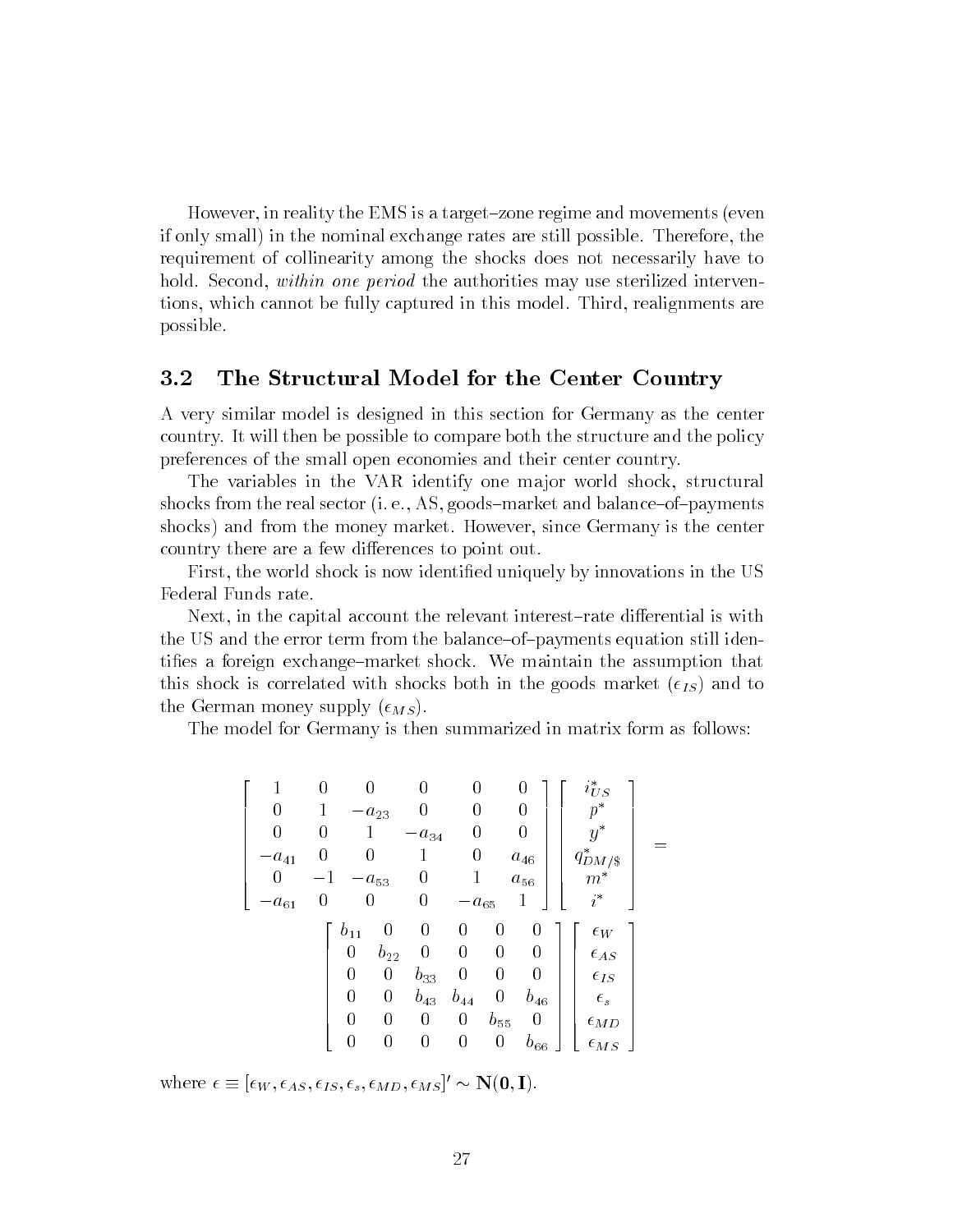## 4 The SVAR Methodology

 $\Lambda$  and  $\mu$  with all the observable endogenous variables at time t (for instance, in the case of the small open economy above  $n = 7$ .<sup>20</sup> Then, the scope of the analysis is to recover the dynamic structural form that links the observable variables in  $X_t$  with the meaningful, structural shocks,  $\epsilon$ . That is, in VAR form:

$$
SX_t = S(L)X_{t-1} + \epsilon_t \tag{8}
$$

where S is a non-diagonal matrix,  $S(L)$  is a matrix of polynomials in L and  $\epsilon_t \sim \mathbf{N}(\mathbf{0}, \mathbf{I})$  is the vector that contains the structural shocks described in the previous section.

However, when directly estimating the system (8), we cannot obtain unbiased and consistent estimates of the parameters in S. Instead, the relative unrestricted/reduced{form VAR can be considered whose estimates have all the desirable properties. The estimated reduced form is the following:

$$
\mathbf{X}_t = \mathbf{R}(L)\mathbf{X}_{t-1} + \mathbf{e}_t \tag{9}
$$

where  $\mathbf{R}(L) = \mathbf{S}^{-1}\mathbf{S}(L)$  is a matrix of polynomials in  $L, e_t = \mathbf{S}^{-1}\epsilon_t$  is a  $\mathbf{1}$  vector of random variables with zero mean and the following variance following variance  $\mathbf{1}$ covariance matrix:  $E[\mathbf{e}_t \mathbf{e}_t] = \boldsymbol{\Sigma}$ .

Although no economic meaning can be attached to the reduced form,  $e_t$  is the vector of unforecastable innovations for which the theory in the previous section was developed.

Moreover, if the matrix  $S$  is set equal to  $A$  ib, where  $A$  and  $B$  are the two matrices discussed in the previous section, then we could take advantage of the contemporaneous relationships that we describe in the theoretical model:

$$
\mathbf{A}\mathbf{e}_t = \mathbf{B}\epsilon_t \tag{10}
$$

Notice that after the estimation of the reduced form (9), the knowledge of the matrices  $\bf{A}$  and  $\bf{B}$  could allow us to go from the reduced form to the structural form.

The parameters included in the matrices  $A$  and  $B$  can be estimated with a maximum-likelihood method. First, we ought to notice that given eq.  $(10)$ , the following nonlinear relationship holds between the variance-covariance matrix  $\Sigma$  and the two matrices **A** and **B**:

 $^{20}$ All vectors are column vectors unless transposed with a prime sign.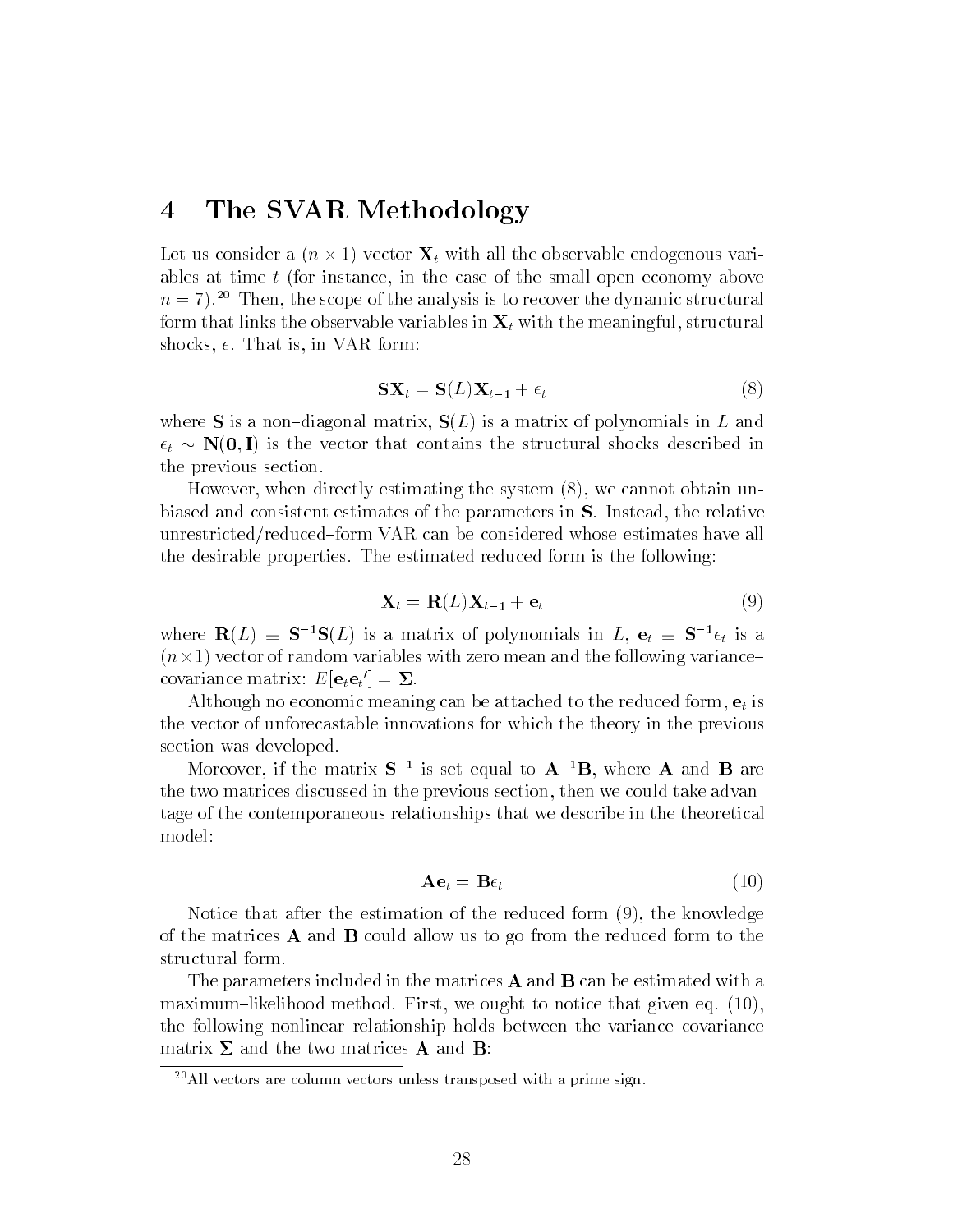### $A\Sigma A' = BB'$

since  $E[\epsilon_t \epsilon_t] = \mathbf{I}$ . Therefore

$$
\boldsymbol{\Sigma} = \mathbf{A}^{-1} \mathbf{B} \mathbf{B}' (\mathbf{A}')^{-1}
$$

Since the structural disturbances are assumed to be normally distributed, the concentrated log-likelihood of the system is the following:

$$
L = c - \frac{T}{2} \log |\mathbf{\Sigma}| - \frac{T}{2} tr \{ \hat{\mathbf{\Sigma}} \mathbf{\Sigma}^{-1} \}
$$

where  $\Sigma \equiv \frac{1}{T} \sum_{t=1}^{T} \mathbf{e}_t \mathbf{e}_t'$ . The theoretical variance-covariance matrix  $\Sigma$  can be expressed in terms of A and B, as shown above. Therefore, by substituting we obtain

$$
L(\mathbf{A}, \mathbf{B}) = c + T \log |\mathbf{B}| - T \log |\mathbf{A}| - \frac{T}{2} tr{\{\mathbf{A}'(\mathbf{B}')^{-1}\mathbf{B}^{-1}\mathbf{A}\hat{\mathbf{\Sigma}}\}}
$$

Estimates of the parameters in both  $A$  and  $B$  can be obtained by maximizing the log-likelihood with respect to the free parameters in  $\bf{A}$  and  $\bf{B}$ (FIML estimates).

Operationally, once consistent estimates of  $A$  and  $B$  are obtained, it is then possible to obtain also a consistent estimate of the structural VAR representation, given consistent estimates of  $\mathbf{R}(L)$  and  $\Sigma$ .

Under regularity conditions<sup>21</sup> it is then possible to recover the relative structural vector-moving-average (VMA) representation, which provides the dynamic responses of the original variables to the structural shocks, and the relative forecast error variance decompositions.

Besides the estimation, an issue of identication arises.

After the estimation of the reduced form, we have consistent estimates of  $n(n+1)/2$  parameters in the matrix  $\Delta$ . However, in principle the matrices  $\bf{A}$ and  $\bf{D}$  contain  $2n^2$  free parameters ( $n^2$  in each matrix). Therefore, in order to identify **A** and **B**,  $2n^2 - n(n+1)/2$  extra pieces of information are needed. This is analogous to the order condition for identication in simultaneous equation systems.

The matrices  $\bf{A}$  and  $\bf{B}$  discussed in the previous section contain only 19 free parameters in the case of the small open economy and 28 covariances are available from the estimated  $\Sigma$ . In the case of Germany we have 16 free parameters and 21 covariances. Thus, the order condition is satisfied

<sup>21</sup>See Lippi and Reichlin (1993).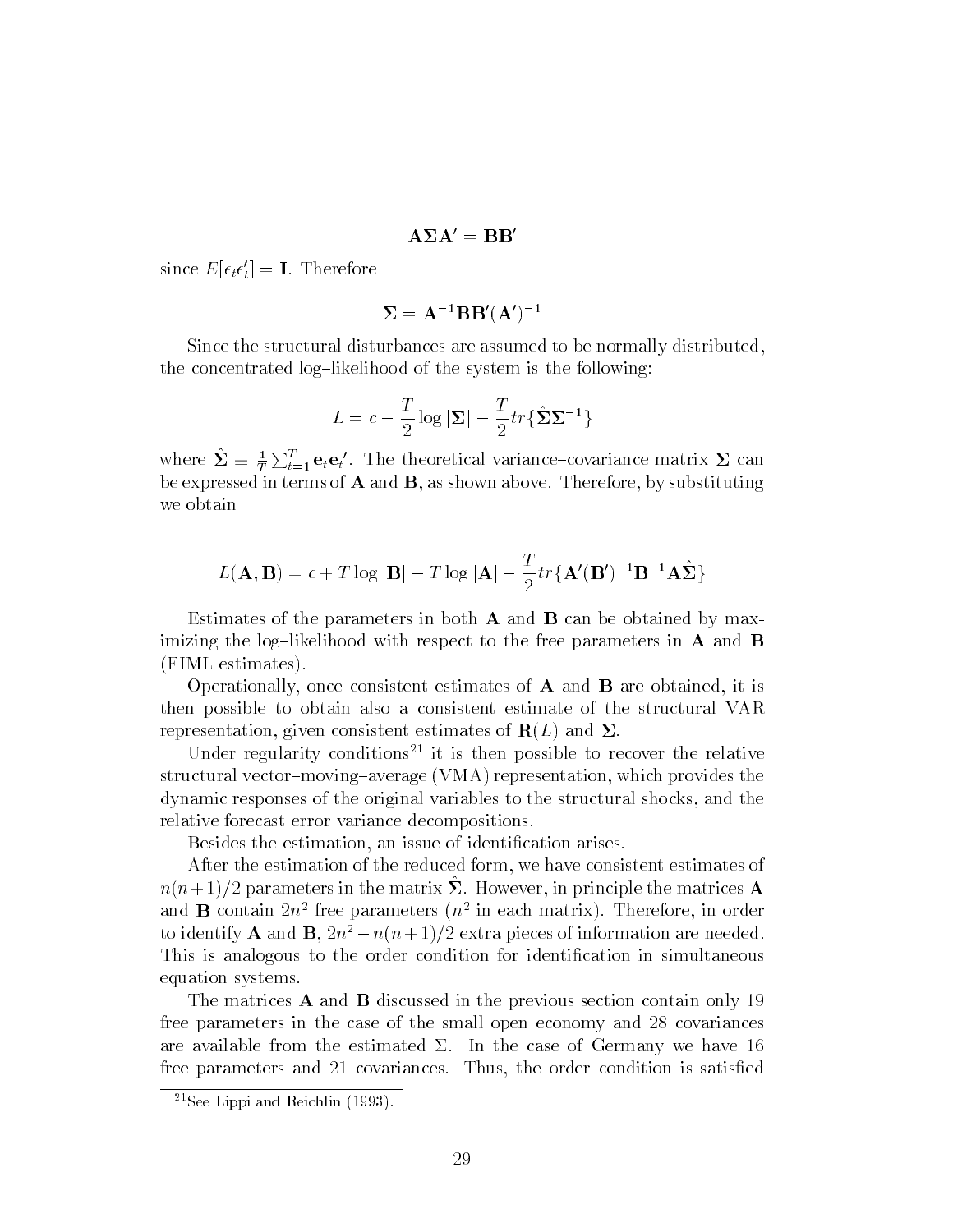because the economic structure was able to impose a sufficient number of zero restrictions in the contemporaneous relationships between innovations in the endogenous variables and structural shocks.<sup>22</sup>

However, the order condition is only a necessary condition.

In addition, the rank condition for identication requires that the Hessian of the function that maps the free parameters to the values of  $\Sigma$  be fullrank.23

When both the rank and the order conditions are satisfied, then the likelihood function can be maximized with respect to the free parameters in the matrices  $\bf{A}$  and  $\bf{B}$ , and it has a unique maximum. Also the asymptotic standard errors for the parameters in  $A$  and  $B$  can be directly obtained from the inverse of the information matrix. Moreover, asymptotic standard errors for the IRF and the FEVD are functions of the variances of those coefficients and can be analytically computed without resorting to either bootstrapping or Monte Carlo methods.<sup>24</sup>

Examples of first applications of this method are Bernanke (1986), Blanchard and Watson (1986), Sims (1986) and many others.

# 5 Empirical Results of the SVAR Model

The estimation of the structural model consists of a two-step procedure. The first step consists of the estimation of the non-structural/reduced-form VAR and has been performed by including a constant term in each equation.

The second stage is needed to obtain the structural coefficients in the matrices  $\bf{A}$  and  $\bf{B}$ . The estimated contemporaneous equations specified in the theoretical models are shown in Tables 4–6 for the three "small" European countries and in Table 7 for Germany.

<sup>&</sup>lt;sup>22</sup> Alternatively, SVARs can be identified by imposing restrictions on the long-run, zerofrequency behavior of the variables. See, as first applications, Shapiro and Watson (1988), Blanchard and Quah (1989). Lippi and Reichlin (1993) and Faust and Leeper (1994) discuss the necessary conditions to have a meaningful economic interpretation of the structural shocks in this approach.

<sup>&</sup>lt;sup>23</sup>This function is nonlinear in the free parameters to be estimated and the rank condition requires a numerical check that will insure *local identification* (Rothenberg, 1971). See Giannini (1992) and Hamilton (1994, p. 332–4). As a matter of fact, when leaving  $a_{54}$  unconstrainedly different from zero, the rank condition fails.

<sup>&</sup>lt;sup>24</sup>The computation to obtain these standard errors is illustrated in Giannini (1992).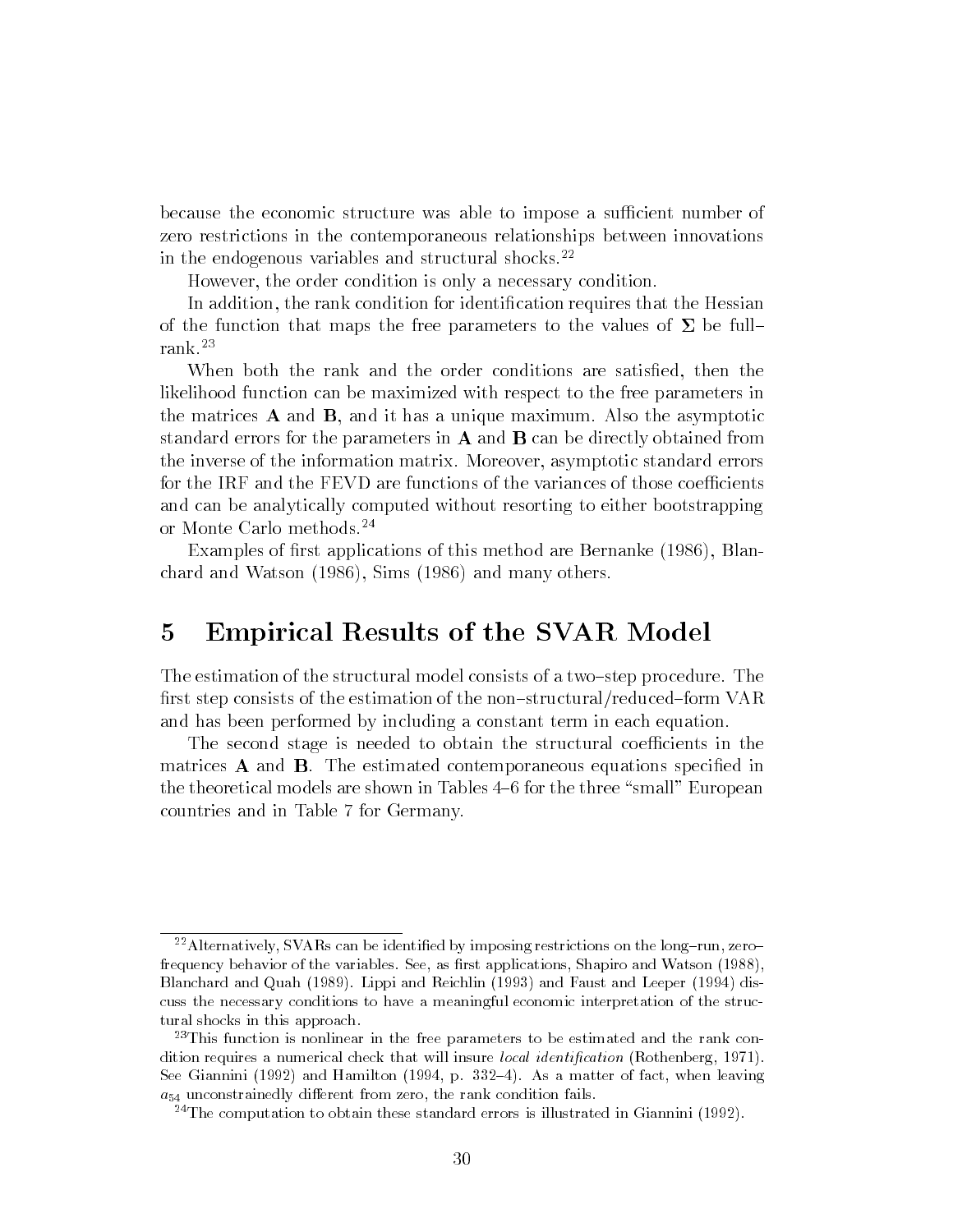Table 4: Estimated Contemporaneous Equations for France. (Standard Errors in parentheses)

| France                                                                                         |
|------------------------------------------------------------------------------------------------|
| $i_{US}^* = 0.677 \epsilon_W$                                                                  |
| (0.003)                                                                                        |
| $i_{GER}^*$ +0.023 $i_{US}^*$ = 0.247 $\epsilon_{GER}$                                         |
| $(0.002)$ $(0.001)$                                                                            |
| $p^*$ -0.036 $y^*$ = 0.002 $\epsilon_{AS}$                                                     |
| $(0.002)$ $(7.0e-6)$                                                                           |
| $y^*$ -6.727 $q^*$ = -0.052 $\epsilon_u$                                                       |
| $(1.964)$ $(0.015)$                                                                            |
| $q^*$ -8.2 $e-4$ $i^*$ -2.7 $e-4$ $i_{GER}^*$ = -0.001 $\epsilon_s$ +2.5 $e-4$ $\epsilon_{MS}$ |
| $(6.1e-05)$ $(7.7e-05)$ $(3.5e-4)$ $(2.9e-5)$                                                  |
| $+0.007$ $\epsilon_{IS}$                                                                       |
| $(7.4e-5)$                                                                                     |
| $m^* - p^* - 0.986 y^* - 0.024 i^* = 0.027 \epsilon_{MD}$                                      |
| $(0.281)$ $(0.004)$ $(0.003)$                                                                  |
| $i^*$ -0.016 $i^*_{US}$ -0.101 $i^*_{GER}$ +164.203 $m^*$ = -1.385 $\epsilon_{MS}$             |
| (0.035)<br>(0.012)<br>$(13.198)$ $(0.089)$                                                     |

Table 5: Estimated Contemporaneous Equations for Italy. (Standard Errors in parentheses)

| Italy                                                                                                                                 |
|---------------------------------------------------------------------------------------------------------------------------------------|
| $i_{IIS}^* = 0.664 \epsilon_W$                                                                                                        |
| (0.003)                                                                                                                               |
| $i_{GER}^*$ -0.042 $i_{US}^*$ = 0.263 $\epsilon_{GER}$                                                                                |
| $(0.002)$ $(0.001)$                                                                                                                   |
| $p^*$ -0.002 $y^*$ = 0.002 $\epsilon_{AS}$                                                                                            |
| $(8.7e-4)$ $(1.1e-5)$                                                                                                                 |
| $y^*$ -0.178 $q^*$ = 0.018 $\epsilon_{IS}$                                                                                            |
| $(0.030)$ $(8.5e-5)$                                                                                                                  |
| $q^*$ -0.005 i <sup>*</sup> +0.003 i <sup>*</sup> <sub>GER</sub> = 0.011 $\epsilon_s$ -0.003 $\epsilon_{MS}$ -6.2e -4 $\epsilon_{IS}$ |
| $(2.3e-4)$ $(2.8e-4)$ $(5.2e-5)$ $(8.3e-5)$ $(2.2e-4)$                                                                                |
| $m^* - p^* - 0.188$ $y^* - 0.037$ $i^* = 0.020$ $\epsilon_{MD}$                                                                       |
| $(0.012)$ $(0.002)$ $(7.3e-4)$                                                                                                        |
| $i^*$ +0.045 $i^*_{US}$ -0.773 $i^*_{GER}$ +127.879 $m^*$ = -1.083 $\epsilon_{MS}$                                                    |
| $(0.010)$ $(0.040)$<br>(6.121)<br>(0.043)                                                                                             |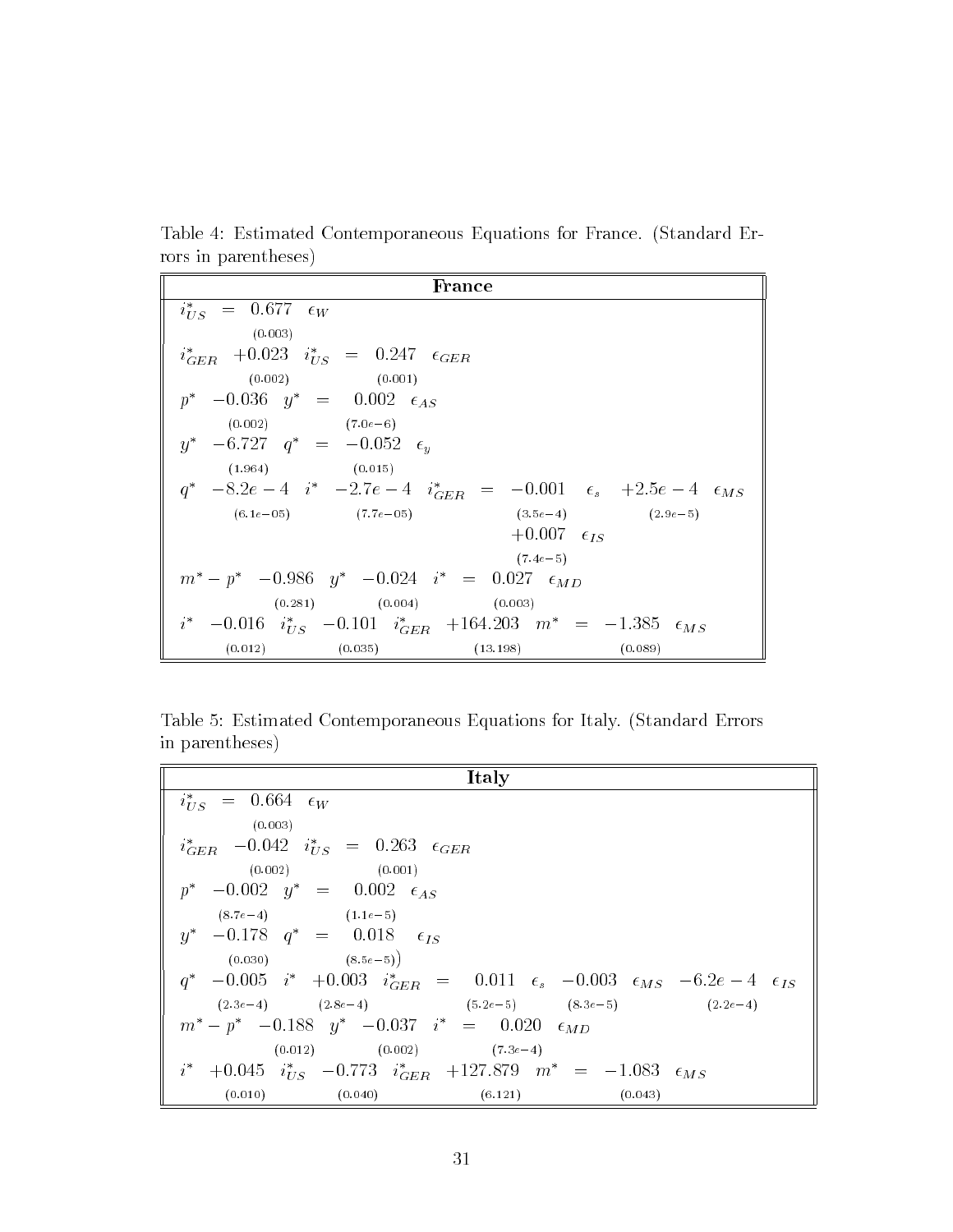Table 6: Estimated Contemporaneous Equations for the Netherlands. (Standard Errors in parentheses)

| Netherlands                                                                                                                           |
|---------------------------------------------------------------------------------------------------------------------------------------|
| $i_{US}^* = 0.594 \epsilon_W$                                                                                                         |
| (0.002)                                                                                                                               |
| $i_{GER}^*$ -0.022 $i_{US}^*$ = 0.236 $\epsilon_{GER}$                                                                                |
| $(0.002)$ $(0.001)$                                                                                                                   |
| $p^*$ +0.010 $y^*$ = 0.002 $\epsilon_{AS}$                                                                                            |
| $(7.0e-4)$ $(1.0e-5)$                                                                                                                 |
| $y^*$ -24.396 $q^*$ = 0.099 $\epsilon_{IS}$                                                                                           |
| $(1.052)$ $(0.004)$                                                                                                                   |
| $q^*$ +0.005 i <sup>*</sup> -0.002 i <sup>*</sup> <sub>GER</sub> = 0.002 $\epsilon_s$ -2.7e -4 $\epsilon_{MS}$ -0.003 $\epsilon_{IS}$ |
| $(2.6e-4)$ $(1.1e-4)$ $(1.0e-4)$ $(5.8e-5)$ $(3.4e-5)$                                                                                |
| $m^* - p^* + 3.855 y^* - 0.064 i^* = 0.093 \epsilon_{MD}$                                                                             |
| $(0.464)$ $(0.009)$ $(0.011)$                                                                                                         |
| $i^*$ -0.056 $i^*_{iIS}$ +0.605 $i^*_{GER}$ +243.149 $m^*$ = -2.096 $\epsilon_{MS}$                                                   |
| $(0.022)$ $(0.121)$ $(26.469)$ $(0.221)$                                                                                              |

Table 7: Estimated Contemporaneous Equations for Germany. (Standard Errors in parentheses)

| Germany                                                                                                                                   |
|-------------------------------------------------------------------------------------------------------------------------------------------|
| $i_{IIS}^* = 0.710 \epsilon_W$                                                                                                            |
| (0.003)                                                                                                                                   |
| $p^*$ +0.009 $y^*$ = 0.002 $\epsilon_{AS}$                                                                                                |
| $(7.6e-4)$ $(8.0e-6)$                                                                                                                     |
| $y^*$ -0.081 $q^*$ = -0.015 $\epsilon_{IS}$                                                                                               |
| $(0.013)$ $(9.3e-5)$                                                                                                                      |
| $q^*$ -0.004 i <sup>*</sup> -0.009 i <sup>*</sup> <sub><i>US</i></sub> = 0.030 $\epsilon_s$ +0.002 $\epsilon_{MS}$ +0.005 $\epsilon_{IS}$ |
| $(8.7e-4)$ $(2.6e-4)$ $(1.9e-4)$ $(2.1e-4)$ $(8.4e-4)$                                                                                    |
| $m^* - p^* + 0.049$ $y^* - 0.091$ $i^* = 0.026$ $\epsilon_{MD}$                                                                           |
| $(0.011)$ $(0.008)$ $(0.002)$                                                                                                             |
| $i^*$ -0.025 $i^*_{US}$ +49.390 $m^*$ = 0.634 $\epsilon_{MS}$                                                                             |
| (0.006)<br>$(4.813)$ $(0.051)$                                                                                                            |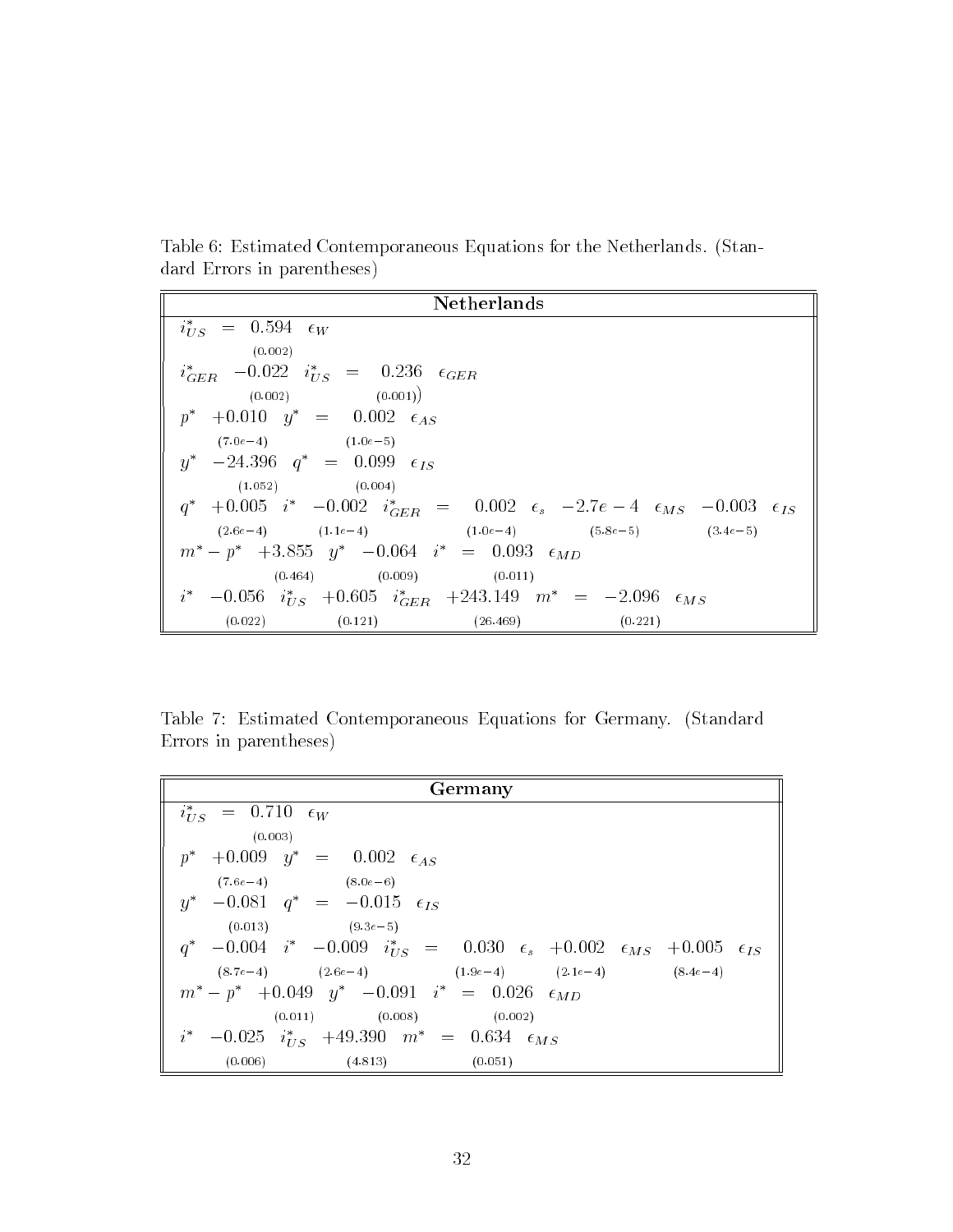| Country     | <i>Statistics</i> | $P-value$ |
|-------------|-------------------|-----------|
| France      | 6.671             | 0.671     |
| Italy       | 22.805            | 0.007     |
| Netherlands | 81.331            | 8.8e-14   |
| Germany     | 1.962             | 0.854     |

Table 8: Likelihood-Ratio Tests for the Overidentifying Restrictions.

As a general evaluation of the estimation, the LR tests for the overidentifying restrictions are illustrated in Table 8. They indicate that the zero restrictions imposed in the model are not rejected for France and Germany at the common significance level, whereas the acceptance p-value for Italy is 0.7%. The test highly rejects the restrictions for the Netherlands.<sup>25</sup>

Although the results from the overidentifying restrictions are only partly satisfactory, the same cannot be said for the expected signs of the coefficients. All the estimates are again summarized in Table 9 for the three "small" European countries and in Table 10 for Germany. In the same tables are also shown the expected, correct signs. France is the country with the highest number of correct signs in the coefficients: only the signs of the interest rate in money demand  $(a_{67})$  and in the real exchange-rate equation  $(a_{57})$ are signicantly wrong. For Italy also the sign of the German interest rate  $(a_{52})$  is positive instead of negative; whereas for the Netherlands the signs in the real exchange-rate equations are correct, but both output and the interest rate have the wrong signs in the money demand equation, the AS curve slopes downwards (i.e., positive  $a_{34}$ ) and in the reaction function of the monetary authorities the domestic rate moves in the opposite direction with respect to the German rate (i.e., positive  $a_{72}$ ). Also in the case of Germany the money-demand and AS coefficients are wrongly signed, as well as the sign of the German rate in the real exchange-rate equation.

<sup>&</sup>lt;sup>25</sup>The LR test considers the unrestricted likelihood as the one obtained by taking the variance-covariance matrix of the first stage (unrestricted) VAR. The restricted likelihood is instead obtained by using the variance-covariance matrix implied by the second stage, which is related to the estimated matrices **A** and **B**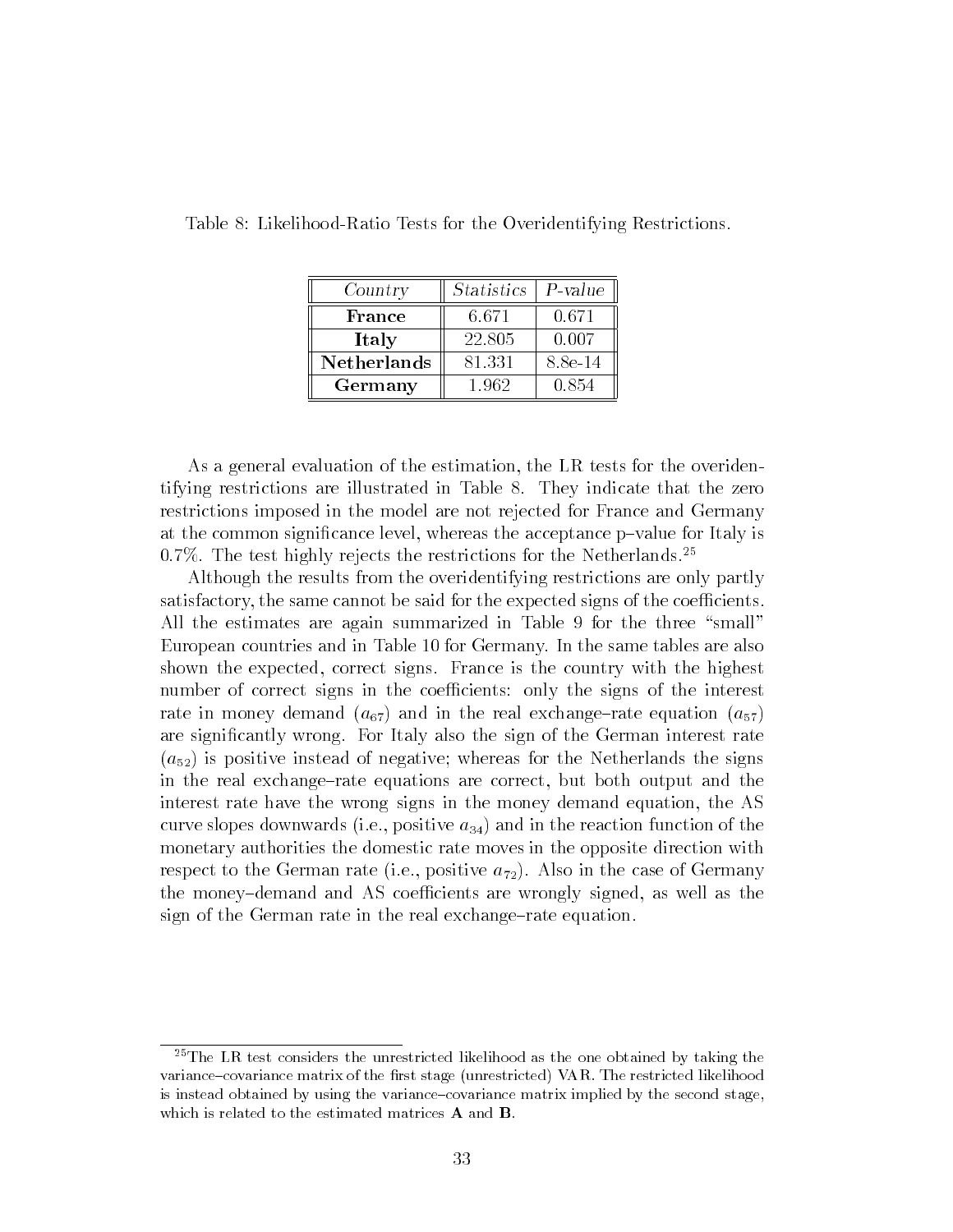

Figure 4: SVAR Model: Impulse Response Functions for France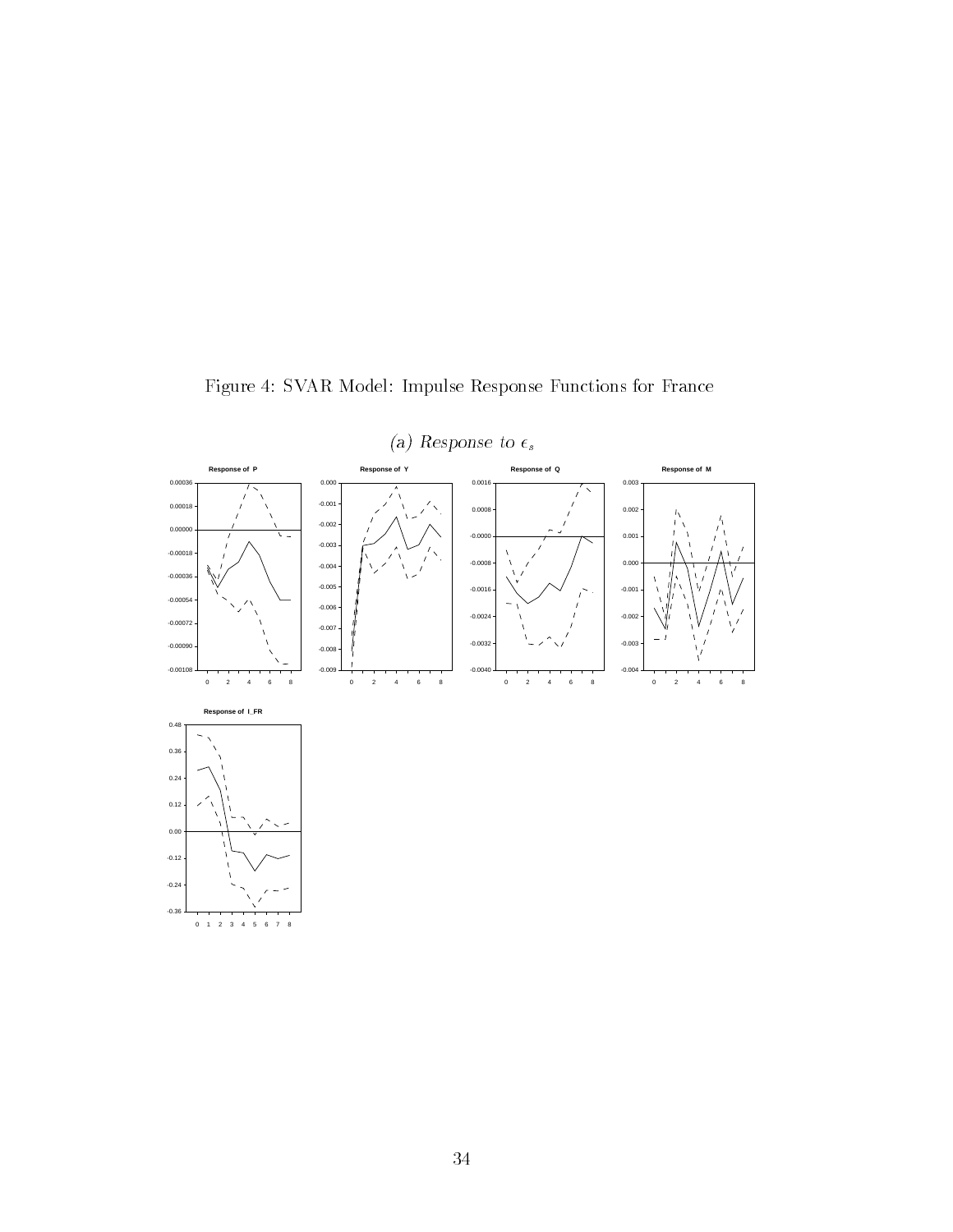| Coefficient | France       | Italy      | <b>Netherlands</b> | Correct sign |
|-------------|--------------|------------|--------------------|--------------|
| $a_{21}$    | 0.023        | $-0.042$   | $-0.022$           | 土            |
|             | (0.002)      | (0.002)    | (0.002)            |              |
| $a_{34}$    | $-0.036$     | $-0.002$   | 0.010              |              |
|             | (0.002)      | $(7.0e-4)$ | $(7.0e-4)$         |              |
| $a_{45}$    | $-6.727$     | $-0.178$   | $-24.396$          |              |
|             | (1.964)      | (0.030)    | (1.052)            |              |
| $a_{52}$    | $-2.7e-4$    | 0.003      | $-0.002$           |              |
|             | $(7.7e - 5)$ | $(2.8e-4)$ | $(1.1e-4)$         |              |
| $a_{57}$    | $-8.2e-4$    | $-0.005$   | 0.005              | $+$          |
|             | $(6.1e-5)$   | $(2.3e-4)$ | $(2.6e-4)$         |              |
| $a_{64}$    | $-0.986$     | $-0.188$   | 3.855              |              |
|             | (0.281)      | (0.011)    | (0.464)            |              |
| $a_{67}$    | $-0.024$     | $-0.037$   | $-0.064$           | $+$          |
|             | (0.004)      | (0.002)    | (0.009)            |              |
| $a_{\,71}$  | $-0.016$     | 0.045      | $-0.056$           | 士            |
|             | (0.012)      | (0.010)    | (0.022)            |              |
| $a_{72}$    | $-0.101$     | $-0.773$   | 0.605              |              |
|             | (0.035)      | (0.040)    | (0.120)            |              |
| $a_{76}$    | 164.203      | 127.879    | 243.149            | 士            |
|             | (13.198)     | (6.121)    | (26.469)           |              |

Table 9: Estimated Short-Run Coefficients for the Small Countries. (Standard errors in parenthesis)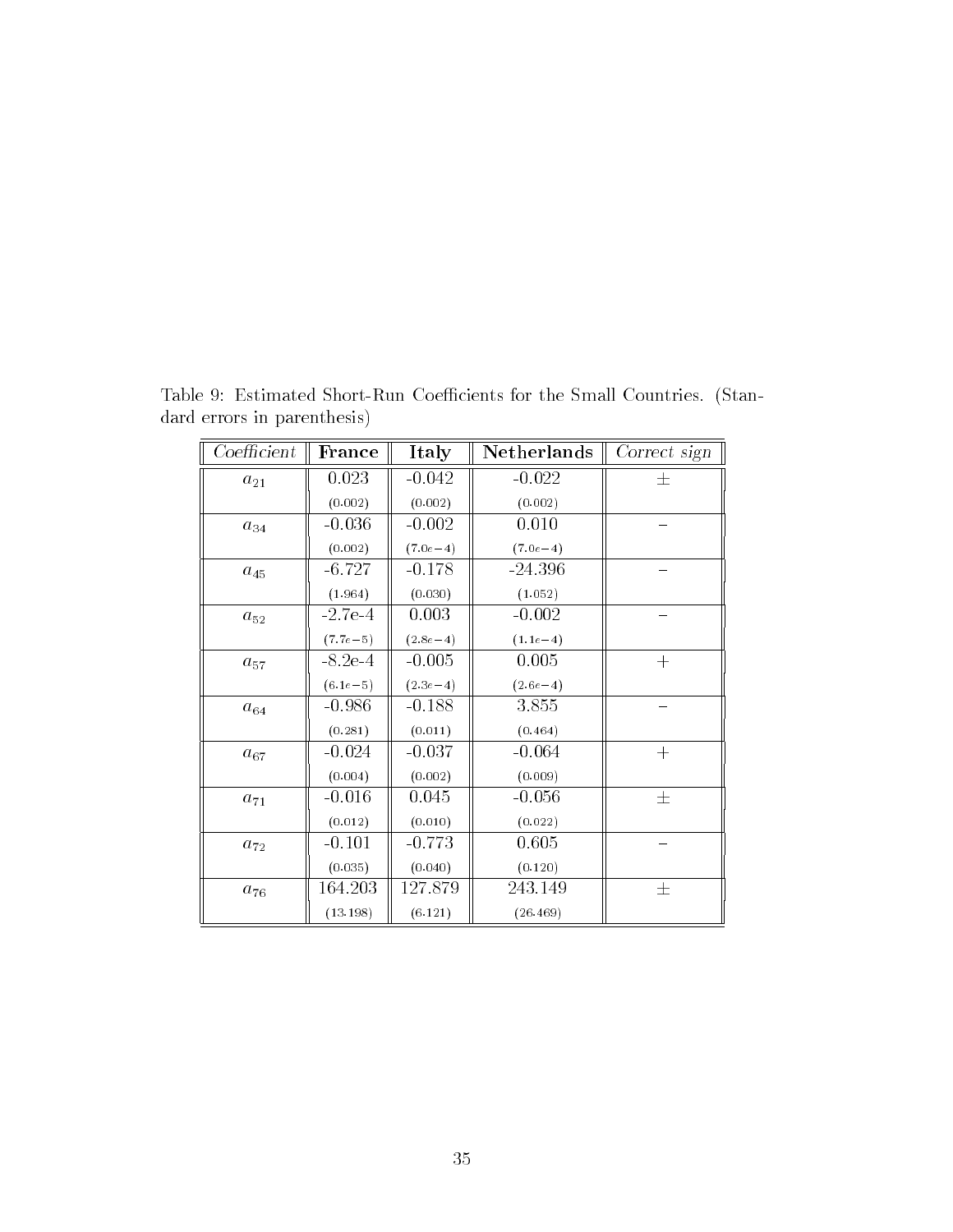| Coefficient | France       | Italy        | Netherlands  | Correct sign |
|-------------|--------------|--------------|--------------|--------------|
| $b_{11}$    | 0.677        | 0.664        | 0.594        | 士            |
|             | (0.003)      | (0.003)      | (0.002)      |              |
| $b_{22}$    | 0.247        | 0.263        | 0.236        | $\pm$        |
|             | (0.001)      | (0.001)      | (0.001)      |              |
| $b_{33}$    | 0.002        | 0.002        | 0.002        | $\pm$        |
|             | $(7.0e - 6)$ | $(1.1e-5)$   | $(1.0e-5)$   |              |
| $b_{44}$    | $-0.052$     | 0.018        | 0.099        | 士            |
|             | (0.015)      | $(8.5e - 5)$ | (0.004)      |              |
| $b_{54}$    | 0.007        | $-6.2e-4$    | $-0.003$     | $+$          |
|             | $(7.4e - 5)$ | $(2.2e-4)$   | $(3.4e-4)$   |              |
| $b_{55}$    | $-0.001$     | 0.011        | 0.002        | 士            |
|             | $(3.5e-4)$   | $(5.2e - 5)$ | $(1.0e-4)$   |              |
| $b_{57}$    | $2.5e-4$     | $-0.003$     | $-2.7e-4$    |              |
|             | $(2.9e-5)$   | $(8.3e - 5)$ | $(5.8e - 5)$ |              |
| $b_{66}$    | 0.027        | 0.019        | 0.093        | 士            |
|             | (0.003)      | $(7.3e-4)$   | (0.011)      |              |
| $b_{77}$    | $-1.385$     | $-1.083$     | $-2.096$     | 士            |
|             | (0.089)      | (0.043)      | (0.221)      |              |

Estimated Short-Run Coefficients for the Small Countries. (Continued)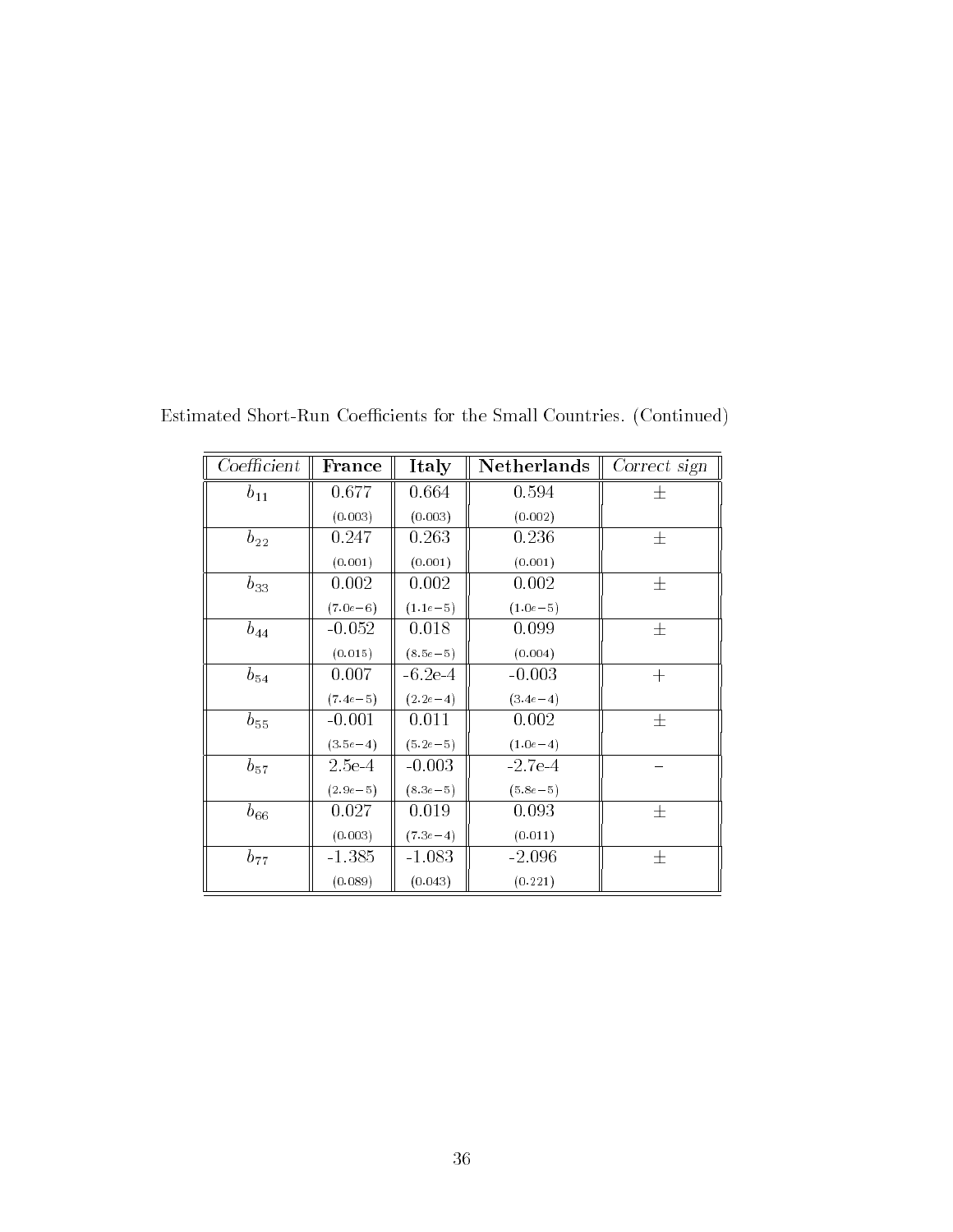| Coefficient    | $\overline{\text{Value}}$ | Correct sign     |
|----------------|---------------------------|------------------|
| $a_{23}$       | $\overline{0.009}$        |                  |
|                | $(7.6e - 4)$              |                  |
| $a_{34}$       | $-0.081$                  |                  |
|                | (0.013)                   |                  |
| $a_{41}$       | $-0.009$                  |                  |
|                | $(2.6e-4)$                |                  |
| $a_{46}$       | $-0.004$                  | $\!+\!$          |
|                | $(8.7e-4)$                |                  |
| $a_{53}$       | 0.049                     |                  |
|                | (0.011)                   |                  |
| $a_{56}$       | $-0.091$                  | $\overline{+}$   |
|                | (0.008)                   |                  |
| $a_{61}$       | $-0.025$                  | $\pm$            |
|                | (0.006)                   |                  |
| $a_{65}$       | 49.390                    | $\pm$            |
|                | (4.813)                   |                  |
| $b_{11}$       | 0.710                     | $\overline{\pm}$ |
|                | (0.003)                   |                  |
| $b_{22}$       | 0.002                     | $\pm$            |
|                | $(8.0e - 6)$              |                  |
| $b_{33}$       | $-0.015$                  | $\overline{\pm}$ |
|                | $(9.3e - 5)$              |                  |
| $b_{43}$       | 0.005                     | $\ddot{}$        |
|                | $(8.4e-4)$                |                  |
| $\bar{b}_{44}$ | 0.030                     | $\overline{\pm}$ |
|                | $(1.9e - 4)$              |                  |
| $b_{46}$       | 0.002                     |                  |
|                | $(2.1e-4)$                |                  |
| $b_{55}$       | 0.026                     | $\pm$            |
|                | (0.002)                   |                  |
| $b_{66}$       | 0.634                     | $\pm$            |
|                | (0.051)                   |                  |

Table 10: Estimated Short-Run Coefficients for Germany. (Standard errors in parenthesis)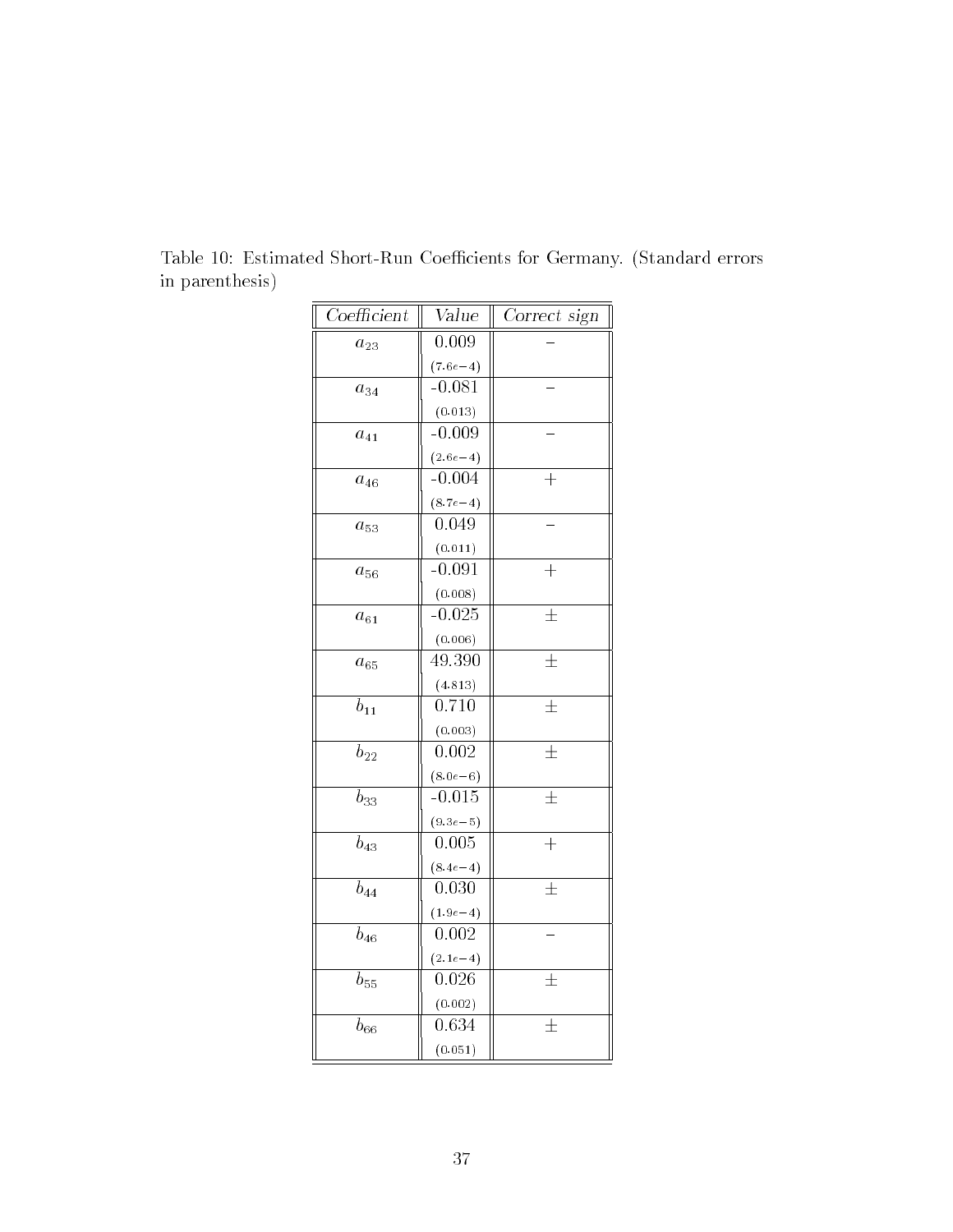

SVAR Model: Impulse Response Functions for France (continued)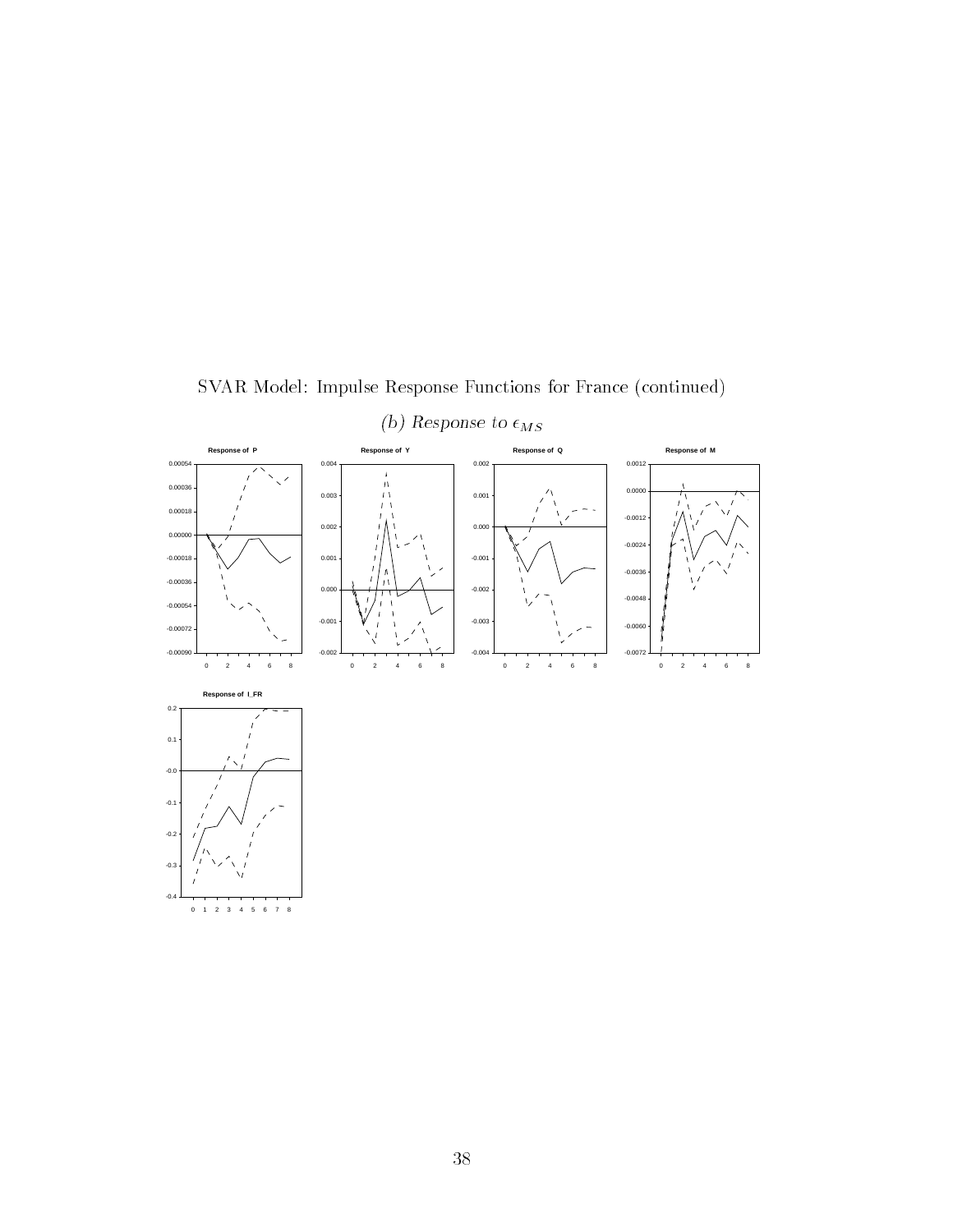

Figure 5: SVAR Model: Impulse Response Functions for Italy

Another way to test the validity of the model is to consider the implied dynamics, i.e., the shape of the impulse response functions (IRF) for the domestic variables. The most relevant ones are presented in Figures 4-7 for all four countries.

In particular, with regards to the effects of monetary-policy innovations (responses to  $\epsilon_{MS}$  in part (b) of the Figures), results differ among countries. In all three small economies a  $1\%$  increase in  $\epsilon_{MS}$  causes a decrease in the domestic interest rate and represents an expansionary monetary policy. Therefore, we have a different normalization with respect to the SSVAR analysis, where a 1% increase in  $\epsilon_{MS}$  was identifying a restrictive monetary measure. The response of output is then positive at impact only in the Netherlands, whereas it is insignificant in France and even negative in Italy. The response of the price level is correctly positive only in the Netherlands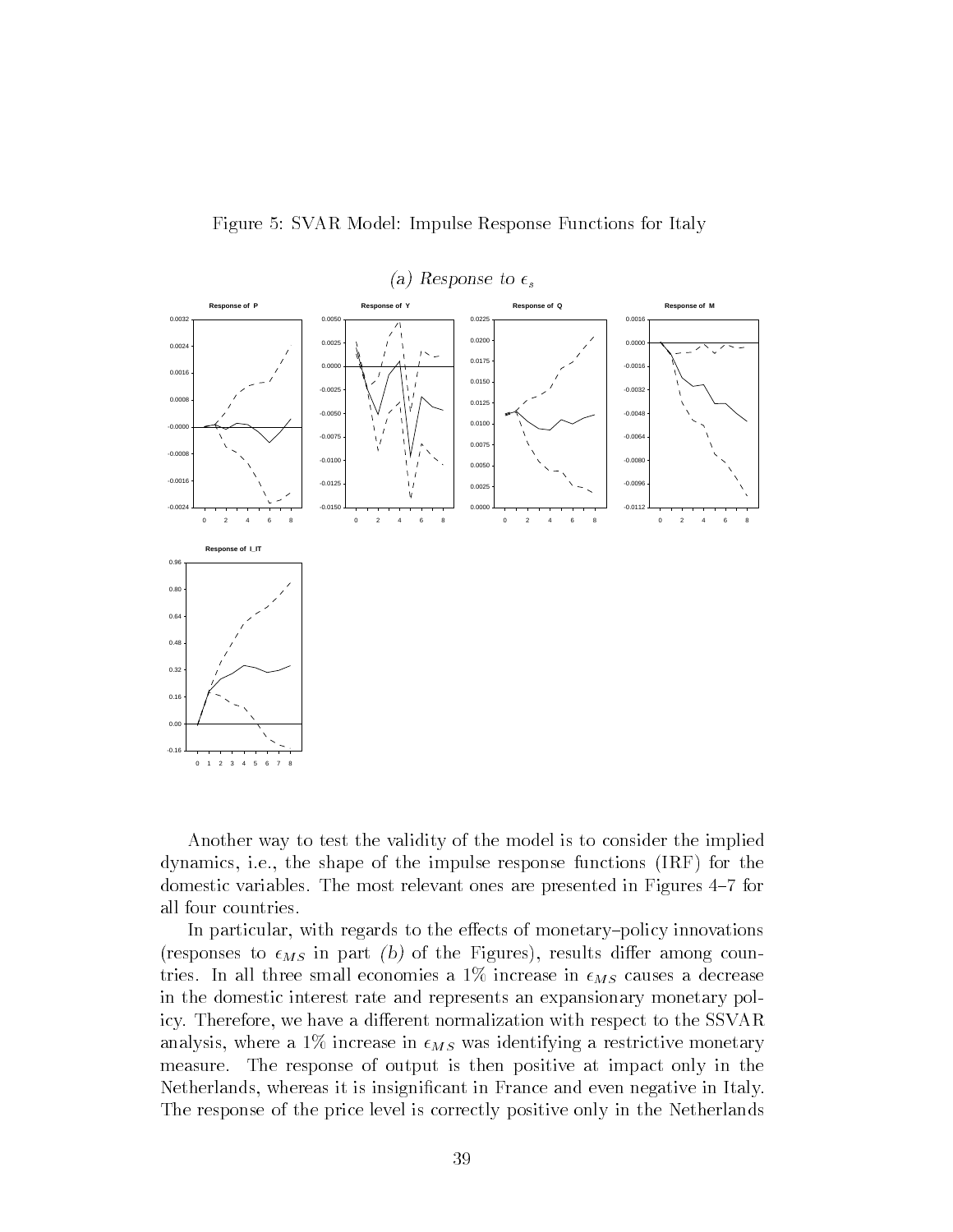

SVAR Model: Impulse Response Functions for Italy (continued)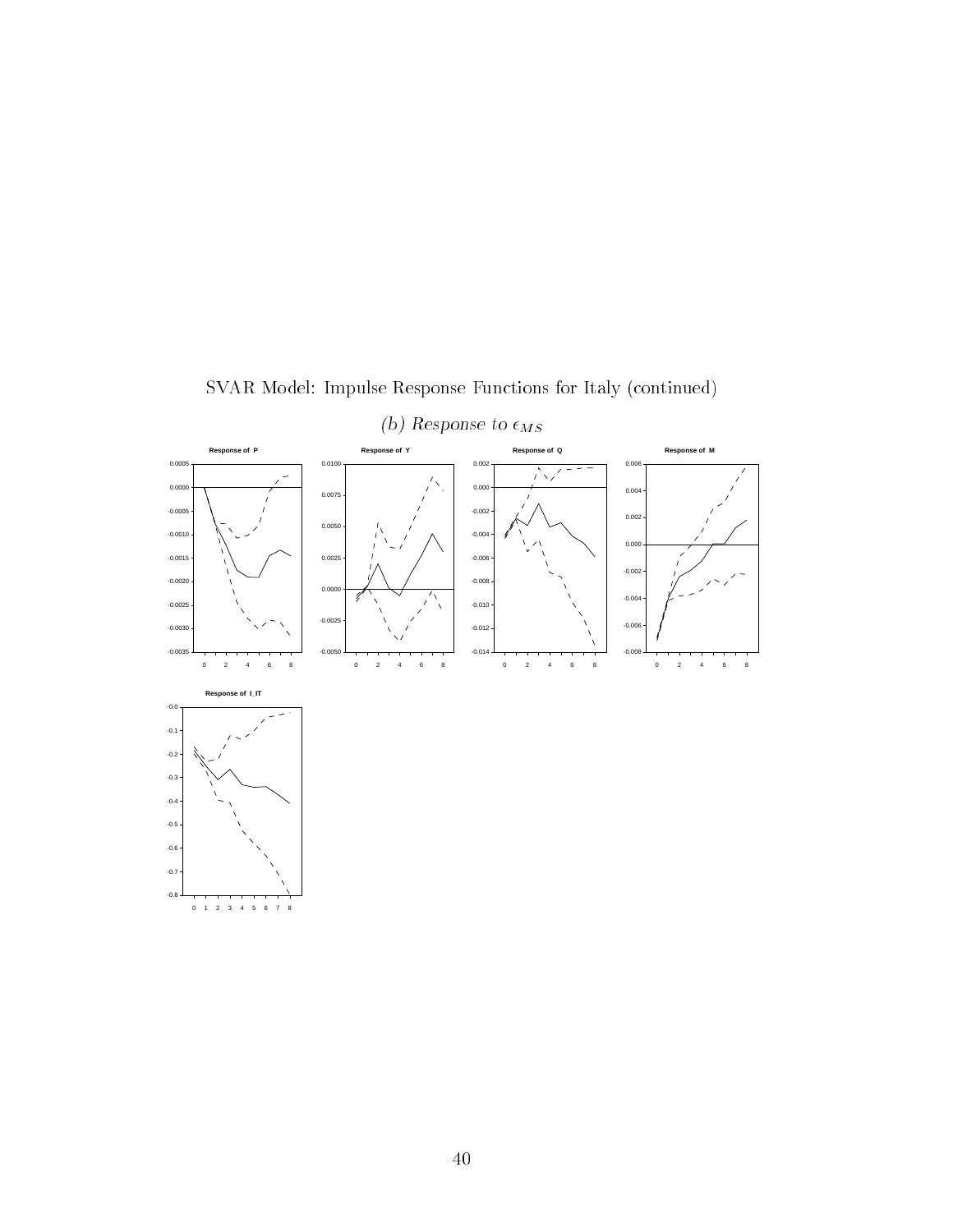

Figure 6: SVAR Model: Impulse Response Functions for the Netherlands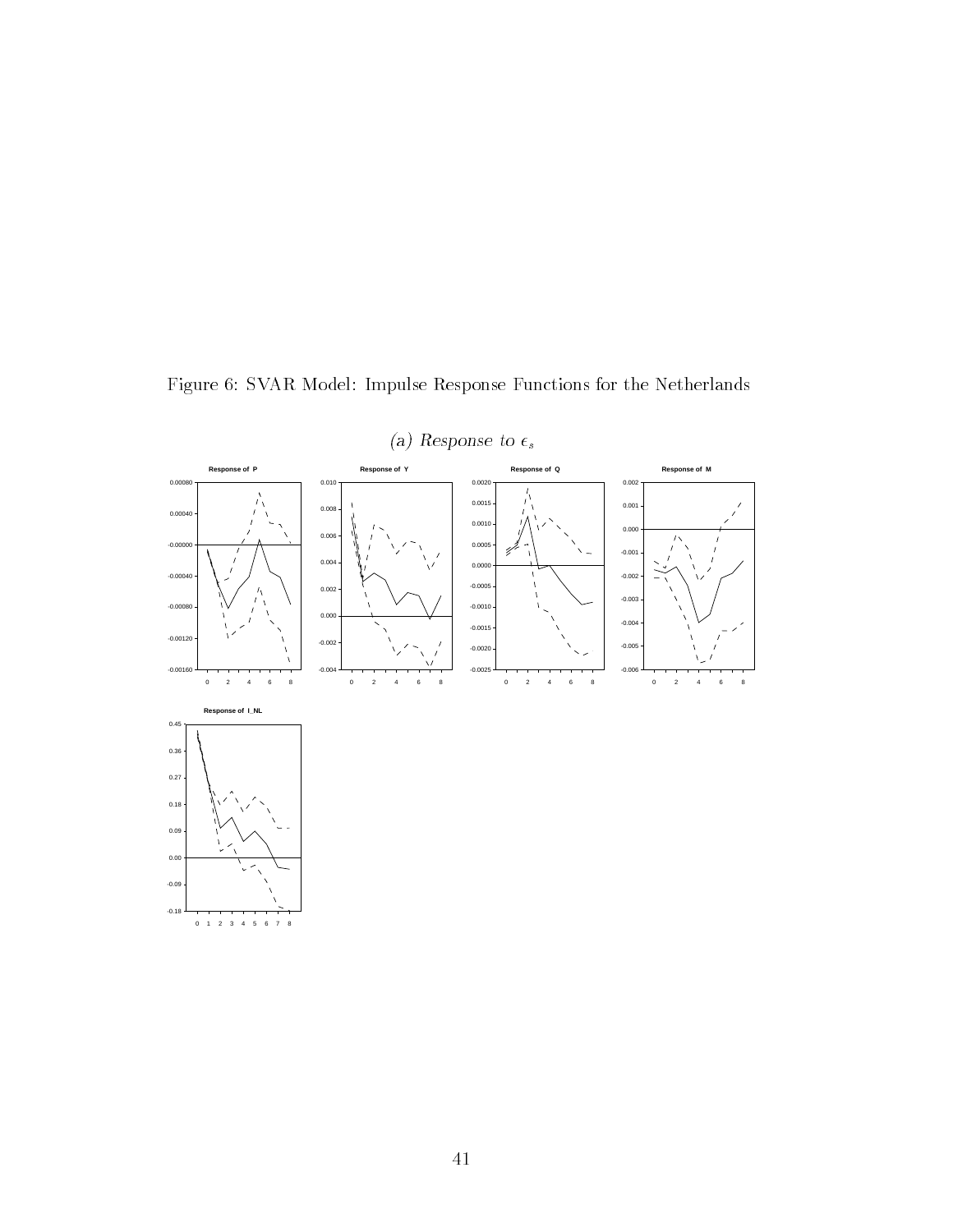

SVAR Model: Impulse Response Functions for the Netherlands (continued)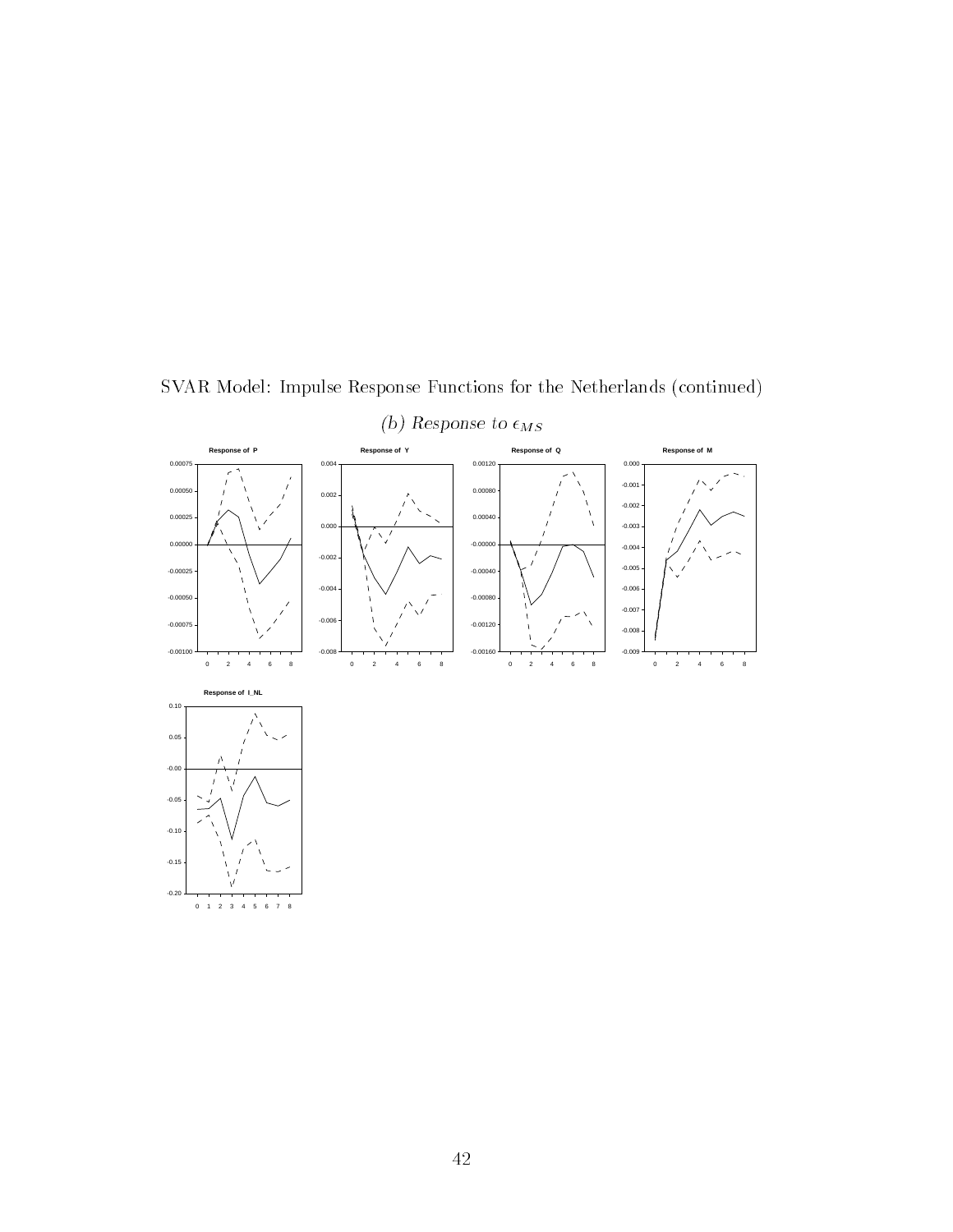

Figure 7: SVAR Model: Impulse Response Function for Germany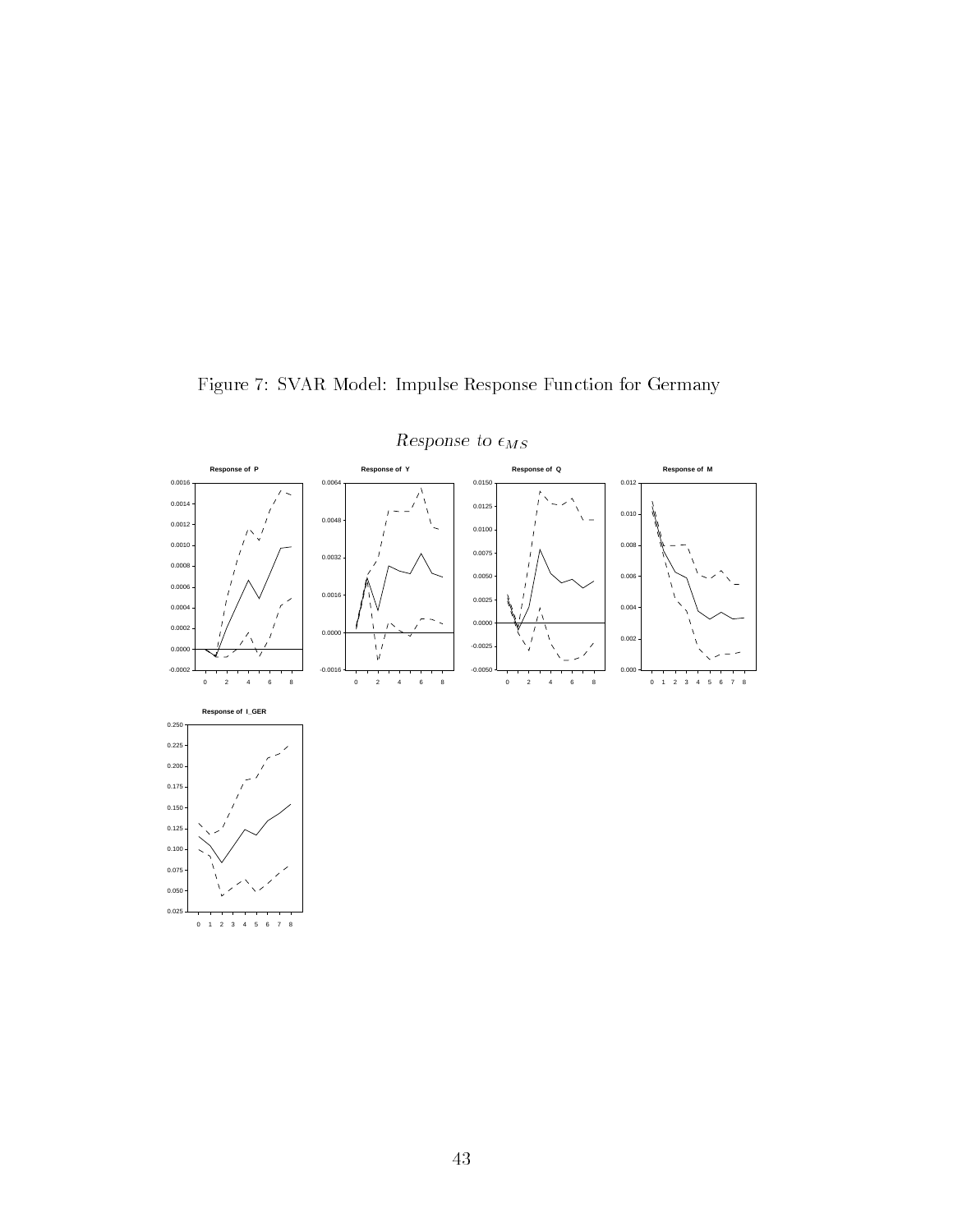again. In the other two countries is negative. By reversing the sign of the type of monetary policy we would then find the same patterns that we have found for the SSVAR model: a restrictive monetary policy (i.e., a shock that casues an increase in the interest rate) would go together with increasing prices in all countries, except the Netherlands.

In Germany instead a positive shock to  $\epsilon_{MS}$  causes an increase in the interest rate and we have a restrictive monetary policy. Here the price level reacts initially with a decrease, but output increases.

Although the results of the structural contemporaneous equations (Tables 4-7) show mixed evidence, we will still try to evaluate monetary policymaking in the four countries considered.

When going back to the estimated contemporaneous equations, we can analyse the interest-rate equations, which represent the impact reaction functions of the authorities. The highest weight is assigned to money, but also the German rate enters all equations with a signicative sign. In particular, Italy shows now the biggest contemporaneous reaction (0.773), whereas for France we have the lowest weight (0.101). With respect to the US rate, only Italy shows a significant coefficient. Hence, the overall results appear quite different from the SSVAR approach, probably due to the absence of both output and the price level in the contemporaneous reaction functions.

Moreover, the FEVD analysis for the interest rate (not shown here) con firms most of the conclusions of SSVAR analysis: for instance, the French interest rate is still highly affected by innovations in the US rate; the weight does not reach 50% after 24 periods, but it is still the most important factor. Next, in the Netherlands it is confirmed the important role of both the balance{of{payments shock (in the short run) and the German shock (in the longer run).

Finally, in Germany the interest rate is highly characterized by both money–market shocks (i.e.,  $\epsilon_{MD}$  and  $\epsilon_{MS}$ ) and the world/US shock. All the other sources of 
uctuations are either negligible and not signicant.

However, the main scope of this more structured model is to provide additional evidence with respect to the structures of the small economies in order to understand whether the different performances in the EMS were mainly due to different burdens for these countries to stay in the fixed exchange-rate regime.

In the Fig. 4-7 (Parts  $(a)$ 's) we show the IRF of the domestic variables with respect to the balance-of-payments shocks in order to show the effects of a devaluation (or revaluation) on the domestic variables.

A 1% increase in  $\epsilon_s$  shows real depreciation (i.e., q increases) in Italy and the Netherlands and appreciation (i.e.,  $q$  decreases) in France. The price level in all countries have a very small short-run response (however significant) in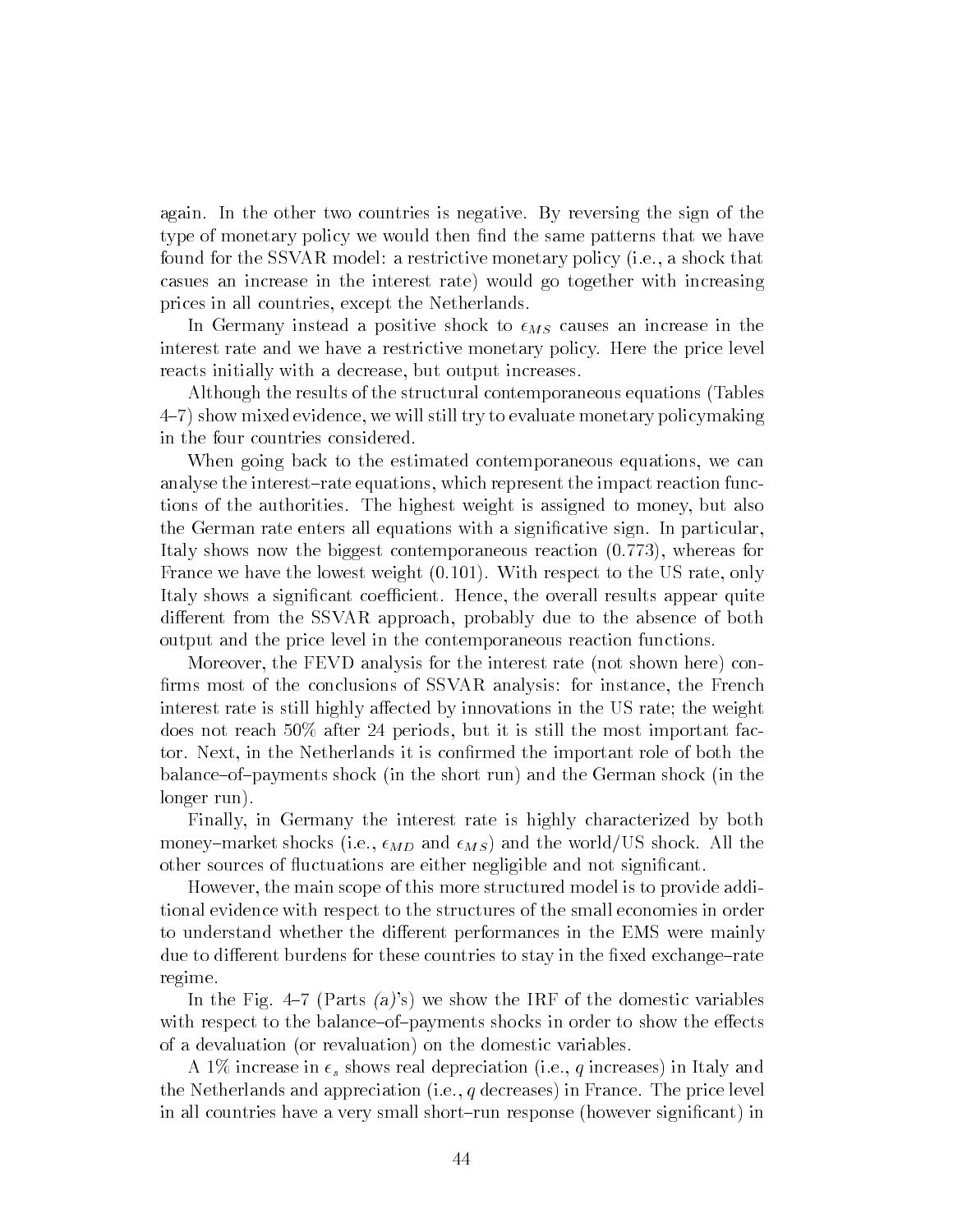France and the Netherlands. In particular, the appreciation causes a price decrease in France. This means on the contrary that depreciations will have inflationary effects in France.

With respect to output, in all three countries real depreciations have an initially positive effect on output, although not long-lasting.

In conclusion, the analysis of the effects of balance–of–payments shocks finds that France is the only country where a real depreciation causes both an increase in output and the price level, hence indicating a positive effect on the French aggregate demand. This may explain why France realigned so many times during the Eighties.

#### 6 6 Summary and Conclusions

In this paper we used two empirical approaches based on VAR to thoroughly analyze the monetary policymaking in France, Italy and the Netherlands during the "small-band" EMS period. Given the different performances of the three countries with respect to the ERM, the paper wanted to test whether these differences were due to divergent and highly autonomous monetary policies with respect to the center country (Germany). Moreover, explanations of these different performances are related to the economic structures.

More specifically, our aim was twofold: first, to check whether countries that experienced more realignments were the countries whose monetary policies were the most divergent ones with respect to the center country (Germany). Second, we wanted to analyse the costs for each country in following Germany. Did some countries (like France and Italy) have to pay a high cost to stay in the fixed exchange-rate regime with Germany?

In order to answer these questions we employed first a semi-structural approach, whose main task was to highlight how restrictive monetary policy is transmitted from the center country to the small economies. Qualitatively the impulse response functions show that an increase in the interest rate in Germany has a definite recessionary effect in France and Italy. In the Netherlands instead the increase in the German interest rate (closely followed by the Dutch rate) seems to anticipate an inflationary  $(IS-type)$  shock and this may mean that there is a higher correlation between Dutch and German inflationary (IS-type) shocks rather than between similar shocks in Germany and France or Italy.

The FEVD analysis reveals that German monetary-policy innovations are particularly important to explain the short{run variability of the Dutch and French domestic interest rates, but also shows that the US monetary-policy innovations play an important role.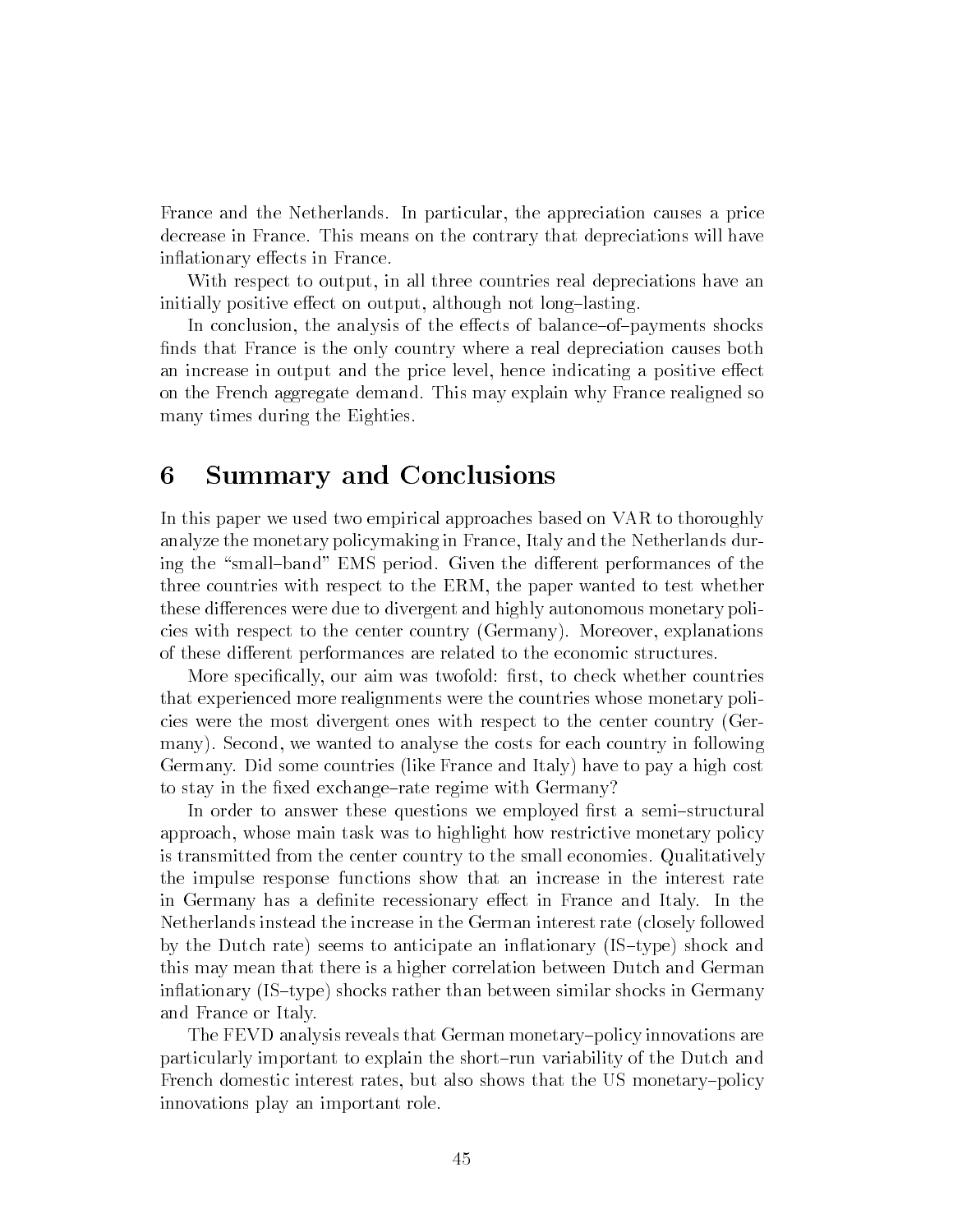Since the second task of our analysis was to identify the possible costs that the fixed exchange-rate regime with Germany could have had on the small economies, next we specified a fully structural (VAR) model for each economy in order to study the effects of devaluation shocks. The same model has been also specified for the center country, Germany.

The structural model is overidentied and the test for the overidentifying restrictions do not reject the constraints only for two countries. Overall, estimates of the (contemporaneous) structural equations present the expected signs for most equations only in the case of France and Italy. For the Netherlands and Germany some important structural equations show wrongly-signed estimates, maybe due to the constraints imposed on the reaction function of the monetary authorities.

The IRF regarding the reactions of domestic variables to devaluation shocks reveal that France is the country that had to pay the most for giving up nominal devaluations.

In conclusion, the results of our analysis confirm that the different performances in the EMS of the three "small" countries were due to the different conducts of monetary policies. In particular, Italy seems to have been strongly characterized by interest-rate variations that could be related neither with the German rate nor with the other variables included in the model. This could be interpreted as evidence of more independent monetary policy with respect to the other two countries.

In addition, our model also suggests that such different behaviors could be explained by different structures for the three economies. For instance, some countries (like France) may have payed a high cost in terms of giving up an important policy instrument like the exchange rate in order to stay in the EMS.

The result that we obtained from our estimation could then provide some evidence on why Italy and France decided to realign more times than the Netherlands.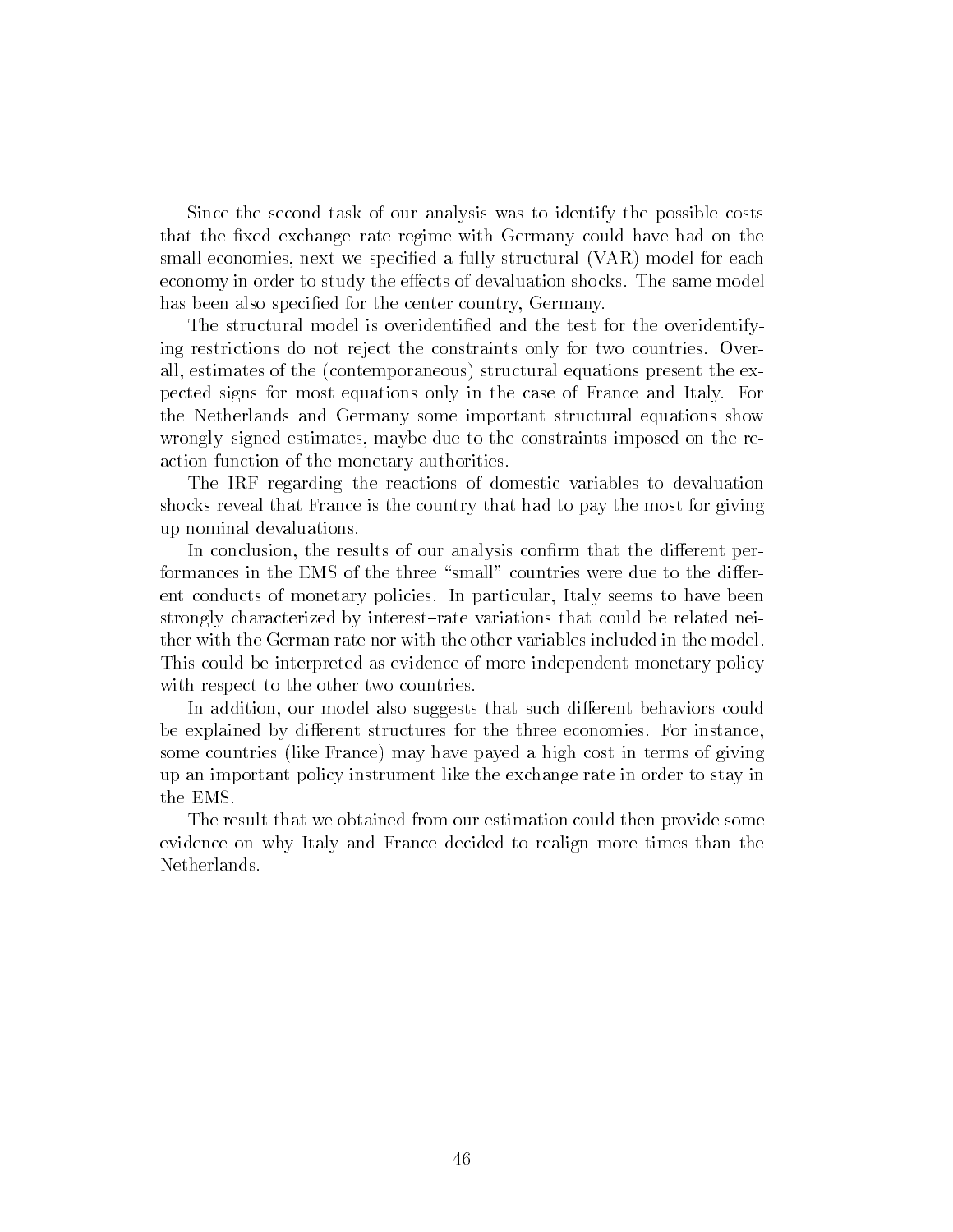## References

- [1] Batten, D.S., M.P. Blackwell, I. Kim, S. Nocera and Y. Ozeki (1990), "The Conduct of Monetary Policy in the Major Industrial Countries: Instruments and Procedures", Occasional Papers, n. 70, International Monetary Fund.
- [2] Bernanke, Ben S. (1986), "Alternative Explanations of the Money-Income Correlation", Carnegie-Rochester Conference Series on Public Policy, vol. 25, pp. 49-99.
- [3] Bernanke, Ben S. and Alan S. Blinder (1992), \The Federal Funds Rate and the Channels of Monetary Transmission", American Economic Review, vol. 82, pp. 901-21.
- [4] Bernanke, Ben S. and Ilian Mihov  $(1995)$ , "Measuring Monetary Policy", mimeo, Princeton University.
- [5] Blanchard, Olivier J. and Mark W. Watson (1986), "Are Business Cycles All Alike?" in Gordon, Robert ed., The American Business Cycle: Continuity and Change, Chicago, University Press, p.123-56.
- [6] Blanchard, Olivier J. and Danny Quah  $(1989)$ , "The Dynamic Effects of Aggregate Demand and Supply Disturbances", American Economic Review, vol. 79, p.655-73.
- [7] Campbell, John Y. and Philip Perron (1991) "Pitfalls and Opportunities: What Macroeconomists Should Know About Unit Roots", NBER Macroeconomic Annuals, p. 141-201.
- $[8]$  Clarida, Richard and Mark Gertler (1996), "How the Bundesbank Conducts Monetary Policy", paper presented at the "Monetary Policy and Low In
ation" Conference, Islamorada (FL, USA), January 11-13.
- [9] Faust, Jon and Eric M. Leeper (1994), \When Do Long-Run Identifying Restrictions Give Reliable Results?" International Finance Discussion Paper, n. 462, Board of Governors of the Federal Reserve System.
- [10] Giannini, Carlo (1992), Topics in Structural VAR Econometrics, Lecture Notes in Economics and Mathematical Systems, Springer Verlag, Berlin.
- [11] Hamilton, James D. (1994), Time Series Analysis, Princeton University Press, Princeton, New Jersey.